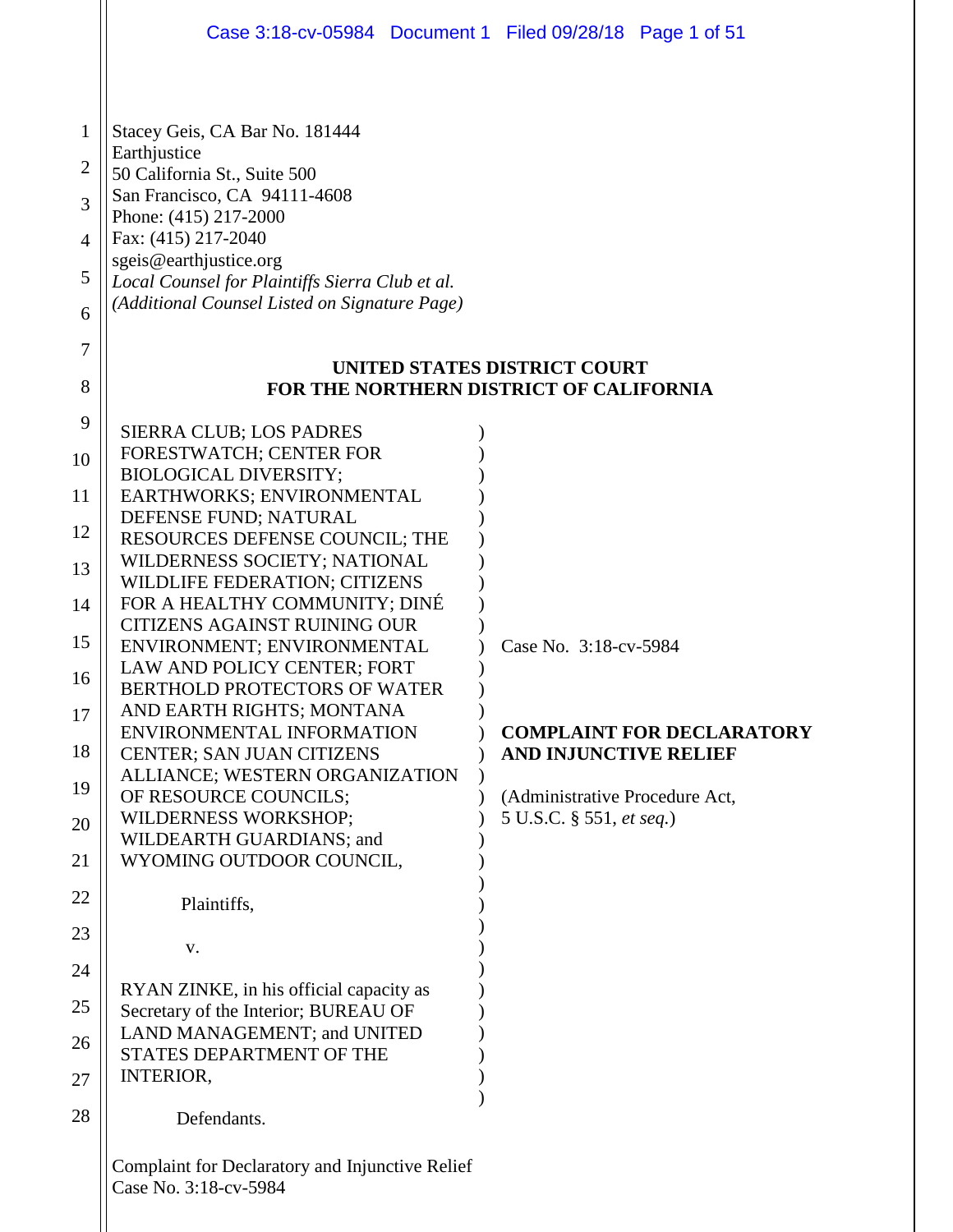#### **INTRODUCTION**

1. This case challenges the U.S. Bureau of Land Management's (BLM) final rule, 83 Fed. Reg. 49,184 (Sept. 28, 2018) (Rescission Rule), rescinding almost all provisions of the Waste Prevention, Production Subject to Royalties, and Resource Conservation Rule, 81 Fed. Reg. 83,008 (Nov. 18, 2016) (Waste Prevention Rule). The Rescission Rule unlawfully revokes reasonable protections designed to limit waste of natural gas by oil and gas companies on federal public and Indian lands resulting from venting, flaring (burning gas without capturing its energy), and equipment leaks.

2. In 2016, BLM adopted the Waste Prevention Rule in response to numerous reports by other federal agencies and its own findings identifying rampant waste of publicly and tribally owned natural gas. BLM determined that its existing waste-prevention regulation, Notice to Lessees and Operators of Onshore Federal and Indian Oil and Gas Leases (NTL-4A), 44 Fed. Reg. 76,600 (Dec. 27, 1979), was inadequate to prevent waste of publicly owned resources, and that further precautions were reasonable and necessary.

3. To fulfill Congress's mandate that BLM must require lessees to use "all reasonable precautions to prevent waste," 30 U.S.C. § 225, the Waste Prevention Rule required operators to control venting, flaring, and leaks and bring more gas to market using proven, widely-available technologies that some (but not all) states already require, and that many companies already use voluntarily.

4. In addition to reducing waste, the Waste Prevention Rule had many other benefits. Because oil and gas companies must pay royalties on captured gas, the Rule would have resulted in millions of dollars of increased royalty payments that states, tribes, and local governments could have used to fund schools, healthcare, and infrastructure. The Waste Prevention Rule also reduced air and climate pollution that results when natural gas is leaked or vented into the air or burned in flares.

5. The Waste Prevention Rule became effective on January 17, 2017.

27 28

1

2

3

4

5

6

7

8

9

10

11

12

13

14

15

16

17

18

19

20

21

22

23

24

25

26

Complaint for Declaratory and Injunctive Relief  $\text{Case No. } 3:18\text{-}c\text{v}-5984$  1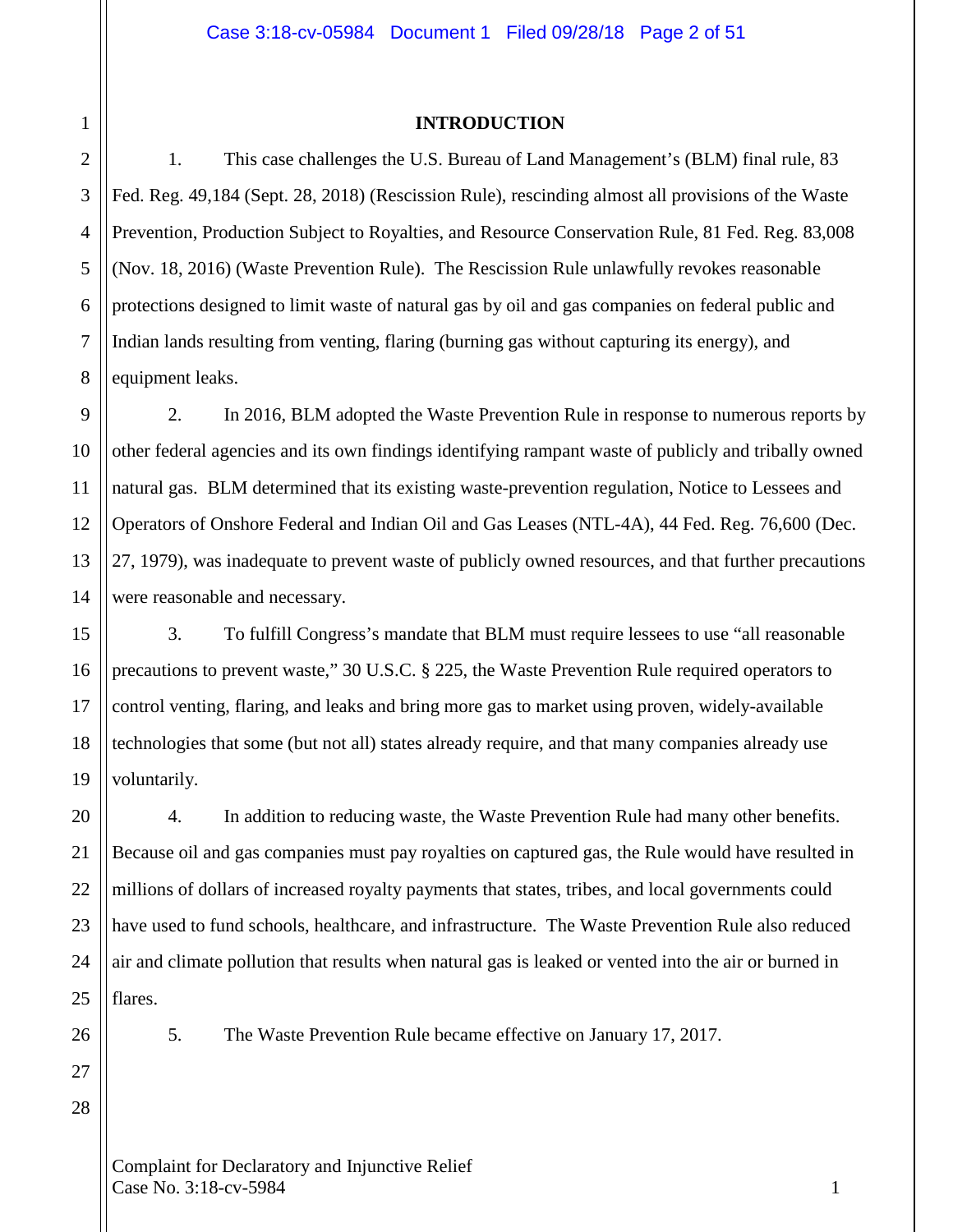## Case 3:18-cv-05984 Document 1 Filed 09/28/18 Page 3 of 51

6. Shortly thereafter, President Trump and Defendant Secretary of the Interior Ryan Zinke directed BLM to reconsider the Waste Prevention Rule in Executive Order 13,738 and Secretarial Order 3349, respectively.

7. On September 18, 2018, Secretary Zinke's BLM finalized the Rescission Rule. The Rescission Rule was published in the Federal Register on September 28, 2018. The Rescission Rule removes almost all of the Waste Prevention Rule requirements that "generate benefits of gas savings or reductions in methane emissions." 83 Fed. Reg. at 49,204.

8. BLM justifies its decision to rescind these reasonable waste prevention measures by adding a new definition of "waste of oil and gas." Pursuant to the new definition, the agency now considers only the profits of individual oil and gas companies—not economic losses or other impacts to the public—when deciding what constitutes waste. This definition violates the plain language and intent of the Mineral Leasing Act, which requires BLM to consider not just private oil and gas interests, but also the "interests of the United States" and the "public welfare" when regulating waste of publicly owned oil and gas resources leased, in the public interest, to oil and gas companies. 30 U.S.C. § 187. Indeed, BLM ignores altogether its legal obligations to protect the public and the environment under the Mineral Leasing Act and the, 43 U.S.C. §§ 1701(a)(8), 1732(b).

9. Further, BLM fails to justify rescinding the Waste Prevention Rule without following the legally required procedure under the Administrative Procedure Act (APA), including (1) demonstrating that the new approach is permissible under the governing statutes, (2) showing there are "good reasons" for changing the rule, and (3) offering a "reasoned explanation" for its changed position. *Fed. Commc'ns Comm'n v. Fox Television Stations, Inc.,* 556 U.S. 502, 514–16 (2009). BLM offers numerous justifications for the Rescission Rule that conflict with its prior conclusions and supporting evidence, but BLM fails to support these new positions.

10. For example, BLM attempts to justify the Rescission Rule by claiming that the Waste Prevention Rule would have unnecessarily burdened energy production, constrained economic growth, and prevented job creation. In fact, BLM's own evidence shows that the Rescission Rule will lead to a *decrease* in natural gas production of 299 billion cubic feet (bcf). BLM analyzed the economic impact of the Rescission Rule on small businesses and estimates that the per-entity

1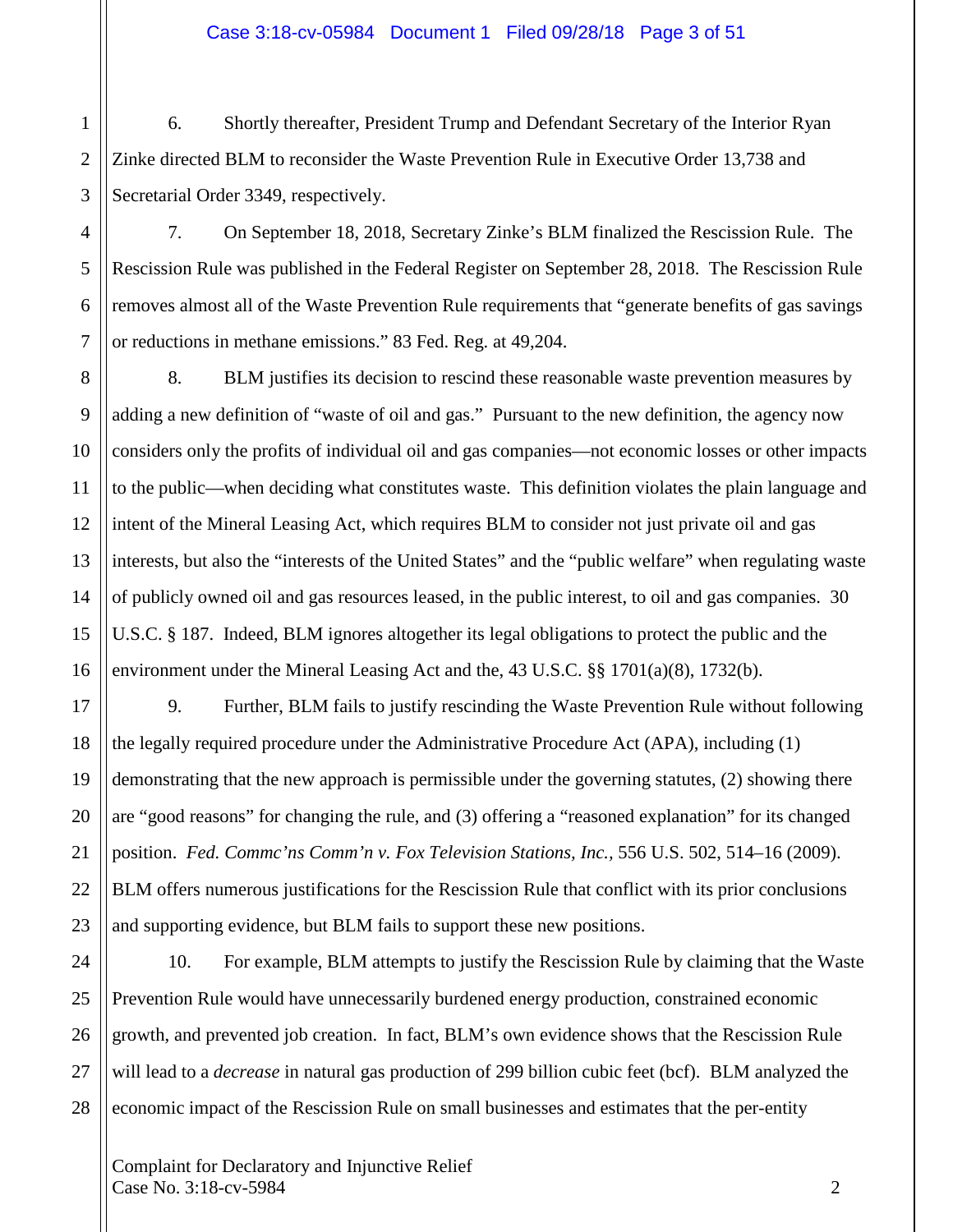#### Case 3:18-cv-05984 Document 1 Filed 09/28/18 Page 4 of 51

1 reduction in compliance costs would result in an average increase in profit margin of only 0.19%, an amount that is unlikely to constrain economic growth or prevent job creation. BLM admits that the Rescission Rule will not affect the price, supply or distribution of energy, will not alter investment and employment decisions, and will not have a significant effect on a substantial number of small entities.

11. BLM also attempts to justify the Rescission Rule based on a reassessment of costs and benefits that arbitrarily understates the Waste Prevention Rule's benefits and overstates its costs. For example, BLM relies on an "interim" value for the social cost of methane—a measure of the economic harm to society resulting from climate change—that cuts the Rule's projected benefits by 96% or 87%, depending on the discount rate used. BLM does so by excluding significant domestic and global impacts.

12. BLM also violates our country's environmental Magna Carta, the National Environmental Policy Act (NEPA). BLM relies on a cursory 26-page Environmental Assessment (EA) rather than a more comprehensive Environmental Impact Statement (EIS) despite the Rescission Rule's significant environmental impacts. The EA fails to acknowledge, let alone take a hard look at, the consequences to people and communities of the agency's decision to repeal a nationwide regulation and instead to rely on a patchwork of different state and tribal regulations. This failure is particularly acute relative to areas that are already violating federal air quality standards and in tribal communities that are already suffering from increased health risks as well as noise and light pollution and other environmental justice impacts caused by oil and gas development. BLM also fails to consider the cumulative impacts of the Rescission Rule in combination with any other past, present, or reasonably foreseeable actions—in particular the cumulative climate impact of the Rescission Rule in combination with the federal public and tribal lands oil and gas program as a whole.

13. Despite its failure to consider these environmental impacts, BLM makes the unsupported conclusion in its Finding of No Significant Impact (FONSI) that rescinding the protective provisions of the Waste Prevention Rule nationwide "will not have a significant effect on the quality of the human environment, individually or cumulatively with other actions" and therefore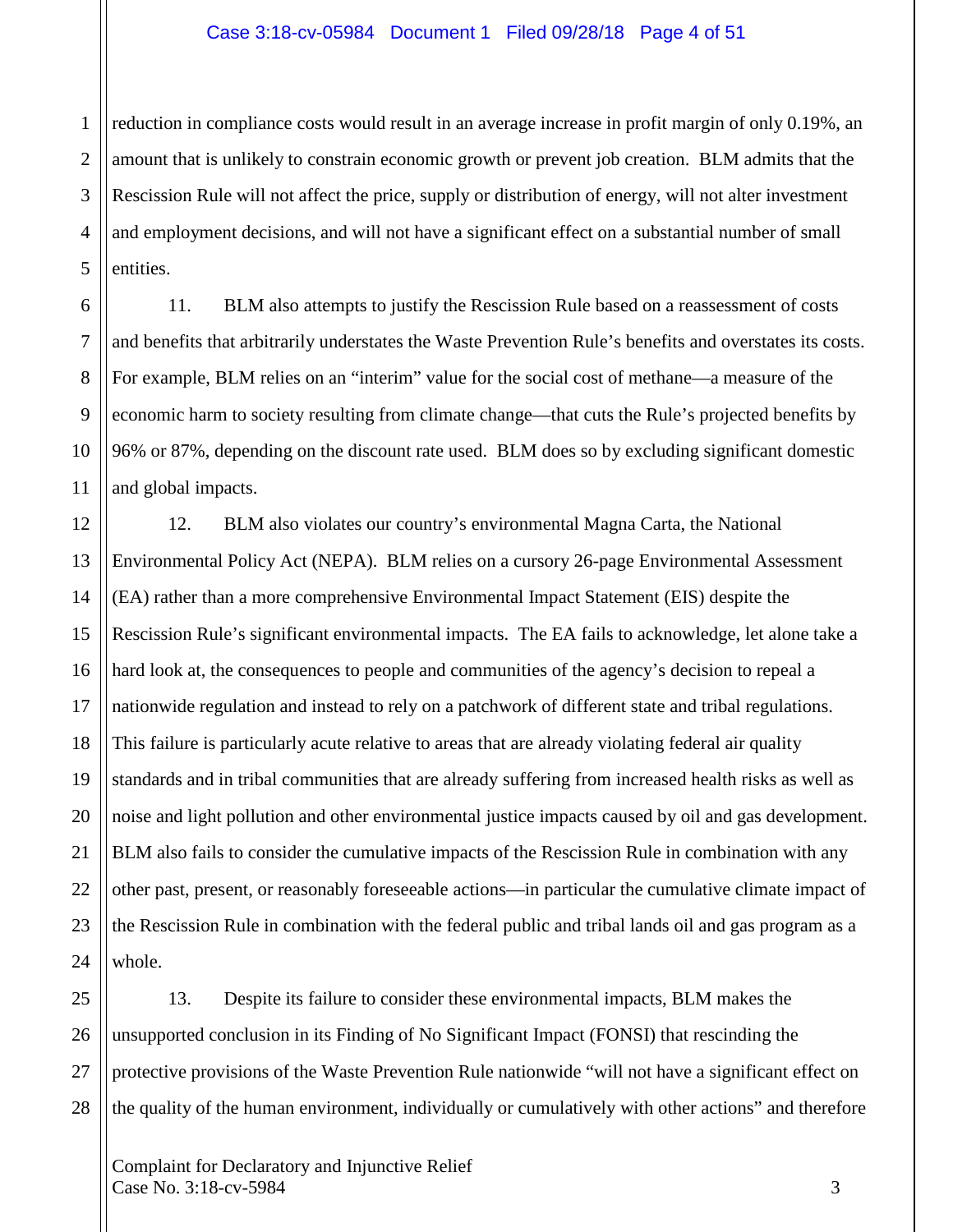#### Case 3:18-cv-05984 Document 1 Filed 09/28/18 Page 5 of 51

1 2 3 4 an EIS is not required. In fact, extensive record evidence shows that the Rescission Rule will have significant negative public health and climate impacts, and there is a high degree of controversy and uncertainty surrounding the use of the social cost of methane. For these and other reasons, BLM must prepare an EIS.

14. Plaintiffs Sierra Club, *et al.* (Conservation and Tribal Citizen Groups) challenge the Rescission Rule based on violations of the Mineral Leasing Act, 30 U.S.C. §§ 187, 225; Federal Land Policy Management Act (FLPMA), 43 U.S.C. §§ 1701(a)(8), 1702(c), 1732(b); NEPA, 42 U.S.C. § 4332(C); and the APA, 5 U.S.C. §§ 553, 706(2)(A), (C).

9 10 11 12 13 15. The Conservation and Tribal Citizen Groups respectfully seek a declaration that the Rescission Rule violates the Mineral Leasing Act, FLPMA, NEPA, and the APA, and is arbitrary, capricious, contrary to law, and in excess of authority within the meaning of 5 U.S.C. §§ 706(2)(A), (C). The Conservation and Tribal Citizen Groups also seek an order vacating the Rescission Rule and immediately reinstating all provisions of the Waste Prevention Rule.

14

15

16

17

18

19

5

6

7

8

#### **JURISDICTION AND VENUE**

16. This Court has jurisdiction pursuant to 28 U.S.C. § 1331 (federal question jurisdiction) and 5 U.S.C. § 702 (the APA).

17. An actual controversy exists between the parties within the meaning of 28 U.S.C. § 2201(a). This Court may grant declaratory relief, injunctive relief, and other relief pursuant to 28 U.S.C. §§ 2201–2202 and 5 U.S.C. §§ 705–706.

20 21 22 23 24 25 26 27 18. Venue is proper in this Court pursuant to 28 U.S.C. § 1391(e)(1) because Plaintiffs reside in this district. Plaintiffs Sierra Club, Center for Biological Diversity, and Los Padres Forest Watch are all nonprofit corporations in good standing incorporated in the State of California. Plaintiff Sierra Club is headquartered in Oakland, and Center for Biological Diversity and Earthworks have offices in Oakland. Additionally, Plaintiffs Environmental Defense Fund, Natural Resources Defense Council, and The Wilderness Society maintain offices in this district. The Conservation and Tribal Citizen Groups collectively have more than 500,000 members living in California. This includes more than 160,000 members residing in the Northern District.

28

Complaint for Declaratory and Injunctive Relief  $\text{Case No. } 3:18\text{-}c\text{-}5984$  4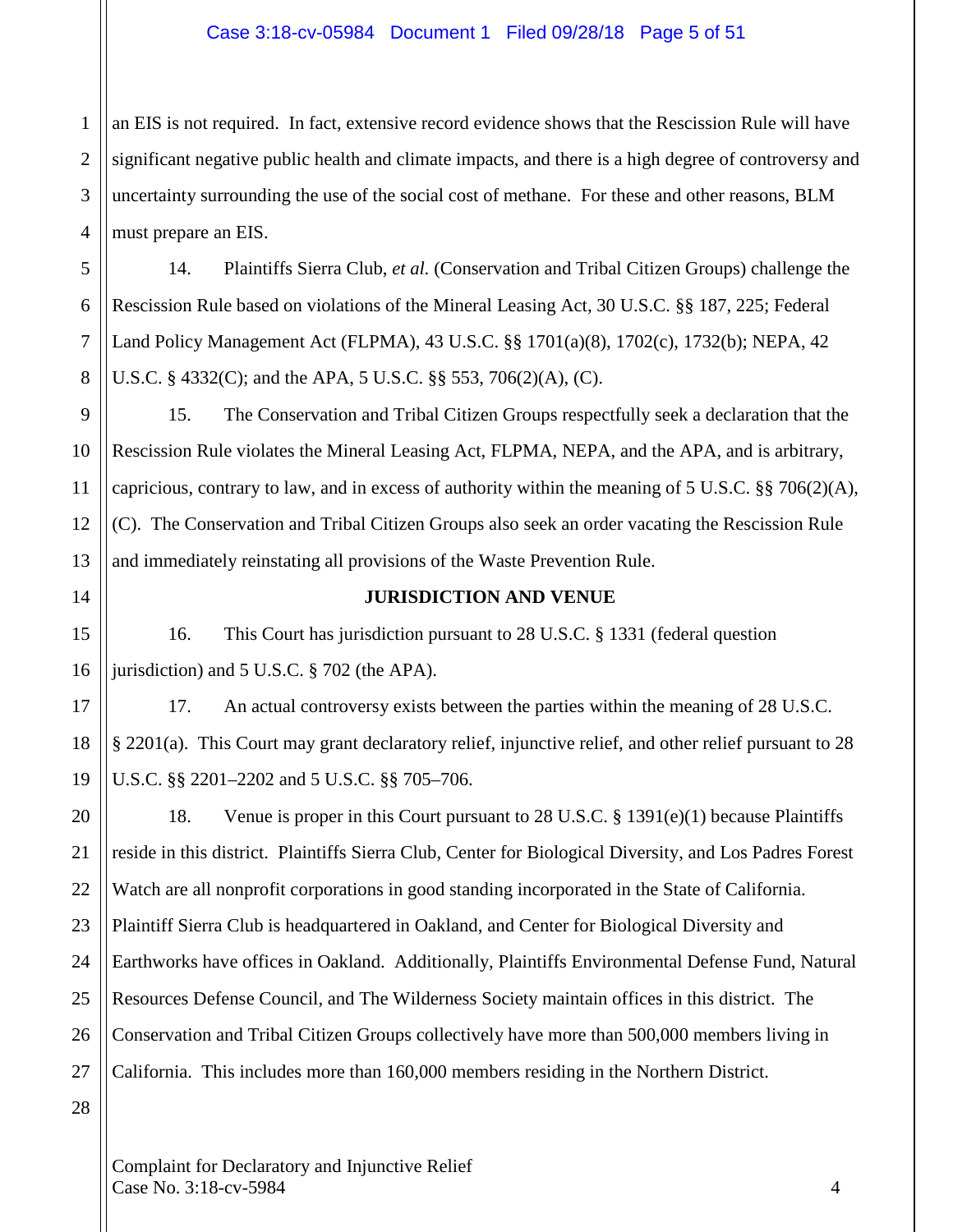1 2 3 19. Additionally, a substantial part of the events giving rise to this complaint occurred in this district because BLM specifically manages public oil and gas resources in this district that are subject to the Waste Prevention Rule. BLM administers 15.2 million acres of public lands, 47 million acres of subsurface mineral estate, and 592,000 acres of Native American tribal mineral estate in California. At the end of fiscal year 2016, BLM administered 530 oil and gas leases in California, covering 198,820 acres and containing around 6,854 producing wells. In 2016, California operators developed more than 11 million barrels of federal oil and 12 bcf of federal natural gas, and flared more than 0.4 bcf of federal natural gas.

# **INTRADISTRICT ASSIGNMENT**

20. Pursuant to Civil Local Rules 3-5(b) and 3-2(c), there is no basis for assignment of this action to any particular location or division of this Court. However, Case No. 4:18-cv-05712- DMR, filed by the States of California and New Mexico, also challenges the Rescission Rule. The legal claims in Case No. 4:18-cv-05712-DMR are nearly identical to the legal claims in this case. Pursuant to Fed. R. Civ. P. 42 and Civil Local Rule 3-12(b), Plaintiffs intend to promptly file a motion to consolidate and/or relate the cases.

# **PARTIES**

21. Plaintiff SIERRA CLUB, founded in 1892, is the nation's oldest and largest grassroots environmental organization. Sierra Club is incorporated and headquartered in California, with a principal place of business at 2101 Webster St., Suite 1300, Oakland, CA 94612. Sierra Club has about 400 employees who work in California, including about 200 employees who work at its headquarters in Oakland. Sierra Club has thirteen local chapters in California, including five chapters in northern California that collectively have about 93,000 members: the Loma Prieta, Mother Lode, Redwood, San Francisco Bay, and Ventana Chapters. Sierra Club currently has more than 784,000 members nationwide, including more than 172,000 in California. More than 55,200 of these members reside in the Northern District of California. Sierra Club's mission is to explore, enjoy, and protect the wild places of the earth; to practice and promote the responsible use of the earth's ecosystems and resources; to educate and enlist humanity to protect and restore the quality of the natural and human environment; and to use all lawful means to carry out these objectives. In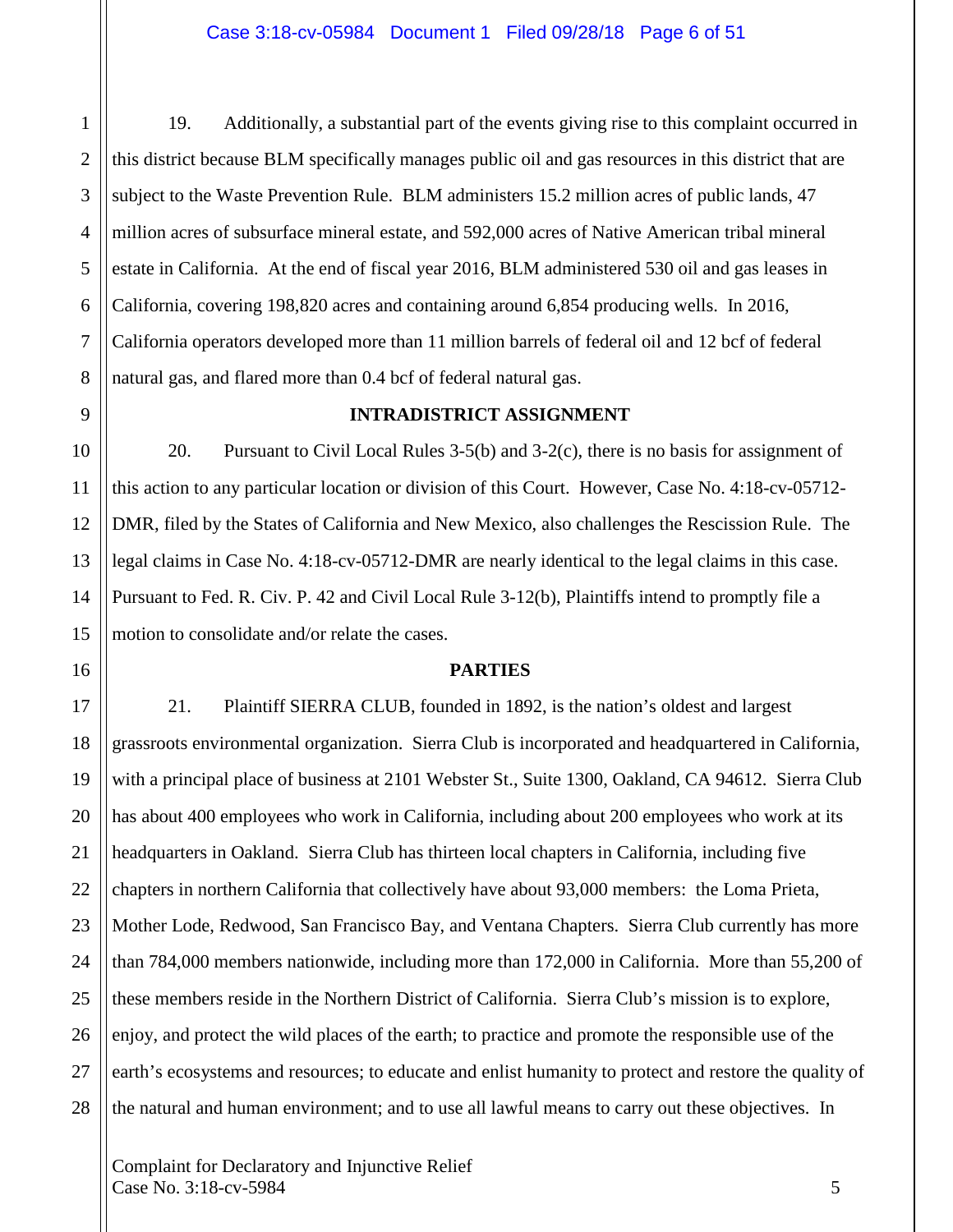#### Case 3:18-cv-05984 Document 1 Filed 09/28/18 Page 7 of 51

1 2 3 4 5 6 addition to helping people from all backgrounds explore nature and our outdoor heritage, Sierra Club works to promote clean energy, safeguard the health of communities, protect wildlife, and preserve our remaining wild places through grassroots activism, public education, lobbying, and legal action. Sierra Club pursues these objectives nationwide, including in California, by working to protect communities and lands administered by BLM from the harmful impacts of oil and gas development, including air and climate pollution from venting, leaking, and flaring in the oil and gas sector.

7 8 9 10 11 12 13 14 15 16 17 18 19 20 22. Plaintiff LOS PADRES FORESTWATCH is a community-supported nonprofit organization working to protect the Los Padres National Forest and other public lands along California's central coast from Monterey County to Los Angeles County. Its members and supporters – which number more than 500 in Monterey County and more than 13,000 throughout the Central Coast – are concerned about the environmental impacts of oil drilling on wildlife habitat, air and water quality, scenic views, and outdoor recreation in and around the Los Padres National Forest. The goal of ForestWatch's oil accountability program is to ensure that any existing and proposed oil drilling operations near the Los Padres National Forest are conducted responsibly and in a way that reduces or avoids environmental impacts to the fullest extent possible. Flaring, venting, and methane leaks occur in the Sespe Oil Field, the South Cuyama Oil Field, and the Russell Ranch Oil Field in Ventura, Santa Barbara, and San Luis Obispo counties; they also occur in scattered locations on BLM-administered lands in Monterey County. For the last fourteen years, ForestWatch has worked to monitor existing and proposed oil wells in these areas to ensure compliance with environmental laws and regulations.

21 22 23 24 25 26 27 28 23. Plaintiff CENTER FOR BIOLOGICAL DIVERSITY (the Center) is a nonprofit organization incorporated in the State of California that works through science, law, and policy to secure a future for all species, great or small, hovering on the brink of extinction. The Center has offices throughout the country, including an office in Oakland, California. The Center has over 63,000 members, including more than 14,400 in California. Specifically, the Center has more than 4,000 members residing in the Northern District of California. Although the Center pursues its objectives of protecting threatened and endangered species and their habitats nationwide, the Center specifically works to protect public lands administered by BLM in the Northern District of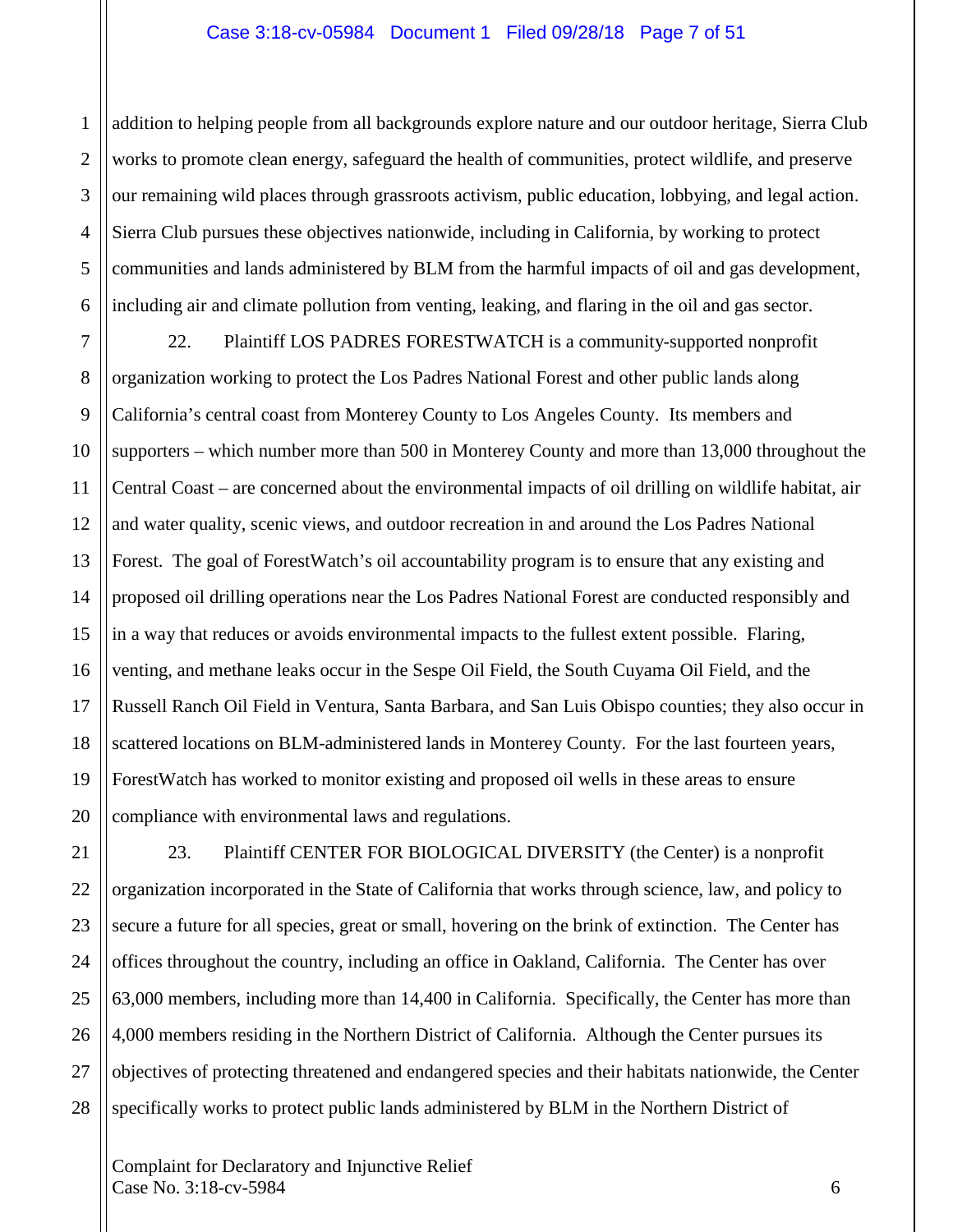#### Case 3:18-cv-05984 Document 1 Filed 09/28/18 Page 8 of 51

1 2 3 4 5 6 California from the harmful impacts of oil and gas development, including methane emissions. The Center researches, documents, and raises awareness of the environmental consequences of oil and gas development and hydraulic fracturing in California. This campaign includes, among other efforts, publishing reports on aquifer contamination and seismic risks from oil and gas activities, rallying local governments, including Monterey County, to prohibit hydraulic fracturing, and litigating BLM's oil and gas leasing activities on California public lands.

24. Plaintiff EARTHWORKS is a membership-based  $501(c)(3)$  nonprofit organization dedicated to protecting communities and the environment from the adverse impacts of mineral and energy development while promoting sustainable solutions. Earthworks was created in 2005, when two organizations (the Mineral Policy Center and the Oil & Gas Accountability Project) joined forces. Earthworks collaborates with communities and grassroots groups to reform government policies to better protect air, water, public lands and communities from threats posed by mineral development. Earthworks has an office in Oakland, where its Executive Director is based. Earthworks has more than 70,000 members nationwide, including over 9,200 members in California. Among Earthworks' members, approximately 4,200 live in the Northern District of California.

16 17 18 19 20 21 22 23 24 25 26 27 25. Plaintiff ENVIRONMENTAL DEFENSE FUND (EDF) is a national nonprofit organization representing over 450,000 members nationwide, including over 74,000 in California. Over 29,000 of these members reside in the Northern District of California. Since 1967, EDF has linked science, economics, and law to create innovative, equitable, and cost-effective solutions to urgent environmental problems. EDF employs more than 170 scientists, economists, engineers, business school graduates, and lawyers to help solve challenging environmental problems in a scientifically sound and cost-effective way. These staff work throughout the nation, including in two California offices, one in San Francisco, and one in Sacramento. More than 90 EDF staff members live and work in California. EDF pursues initiatives at the state and national levels designed to protect human health and the environment. Among these initiatives, EDF has worked to reduce waste from oil and gas operations on public lands along with its associated health-harming and climate-altering air pollution.

28

7

8

9

10

11

12

13

14

15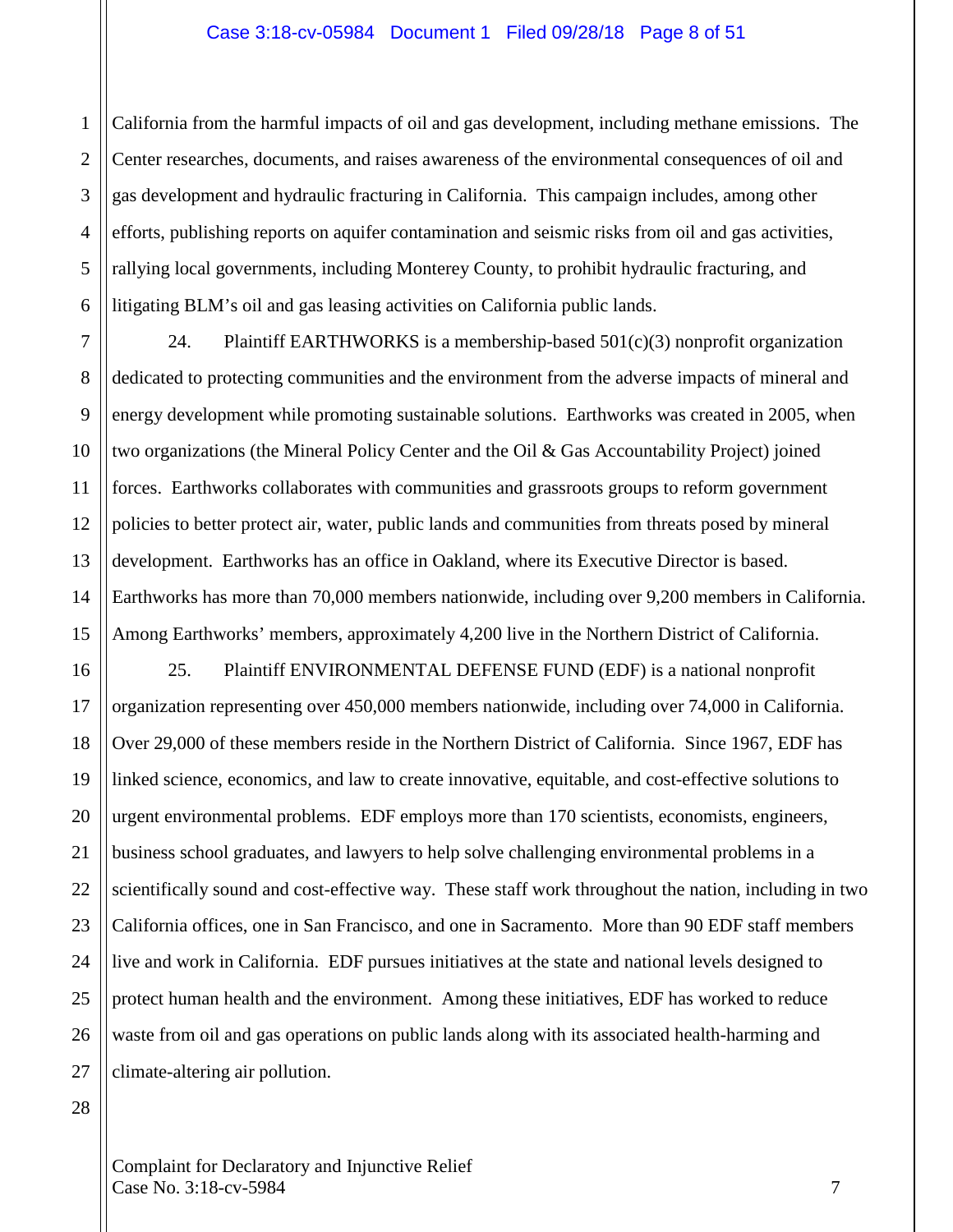1

2

3

4

5

6

7

8

9

26. Plaintiff NATURAL RESOURCES DEFENSE COUNCIL (NRDC) is a non-profit environmental membership organization that uses law, science, and the support of more than 384,000 members throughout the United States, including nearly 67,000 in California, to protect wildlife and wild places and to ensure a safe and healthy environment for all living things. More than 28,000 NRDC's members reside in the Northern District of California. NRDC has offices throughout the country, including offices in San Francisco and Santa Monica, California. NRDC has a long-established history of working to protect public lands and clean air. In particular, NRDC has worked for decades to protect public lands, nearby communities, wildlife habitat and air quality from the threats posed by oil and gas development.

10 11 12 13 14 15 16 17 18 19 20 21 22 23 24 25 27. Plaintiff THE WILDERNESS SOCIETY (TWS) has a mission to protect wilderness and inspire Americans to care for our wild places. TWS has offices throughout the country, including offices in San Francisco and Pasadena, California, and a California Desert representative. TWS has more than 1,000,000 members and supporters around the West, including more than 91,000 in California. TWS has a long-standing interest in the management of public lands across the nation, and engages frequently in land use planning and project proposals that could potentially affect wilderness quality lands, wildlife habitat, and other natural resources, as well as the health, safety and quality of life of surrounding communities. TWS also has a long-standing interest in the use of our public and tribal lands for energy development, including supporting a transition to renewable energy, and ensuring that oil and gas and other energy development are focused in suitable locations and completed in a manner that does not harm other values. TWS has been actively involved in planning, policy, and conservation efforts in California, including the Northwest California Integrated Resource Management Plan for BLM lands in Humboldt, Mendocino, Del Norte, Trinity, Shasta, Siskiyou, Butte, and Tehama Counties. TWS also focuses on protecting the Cascade-Siskiyou National Monument, the San Gabriel Mountains, Sierra Nevada, the California Desert, and the Central Coast.

26 27 28 28. Plaintiff NATIONAL WILDLIFE FEDERATION (NWF), founded in 1936, is one of the nation's premier grassroots non-profit conservation advocacy and education organizations. The group is America's largest conservation organization with a mission to ensure that wildlife thrive in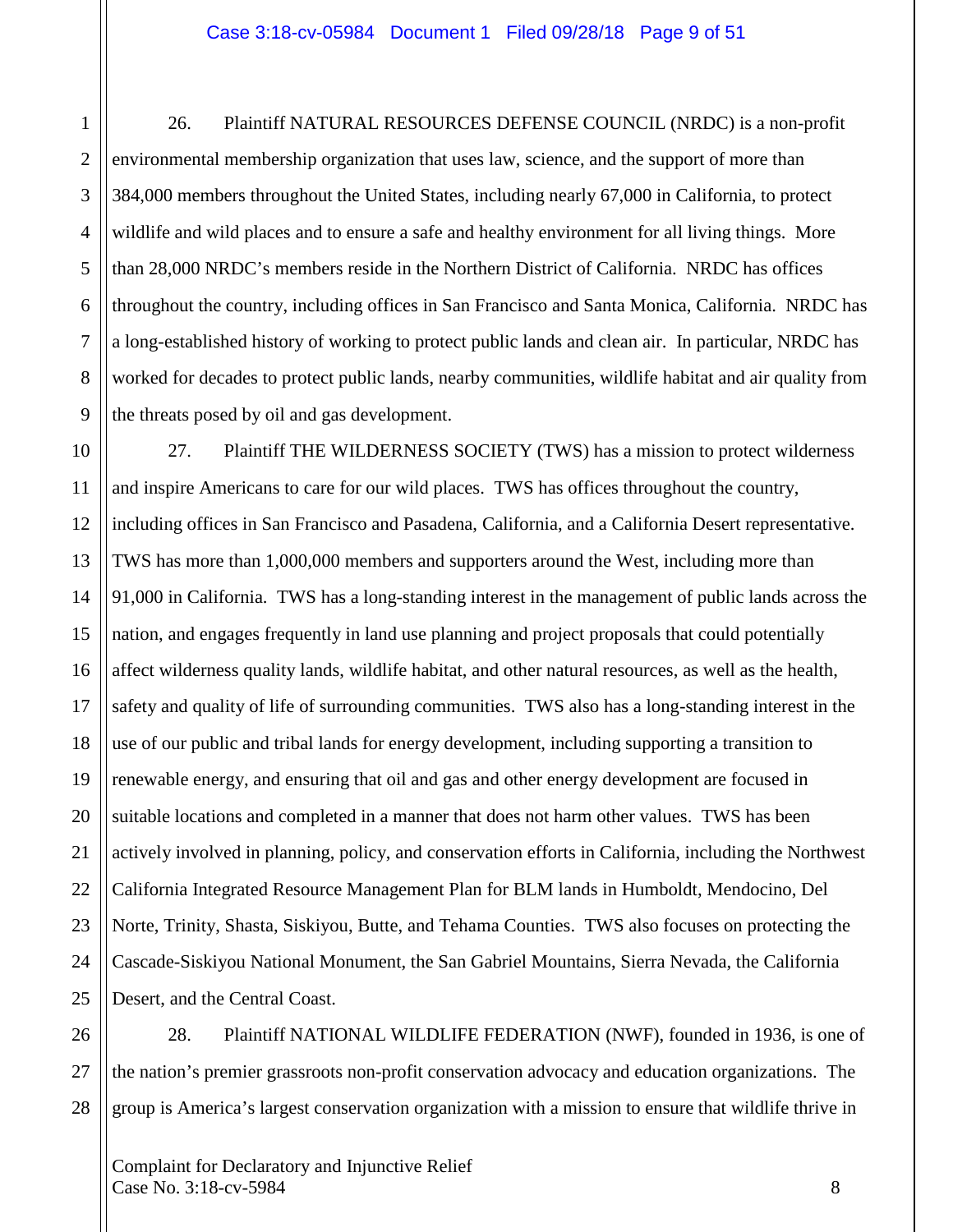1 2 a rapidly changing world. Headquartered in Reston, Virginia, NWF has offices throughout the country, including an office in California. NWF has more than six million members and supporters and has affiliate organizations in 53 states and territories, including more than 59,000 members and 2,800 affiliate members in California. Over 20,700 of NWF's members reside in the Northern District of California. NWF has a strong history of protecting public lands for wildlife and outdoor recreation by its members and works to combine strong science, federal and state policy development, education, litigation, and grassroots organizing.

29. Plaintiff CITIZENS FOR A HEALTHY COMMUNITY (CHC) is a grass-roots organization with more than 500 members formed in 2009 for the purpose of protecting people and their environment from the impacts of BLM-authorized oil and gas development in the Delta County region of Colorado. CHC's members and supporters include organic farmers, ranchers, vineyard and winery owners, sportsmen, realtors, and other concerned citizens impacted by oil and gas development. CHC members have been actively involved in commenting on BLM's oil and gas activities.

30. Plaintiff DINÉ CITIZENS AGAINST RUINING OUR ENVIRONMENT (Diné C.A.R.E.) is an all-Navajo organization comprised of a federation of grassroots community activists in Arizona, New Mexico and Utah who strive to educate and advocate for traditional teachings derived from Diné Fundamental Laws. Diné C.A.R.E.'s goal is to protect all life in their ancestral homeland by empowering local and traditional people to organize, speak out, and determine the outlook of the environment through civic involvement and engagement in decision-making processes relating to tribal development, including oil and gas development on public and tribal lands in the San Juan Basin of New Mexico.

31. Plaintiff ENVIRONMENTAL LAW AND POLICY CENTER (ELPC) is a Midwest based not-for-profit corporation and legal advocacy organization concerned with improving environmental quality and protecting natural resources in the Midwest and Great Plains states. ELPC works on a variety of issues throughout the Midwest and Great Plains states, including advocating for clean air, clean water, renewable energy, sustainable transportation, and protecting natural places. ELPC's work includes efforts to minimize negative environmental impacts from oil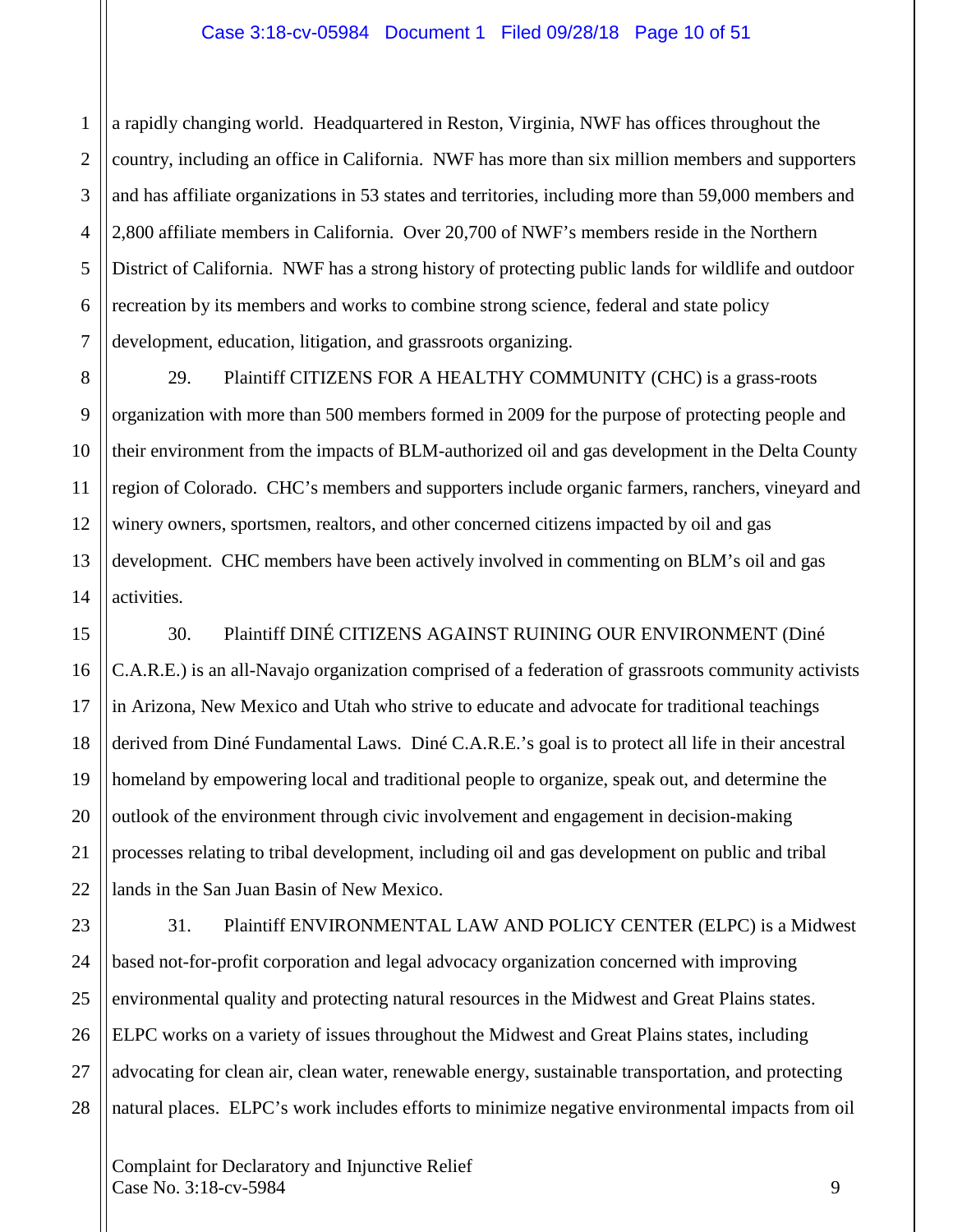1 2 3 and gas development. ELPC has members in North Dakota whose recreational and aesthetic interests are impacted by the wasteful and polluting practices of venting and flaring natural gas from oil wells.

4 5 6 7 8 9 10 11 12 32. Plaintiff FORT BERTHOLD PROTECTORS OF WATER AND EARTH RIGHTS (Fort Berthold POWER) is a grassroots, member-led community group that works to promote responsible energy development in and around Fort Berthold Indian Reservation in North Dakota. Fort Berthold POWER is committed to working toward a sustainable society with an awareness for all life. The mission of Fort Berthold POWER is to conserve and protect the land, water, and air on which all life depends. Fort Berthold POWER works to engage citizens in activities that protect the environment, facilitates learning for members to disseminate information on environmental issues that affect all people, and expands members' ability to take effective action to address issues that affect land, air, and water.

13 14 15 16 17 18 19 20 21 33. Plaintiff MONTANA ENVIRONMENTAL INFORMATION CENTER (MEIC) is a nonprofit organization founded in 1973 with approximately 5,000 members and supporters throughout the United States, including in California. MEIC is dedicated to the preservation and enhancement of the natural resources and natural environment of Montana and to the gathering and disseminating of information concerning the protection and preservation of the human environment through education of its members and the general public concerning their rights and obligations under local, state, and federal environmental protection laws and regulations. MEIC is also dedicated to assuring that federal officials comply with and fully uphold the laws of the United States that are designed to protect the environment from pollution.

34. Plaintiff SAN JUAN CITIZENS ALLIANCE (SJCA), founded in 1986, organizes people to protect the water, air, lands, and the character of rural communities in the San Juan Basin. SJCA focuses on four program areas, one of which is the San Juan Basin Energy Reform Campaign, which seeks to ensure proper regulation and enforcement of the oil, gas, and coal industry and facilitate a transition to a renewable energy economy. SJCA has been active in BLM oil and gas issues in the San Juan Basin since the early 1990s. SJCA has 1000 members.

28

22

23

24

25

26

27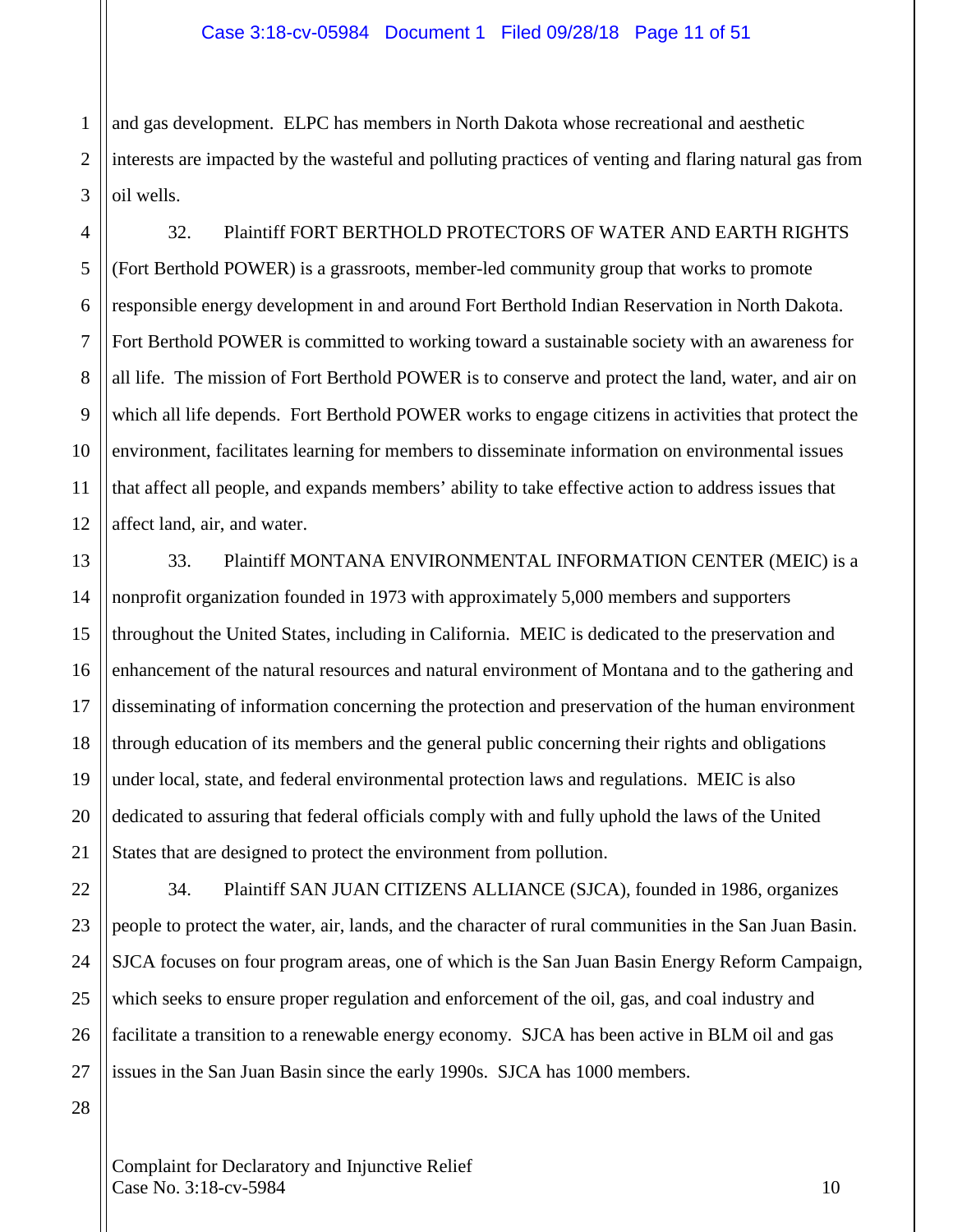1

2

3

4

5

6

7

8

9

10

11

20

21

22

23

24

35. Plaintiff WESTERN ORGANIZATION OF RESOURCE COUNCILS (WORC) is a nonprofit organization that works to advance the vision of a democratic, sustainable, and just society through community action. WORC is committed to building sustainable environmental and economic communities that balance economic growth with the health of people and stewardship of their land, water, and air resources. WORC is a network of grassroots organizations from seven states that includes approximately 15,200 members and 39 local community group chapters. WORC's members are family farmers and ranchers, townspeople, and rural residents concerned about their communities and environment. WORC's current goals include organizing and educating landowners, residents, mineral estate owners and water users about the impacts of oil and gas exploration and development and ensuring that the BLM enforces all applicable laws and regulations related to oil and gas leasing and development.

12 13 14 15 16 17 18 19 36. Plaintiff WILDERNESS WORKSHOP is a nonprofit organization based in Carbondale, Colorado that is dedicated to preservation and conservation of the wilderness and natural resources of the White River National Forest and adjacent public lands. Wilderness Workshop engages in research, education, legal advocacy and grassroots organizing to protect the ecological integrity of local landscapes and public lands. Wilderness Workshop focuses on the monitoring and conservation of air and water quality, wildlife species and habitat, natural communities and lands of wilderness quality. Wilderness Workshop was founded in 1967 and has approximately 800 members.

37. Plaintiff WILDEARTH GUARDIANS (Guardians) is a non-profit conservation organization dedicated to protecting and restoring the wildlife, wild places, wild rivers, and health of the American West. Guardians has offices in Colorado, Montana, New Mexico, Arizona, Washington, and Oregon. With more than 120,000 members and supporters, Guardians works to sustain a transition from fossil fuels to clean energy in order to safeguard the West.

25 26 27 28 38. Plaintiff WYOMING OUTDOOR COUNCIL (WOC) was founded in 1967. It is Wyoming's oldest independent conservation organization. WOC works to protect Wyoming's environment and quality of life for future generations. Its goal is to develop productive and lasting solutions for managing natural resources through collaborative engagement with stakeholders and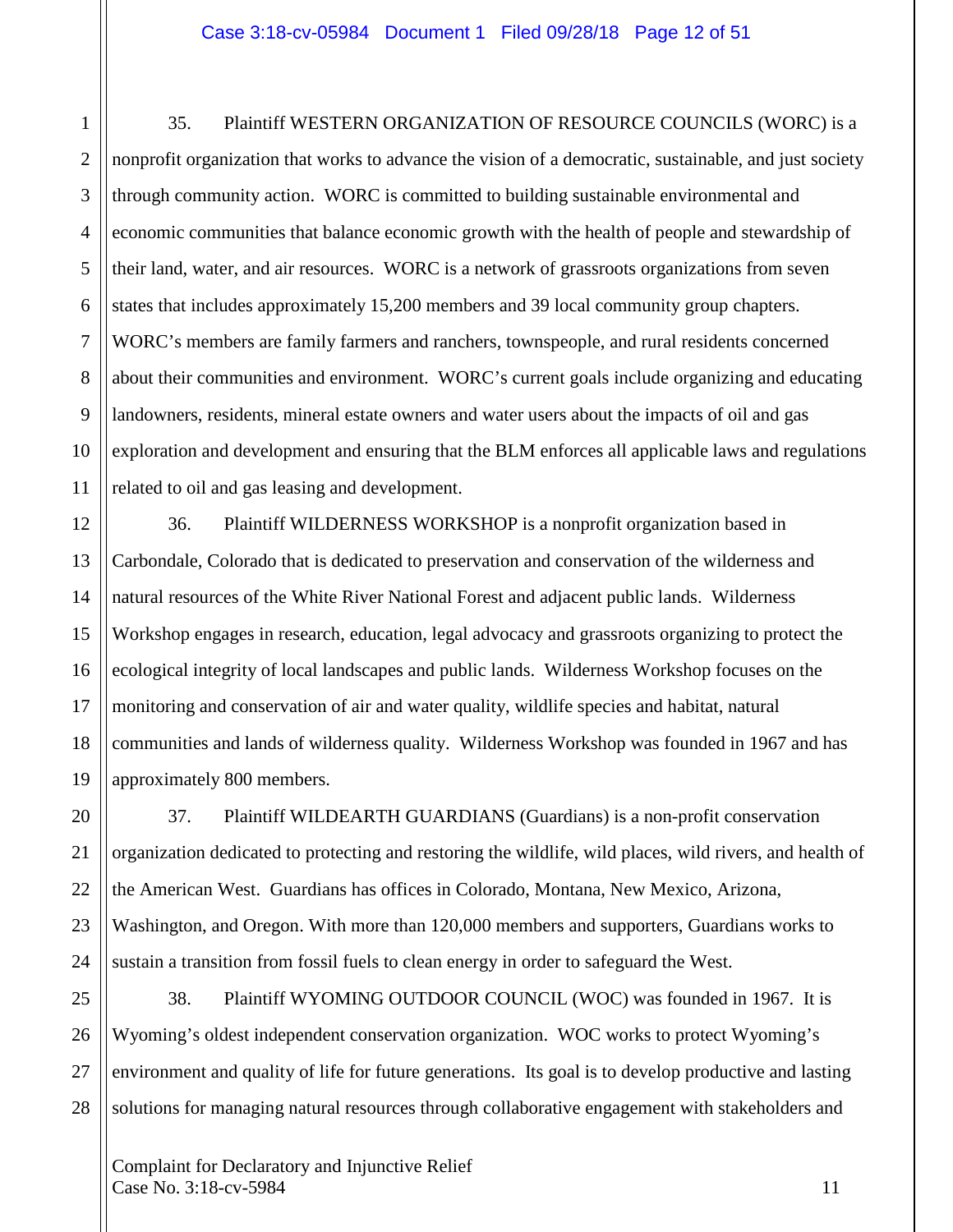#### Case 3:18-cv-05984 Document 1 Filed 09/28/18 Page 13 of 51

decision makers. WOC believes responsible environmental stewardship is fundamental to safeguarding public health and Wyoming's quality of life. WOC's nearly 2,000 members recognize that Wyoming's landscapes, wildlife, and diverse cultural history are vital resources, and that everyone relies on the state's clean air and water.

39. The Conservation and Tribal Citizen Groups bring this action on behalf of themselves and their adversely affected members. For many years, the Conservation and Tribal Citizen Groups have actively advocated for strong BLM standards for the reduction of waste and associated air pollution from federal and tribal leases, and have devoted significant resources toward that effort. For example, the Conservation and Tribal Citizen Groups and their members submitted scoping comments and comments on the proposed Waste Prevention Rule and participated in public meetings and hearings. The Conservation and Tribal Citizen Groups also have intervened to defend the Waste Prevention Rule from a lawsuit filed by several states and industry groups. Further, the Conservation and Tribal Citizen Groups' staff and members helped to successfully oppose an attempt to persuade Congress to repeal the Rule using the Congressional Review Act. Moreover, the Conservation and Tribal Citizen Groups successfully sued BLM on two separate occasions when it unlawfully attempted to first stay, and then suspend, the Waste Prevention Rule's compliance dates. *California v. BLM*, 286 F. Supp. 3d 1054 (N.D. Cal. 2018) (*California II*); *California v. BLM*, Nos. 17-cv-3804-EDL & 17-cv-3885-EDL, 2017 WL 4416409, at \*14 (Oct. 4, 2017) (*California I*). Finally, the Conservation and Tribal Citizen Groups and their members submitted comments on BLM's proposed Rescission Rule.

40. Many Conservation and Tribal Citizen Group members live in communities that receive income from royalties from oil and gas development on public and tribal lands that is used to fund schools, healthcare, and infrastructure. Other Conservation and Tribal Citizen Group members are partial royalty owners of tribal leases. The Rescission Rule will reduce these royalty payments.

41. Numerous Conservation and Tribal Citizen Group members live, work, and recreate in and around, and otherwise use and enjoy, lands where oil and gas development is occurring or has been proposed on federal and tribal leases and are therefore likely to be affected by the associated air pollution and other impacts from such development. For example, some members live on or near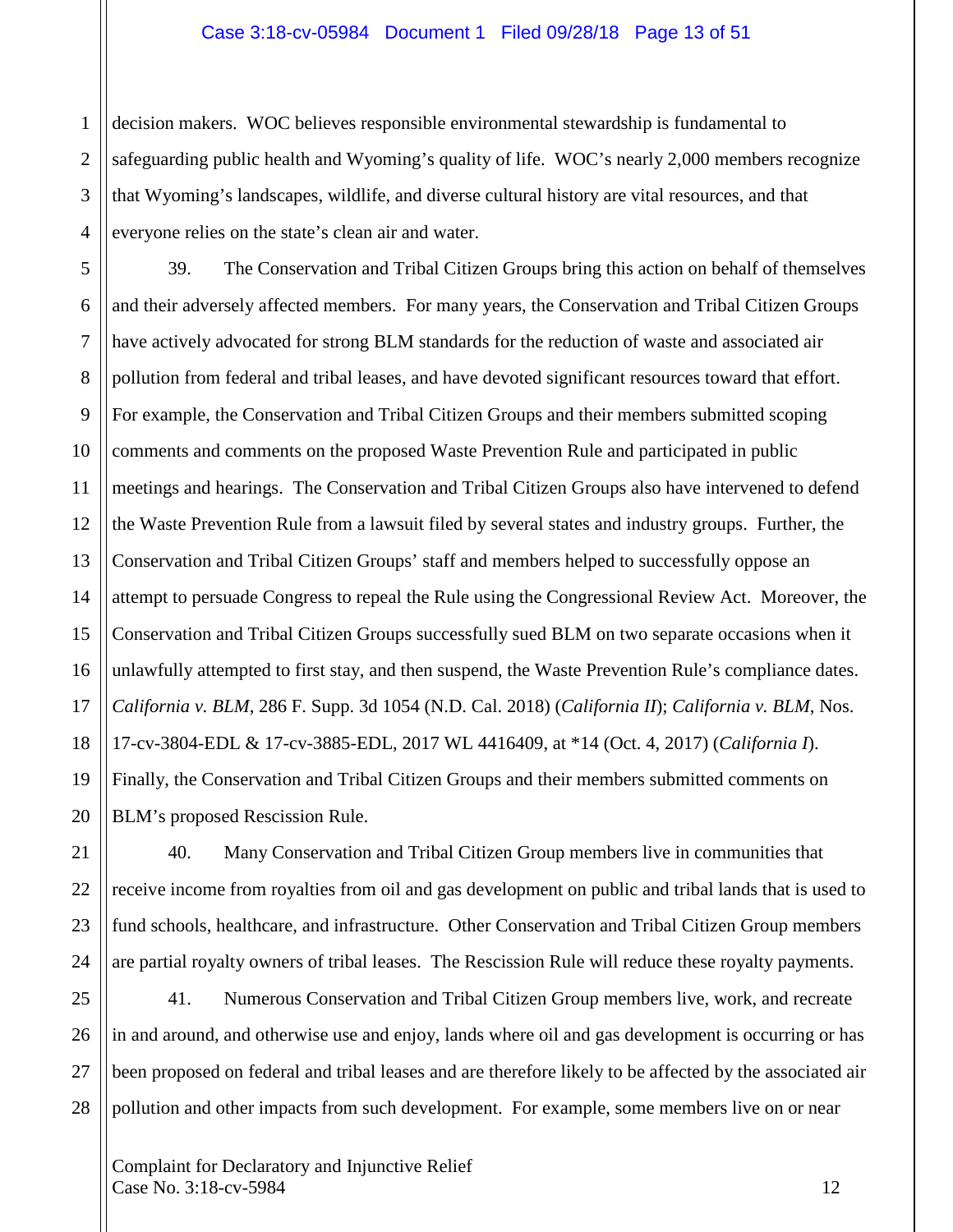# Case 3:18-cv-05984 Document 1 Filed 09/28/18 Page 14 of 51

1 2 3 4 5 6 7 8 9 split estate lands (where the federal government owns the minerals underlying their property) that are already subject to oil and gas development or are likely to be developed in the future. Other members use public lands in and around federal and tribal leases for recreation, wildlife viewing, solitude, and scientific study. The Rescission Rule will adversely affect these members. As a result of BLM rescinding almost all provisions of the Waste Prevention Rule that reduce waste, operators will be permitted to release more air pollution and flare more gas—which causes bright, incandescent fires at flare stacks and excessive noise. This harms the Conservation and Tribal Citizen Groups' members by disrupting their daily lives, subjecting them to adverse health risks, and reducing their enjoyment of the public, split estate, and tribal lands where they live and recreate.

10 11 12 13 42. Defendant RYAN ZINKE is the Secretary of the Interior. The Conservation and Tribal Citizen Groups sue Secretary Zinke in his official capacity. Secretary Zinke oversees the development of energy, including natural resource extraction, on federal and tribal leases. Secretary Zinke is ultimately responsible for BLM's Rescission Rule.

14 15 16 17 43. Defendant BUREAU OF LAND MANAGEMENT is an agency of the United States within the Department of the Interior. BLM is responsible for managing publicly owned lands and minerals, in accordance with federal law. BLM promulgated the Waste Prevention Rule, and later promulgated the Rescission Rule.

18 19 44. Defendant U.S. DEPARTMENT OF THE INTERIOR is an executive branch department that oversees BLM, and is thus ultimately responsible for BLM's Rescission Rule.

**BACKGROUND**

**I. BLM Adopted the Waste Prevention Rule in 2016 to Ensure Operators Take "All Reasonable Precautions" Against the Rampant Waste of Public Resources as Required by the Mineral Leasing Act.**

23 24 25 26 45. BLM developed the Waste Prevention Rule to fulfill its obligation under the Mineral Leasing Act to ensure that when oil and gas companies are permitted to develop publicly owned natural resources, they "use all reasonable precautions to prevent waste of oil or gas." 30 U.S.C. § 225.

27 28 46. Some ways oil and gas companies can waste natural gas are by intentionally venting it into the air, allowing it to leak from their equipment, or burning it in flares.

Complaint for Declaratory and Injunctive Relief  $\text{Case No. } 3:18\text{-}ev\text{-}5984$  13

20

21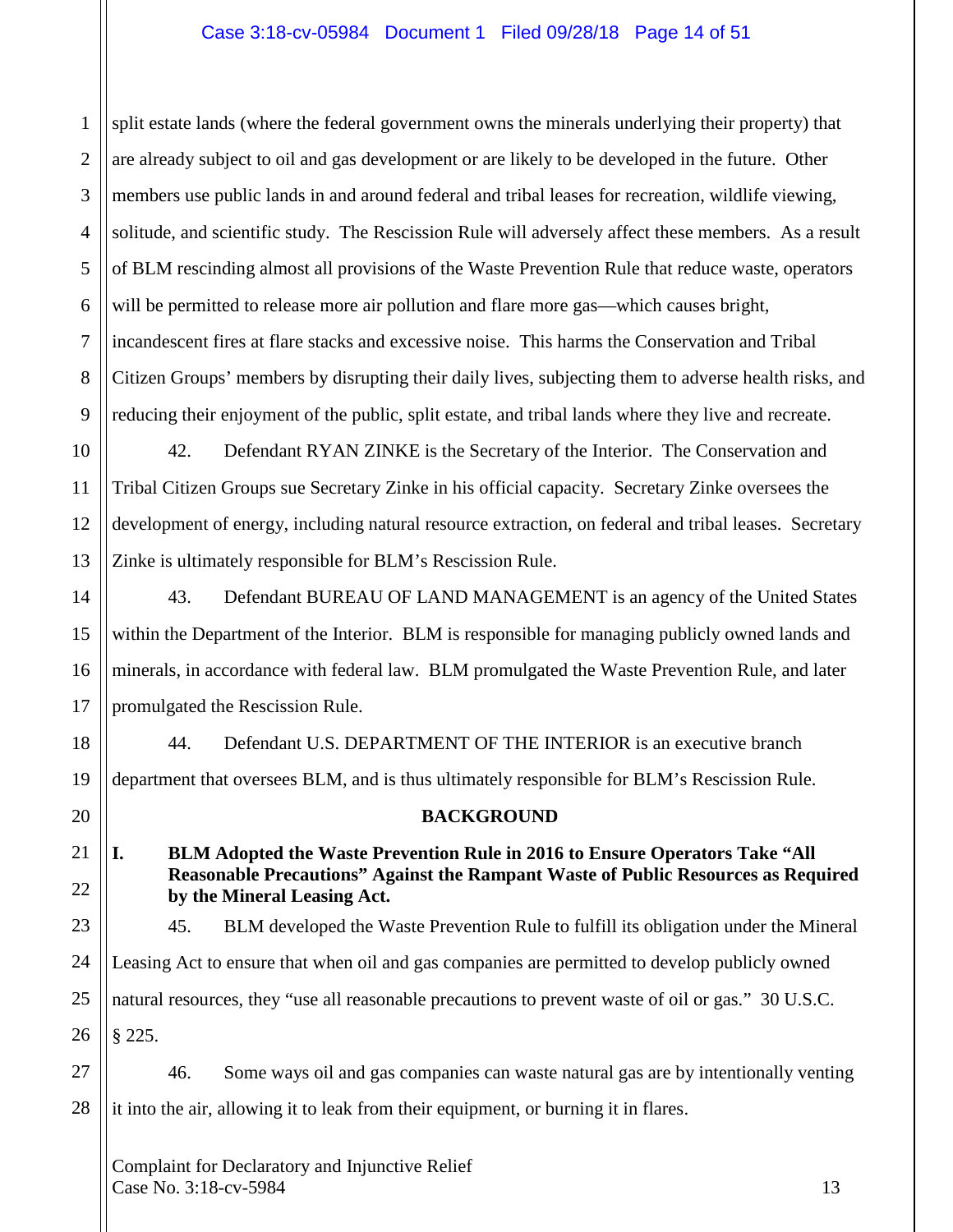47. The Department of the Interior has long regulated venting and flaring of publicly owned natural gas produced from federal leases. *See* NTL-4A, 44 Fed. Reg. 76,600 (Dec. 27, 1979). NTL-4A required operators to get BLM approval prior to venting or flaring natural gas from oil or gas wells. It also defined when operators must pay the federal government royalties for wasted natural gas.

48. In the several decades since the Department of the Interior adopted NTL-4A, modern hydraulic fracturing techniques and directional drilling have changed how oil and gas production occurs, and new, cost-effective technologies used by oil and gas operators have been developed to minimize waste. 81 Fed. Reg. at 83,017. Prior to the Waste Prevention Rule, NTL-4A had not been revised to address these new realities.

49. In 2008, the Government Accountability Office (GAO) expressed concern about the royalty structure governing oil and gas production on Federally managed lands. GAO recognized that an evaluation of the federal oil and gas fiscal systems was overdue because the Department of the Interior had not evaluated these systems since NTL-4A was issued. GAO, *Oil and Gas Royalties: The Federal System for Collecting Oil and Gas Revenues Needs Comprehensive Reassessment*, GAO-08-691 at 8 (Sept. 2008).

50. Two years later, GAO raised concerns about BLM's inadequate regulations allowing waste of public resources. GAO recommended that BLM update its regulations to take advantage of opportunities to capture additional recoverable natural gas using available technologies. GAO, *Federal Oil and Gas Leases: Opportunities Exist to Capture Vented and Flared Natural Gas, Which Would Increase Royalty Payments and Reduce Greenhouse Gases*, GAO-11-34 at 27 (Oct. 2010).

51. BLM estimated that federal oil and gas lessees vented or flared more than 462 bcf of natural gas on public and tribal lands between 2009 and 2015. This is enough gas to supply over 6.2 million households—or every household in the States of Colorado, Montana, New Mexico, North Dakota, South Dakota, Utah, and Wyoming—for one year. This figure does not include natural gas that leaked from various pieces of drilling, storage, and processing equipment.

52. BLM determined that the volume of waste is "unacceptably high." 81 Fed. Reg. at 83,015. In addition to wasting a valuable natural resource, states, tribes, and federal taxpayers lost

Complaint for Declaratory and Injunctive Relief  $\text{Case No. } 3:18\text{-cv-}5984$  14

1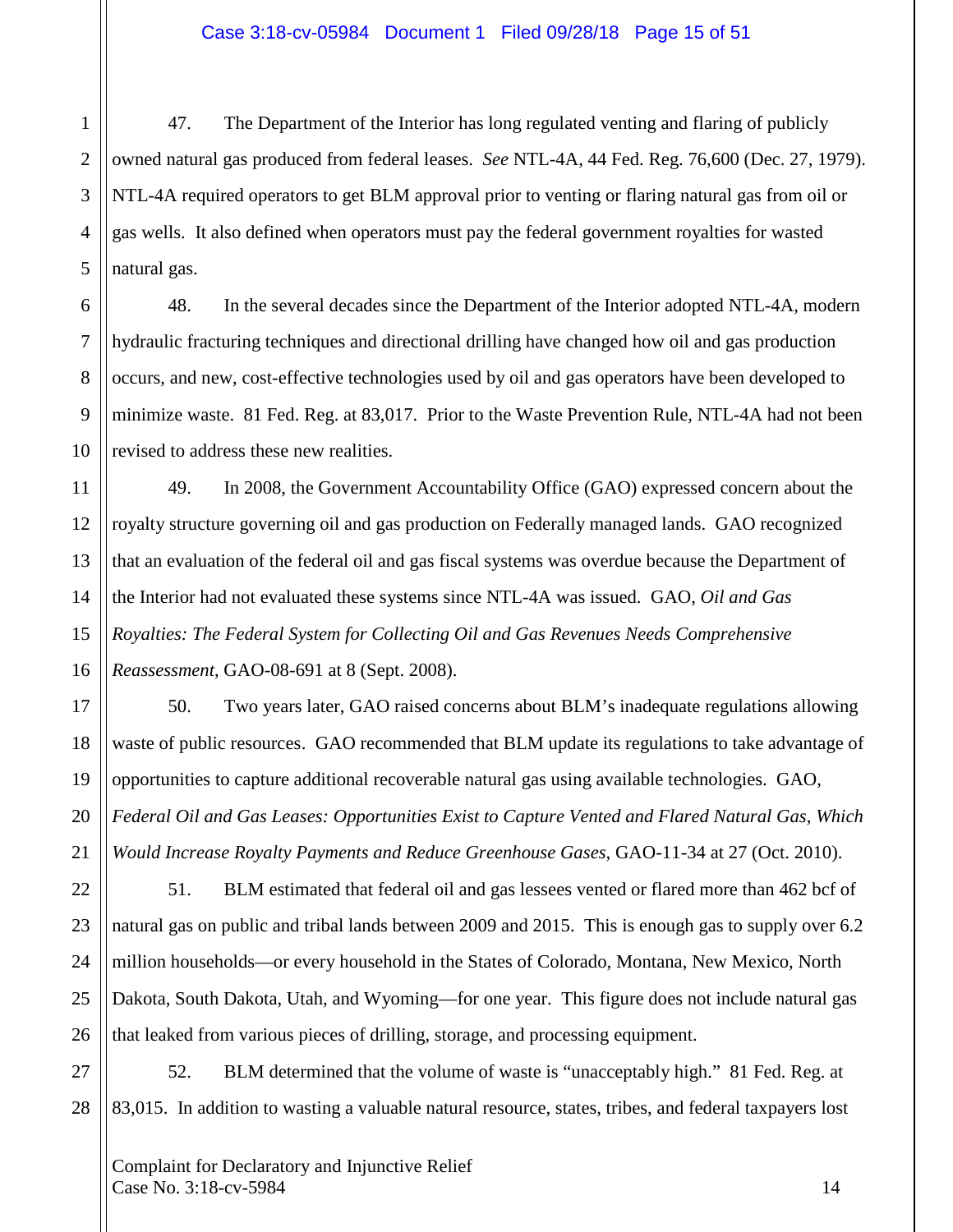1 2 millions of dollars annually in royalty revenues. These revenues otherwise would have been available to fund schools, health care, and infrastructure.

53. Spurred by these concerns, in 2014, BLM commenced the rulemaking process for the Waste Prevention Rule. BLM solicited extensive stakeholder feedback through public forums held in communities across the country. In early 2016, BLM issued a proposed rule incorporating this feedback. BLM again held public hearings and tribal outreach sessions at locations around the country. The agency received more than 330,000 public comments. BLM finalized the Waste Prevention Rule on November 18, 2016. 81 Fed. Reg. at 83,008.

54. BLM determined that it was necessary to update NTL-4A because it did not reflect modern technologies and practices already in use by at least some operators, was subject to inconsistent application, and was not effective in minimizing waste and lost royalties, as demonstrated by the large volumes of preventable waste occurring on public and tribal lands. BLM was also concerned about the burden on BLM and operators that resulted from requiring individualized applications to vent or flare. BLM noted that its field offices were receiving a growing number of applications to vent or flare, up from just 50 in 2005 to more than 1,200 in 2014.

55. BLM replaced NTL-4A's individualized application process with nationally uniform regulations to reduce waste from venting, flaring, and leaks during oil and gas production activities.

56. BLM recognized that the required waste prevention measures would fulfill its obligations under the Mineral Leasing Act by increasing natural gas supplies, boosting royalty payments to states, tribes, and American taxpayers, reducing environmental damage, and better ensuring the safe and responsible development of oil and gas resources.

57. Specifically, the Waste Prevention Rule required operators to capture natural gas that they would otherwise vent or flare by establishing a capture target that tightens over time. The Waste Prevention Rule also set specific performance standards to reduce waste from specified types of equipment, including storage tanks and pneumatic controllers, and required operators to inspect their facilities for leaks periodically, and to repair promptly any leaks identified. Additionally, to encourage operators to address waste prevention prior to drilling, the Waste Prevention Rule required them to submit waste management plans with their applications for permits to drill.

Complaint for Declaratory and Injunctive Relief  $\text{Case No. } 3:18\text{-}c\text{v}-5984$  15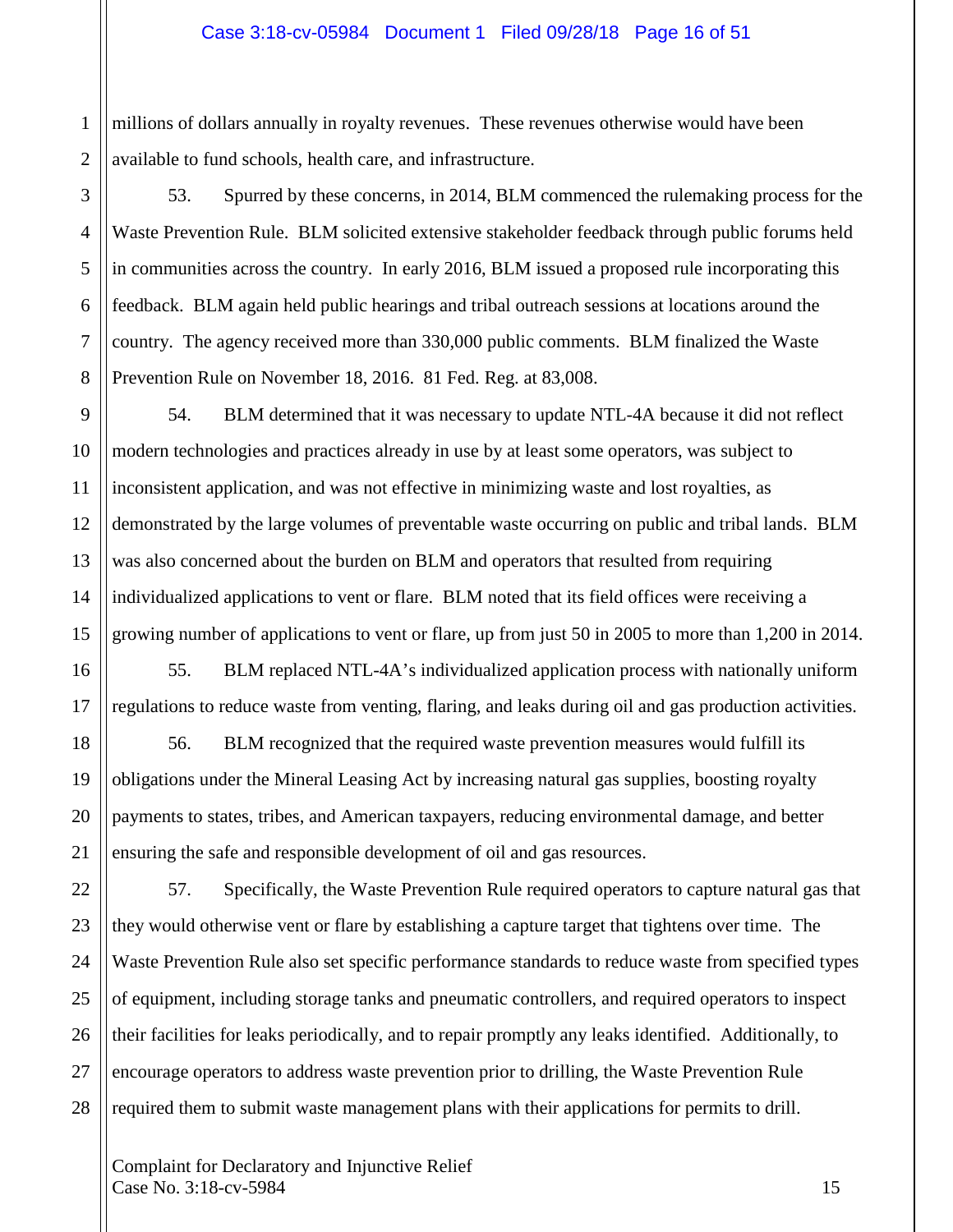58. The Waste Prevention Rule included exemptions if compliance with particular provisions would cause operators to abandon development of significant oil or gas resources.

59. In addition to mandating action to prevent waste, the regulations also clarified when produced gas lost through venting, flaring, or leaks is subject to royalties, and when operators may use gas royalty-free on site.

60. The Waste Prevention Rule's effective date was January 17, 2017. Starting that day, operators were required to comply with some of the Waste Prevention Rule's requirements, such as submitting waste minimization plans. But for other provisions, such as the gas capture targets and leak detection and repair requirements, BLM set January 17, 2018 as the initial compliance deadline.

61. BLM concluded that it had legal authority to issue the Waste Prevention Rule under several statutes. BLM explained that the Waste Prevention Rule met the agency's obligation under the Mineral Leasing Act to require lessees to take "all reasonable precautions" to prevent waste, 30 U.S.C. § 225, and to require operators to exercise "reasonable diligence, skill, and care" in their operations and observe "such rules . . . for the prevention of undue waste as may be prescribed by [the] Secretary," *id.* § 187. *See* 81 Fed. Reg. at 83,020.

62. BLM recognized that the Mineral Leasing Act "rests on the fundamental principle that the public should benefit from mineral production on public lands" and that an "important means of ensuring that the public benefits from mineral production on public lands is minimizing and deterring the waste of oil and gas produced from the Federal mineral estate." *Id.* at 83,019–20.

63. BLM further explained that the Rule was justified by its Mineral Leasing Act and FLPMA authorities to regulate the environmental impacts of oil and gas development from federal and tribal leases. BLM recognized that the Mineral Leasing Act "requires oil and gas leases to include provisions 'for the protection of the interests of the United States . . . and for the safeguarding of the public welfare,' which includes lease terms for the prevention of environmental harm." *Id.* at 83,020 (quoting 30 U.S.C. § 187).

26 27 28 64. BLM also recognized its FLPMA duty to "prevent unnecessary or undue degradation of the [public] lands." *Id.* (citing 43 U.S.C. § 1732(b)). Additionally, the agency pointed to FLPMA's express declaration that "BLM should balance the need for domestic sources of minerals

Complaint for Declaratory and Injunctive Relief  $\text{Case No. } 3:18\text{-cv-}5984$  16

1

2

3

4

5

6

7

8

9

10

11

12

13

14

15

16

17

18

19

20

21

22

23

24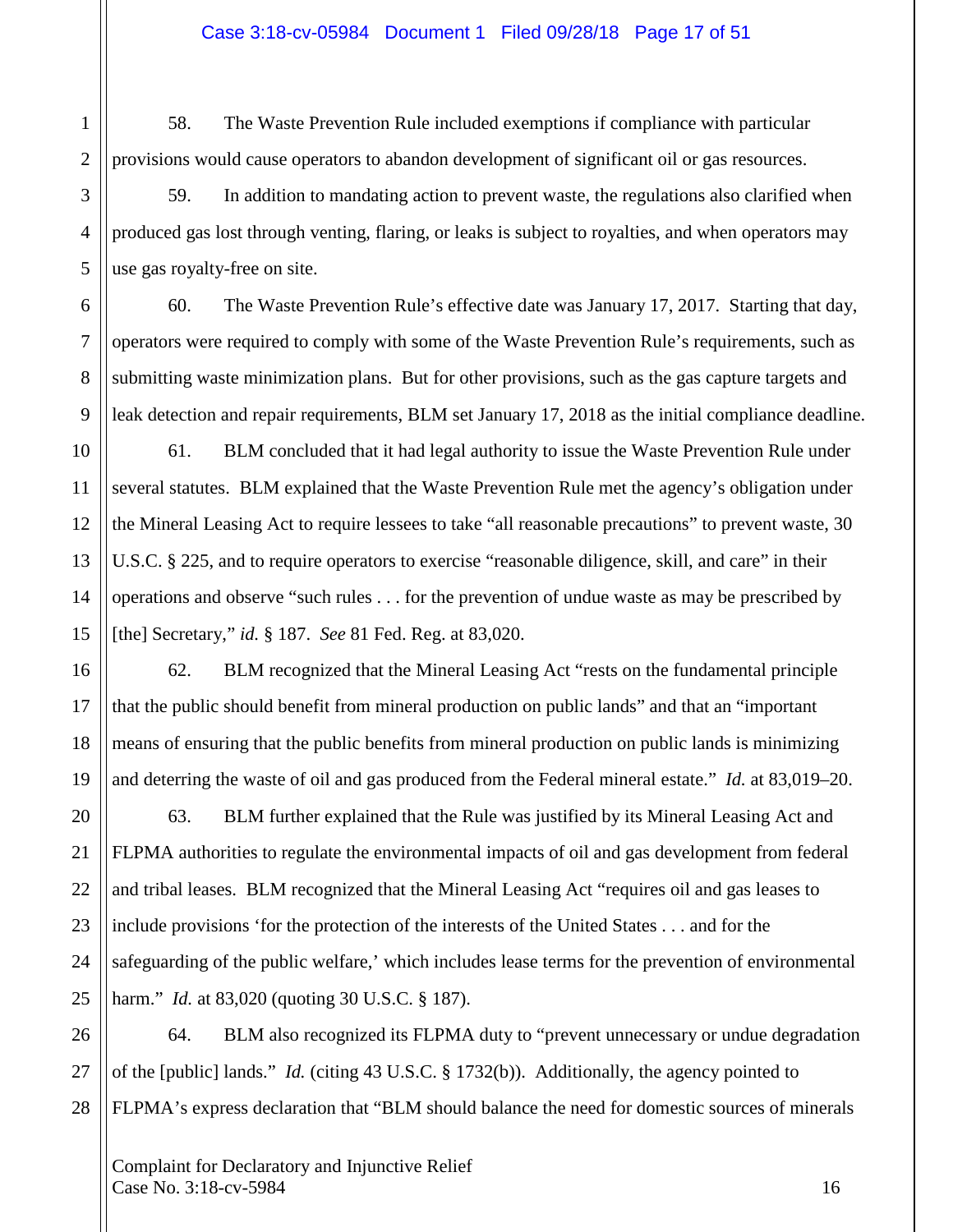# Case 3:18-cv-05984 Document 1 Filed 09/28/18 Page 18 of 51

1 2 3 against the need to 'protect the quality of scientific, scenic, historical, ecological, environmental, air and atmospheric, water resources, and archeological values; . . . [and] provide for outdoor recreation and human occupancy and use.'" *Id.* (quoting 43 U.S.C. 1701(a)(8)).

4

5

6

8

9

10

11

12

13

14

15

16

17

21

22

23

24

65. BLM also concluded that the Waste Prevention Rule helps to meet its statutory trust

responsibilities with respect to the development of Indian oil and gas interests.

66. In the proposed Waste Prevention Rule, BLM expressly recognized that it must

7 consider the broader public interest when regulating waste under its statutory authorities:

A focus on oil development rather than gas capture may be a rational decision for an individual operator, but it does not account for the broader impacts of venting and flaring, including the costs to the public of losing gas that would otherwise be available for productive use, the loss of royalties that would otherwise be paid to States, tribes, and the Federal Government on the lost gas, and the air pollution and other impacts of gas wasted through venting or flaring . . . . Thus, a decision to vent or flare that may make sense to the individual operator may constitute an avoidable loss of gas and unreasonable waste when considered from a broader perspective and across an entire field.

81 Fed. Reg. 6616, 6638 (Feb. 8, 2016).

67. BLM estimated that the Rule would reduce wasteful venting and leaking methane emissions by 35% and wasteful flaring by 49%. BLM also estimated that the Waste Prevention Rule would increase royalties by up to \$14 million per year.

18 19 20 68. BLM found that the Waste Prevention Rule would significantly benefit local communities, public health, and the environment. For example, it would reduce flaring's visual and noise impacts.

69. BLM further found that the Waste Prevention Rule would protect communities from smog and carcinogenic air toxic emissions, and reduce greenhouse gas emissions. BLM estimated that each year the Waste Prevention Rule would reduce emissions of methane by 175,000 to 180,000 tons, VOCs by 250,000 to 2367,300 tons, and hazardous air pollutants by 1,859 to 2,031 tons.

25 26 27 70. BLM recognized that the Waste Prevention Rule benefited people living in Indian Country. BLM acknowledged the Rule would reduce ozone pollution and air toxic pollution as well as the noise and light pollution associated with flares in these regions.

28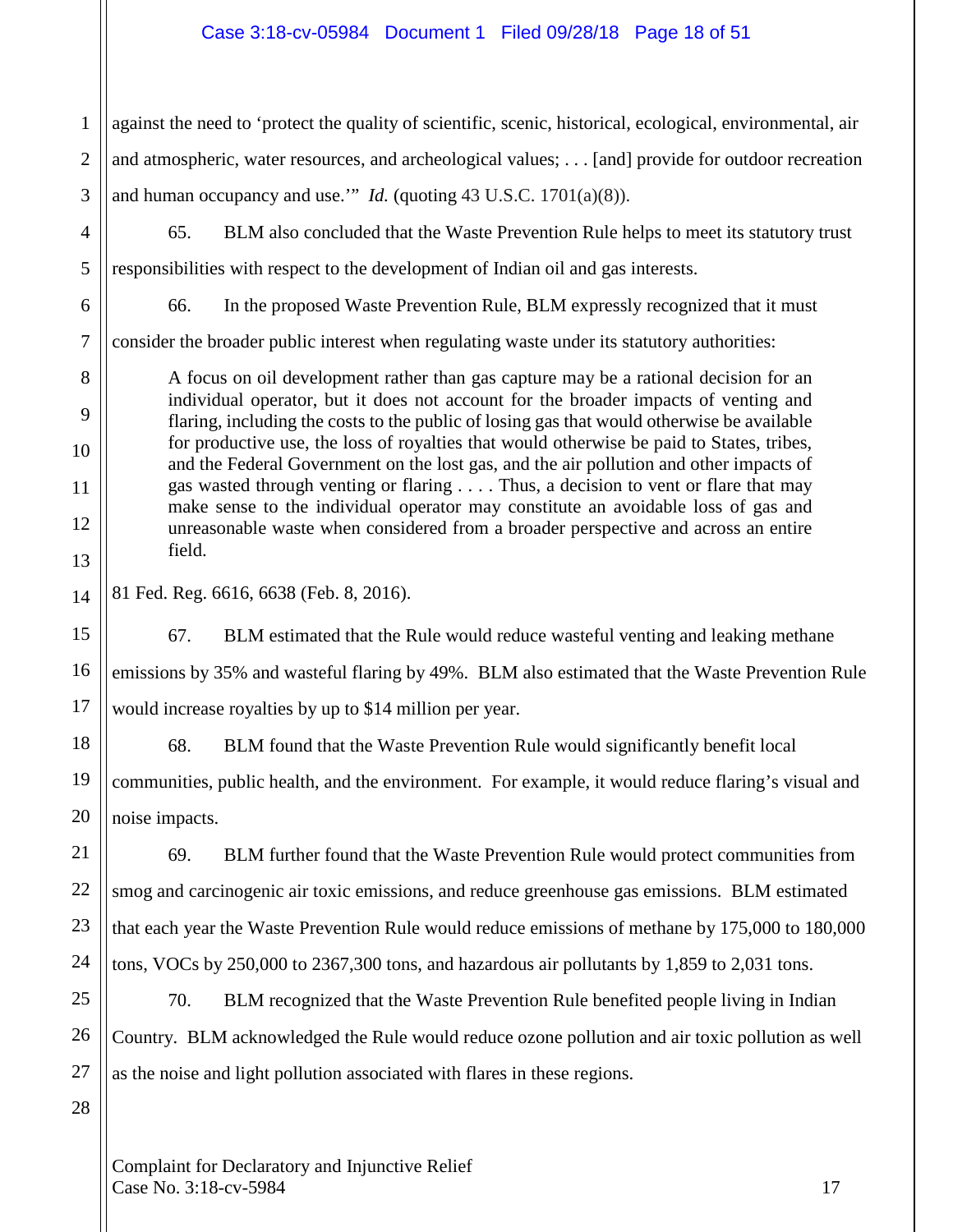#### Case 3:18-cv-05984 Document 1 Filed 09/28/18 Page 19 of 51

71. BLM concluded that the Waste Prevention Rule's requirements were "economical, cost-effective, and reasonable." 81 Fed. Reg. at 83,009. BLM modeled its rules on some of the most effective State regulations adopted to address increased flaring, waste of minerals, and air pollution, such as Colorado's regulations. These state regulations have been in place for years.

1

2

3

4

5

6

7

8

9

10

11

12

13

14

15

16

17

18

19

20

21

22

72. At the same time, BLM recognized that its waste regulations had the potential to overlap with other federal, state, or tribal regulations. BLM reduced any overlap by aligning the Waste Prevention Rule with similar Environmental Protection Agency (EPA) and state rules, and including specific exemptions from the Rule where operators were already complying with EPA rules. The Waste Prevention Rule also included a provision for granting variances from particular requirements if a state or tribe could demonstrate that their regulations were equally as effective.

73. BLM found that the patchwork of EPA and other state regulations did not obviate and indeed underscored the need for uniform standards for public and Indian lands across the country. Specifically, BLM recognized that it has an independent legal obligation to prevent waste, and an interest as a land and resource manager to ensure that oil and gas development on federal leases is conducted in a manner designed to minimize its harmful impacts. BLM specifically contrasted its obligations under the Mineral Leasing Act with other statutory regimes that authorize federal agencies to delegate administration and enforcement to a state agency.

74. BLM also recognized that neither EPA nor state and tribal regulations fully address waste from BLM-managed leases. For example, over 80% of wells subject to the Waste Prevention Rule are not subject to EPA or state leak detection and repair standards. EPA regulations do not address flaring and only target new and not existing sources. Existing sources are responsible for a large percentage of the waste of publicly owned natural gas.

23 24 25 26 27 28 75. BLM also conducted a comprehensive review of state regulations and found that no state or tribe had regulations that comprehensively addressed venting, flaring, and leaks. BLM recognized that, of the states with extensive oil and gas operations on federal leases, only one has comprehensive requirements to reduce flaring, and only one has comprehensive requirements to control venting and leaks. BLM also acknowledged that state laws and regulations are subject to change, which could lead to unnecessary waste or environmental impacts.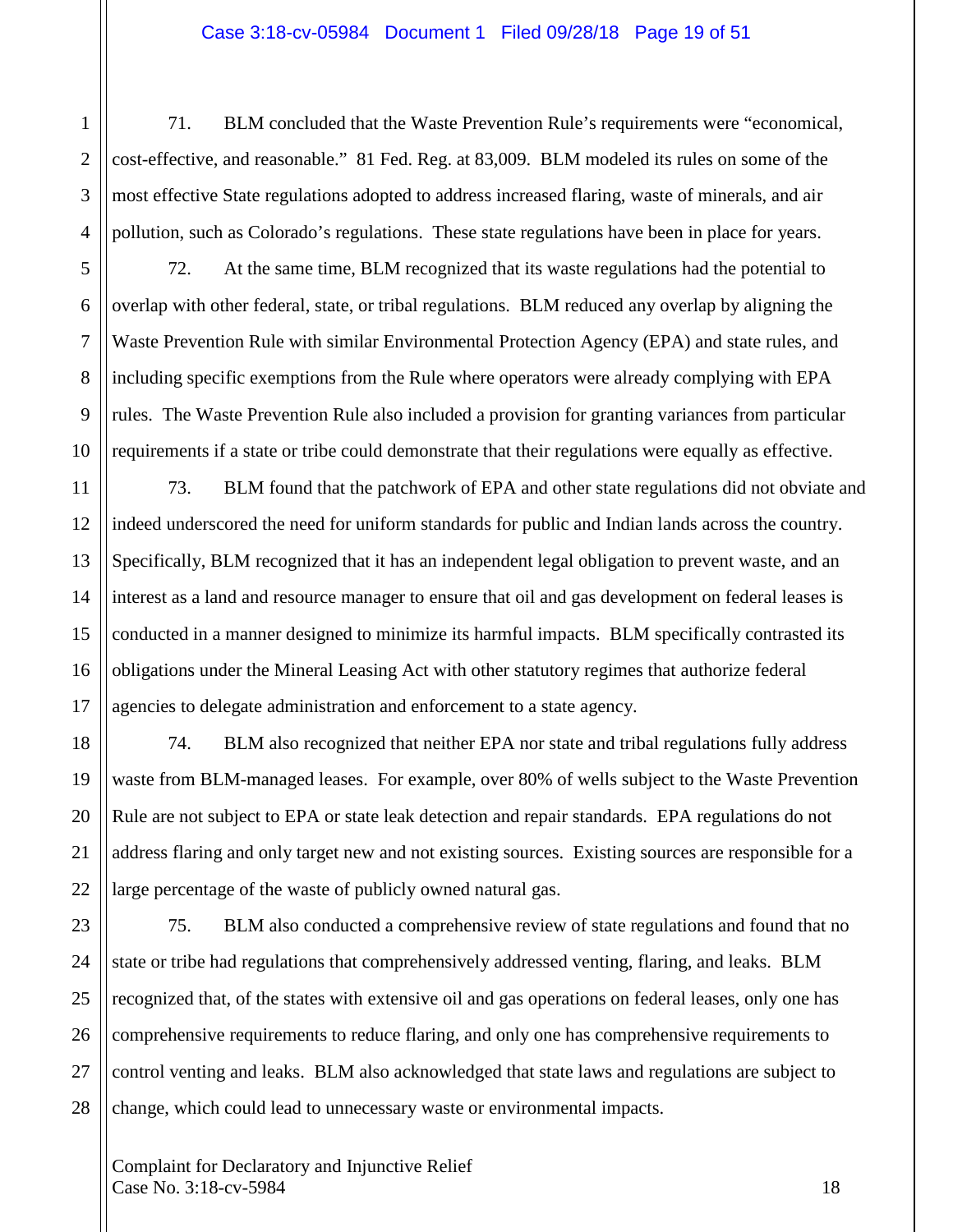#### Case 3:18-cv-05984 Document 1 Filed 09/28/18 Page 20 of 51

3 4 5 6 7 76. BLM prepared a regulatory impact analysis (RIA) that examined the Waste Prevention Rule's costs and benefits. Overall, BLM concluded that the Waste Prevention Rule's benefits outweighed its costs "by a significant margin" with "net benefits ranging from \$46 million to \$199 million per year." *Id.* at 83,014. This is true even though BLM acknowledged that its cost estimates were conservative and likely overstated the Rule's impacts. Moreover, BLM did not monetize many of the Rule's benefits, such as reducing air pollution and the associated reduced health impacts.

1

2

11

14

15

16

17

18

19

20

21

23

24

25

27

28

8 9 10 12 13 77. BLM also evaluated the Waste Prevention Rule's costs to small businesses. It determined that the average annual compliance costs would range from about \$44,600 to \$65,800 for each company. Based on the midpoint average of \$55,200, BLM estimated that compliance costs would constitute approximately 0.15% of per company profits. BLM therefore concluded that the Waste Prevention Rule was not expected to impact investment decisions or employment in the oil and gas industry.

78. BLM considered the impacts of the Waste Prevention Rule on low-production or "marginal" wells. The agency rejected requests to exempt marginal wells from leak detection and repair requirements.

79. BLM recognized that roughly 85% of wells on federal and tribal leases are classified as low production wells. Therefore, absent evidence showing that these wells are unlikely to leak significant volumes of gas, such an exemption would greatly reduce the Rule's waste reduction benefits. BLM pointed to peer-reviewed studies showing that both high and low production wells can have high volume leaks.

22 26 80. BLM also found that the leak detection and repair requirements were unlikely to cause a significant number of individual well shut-ins or any lease-wide shut-ins, for several reasons. First, there are third-party providers that offer leak detection services at a modest cost, and operators may recoup some of these costs through the saved gas. Second, the Rule allowed operators to request approval of an alternative leak detection program, provided they could demonstrate that it was equally effective in detecting leaks. Furthermore, the Rule allowed operators to request approval of an alternative program that was not as effective as the Rule if compliance with the Rule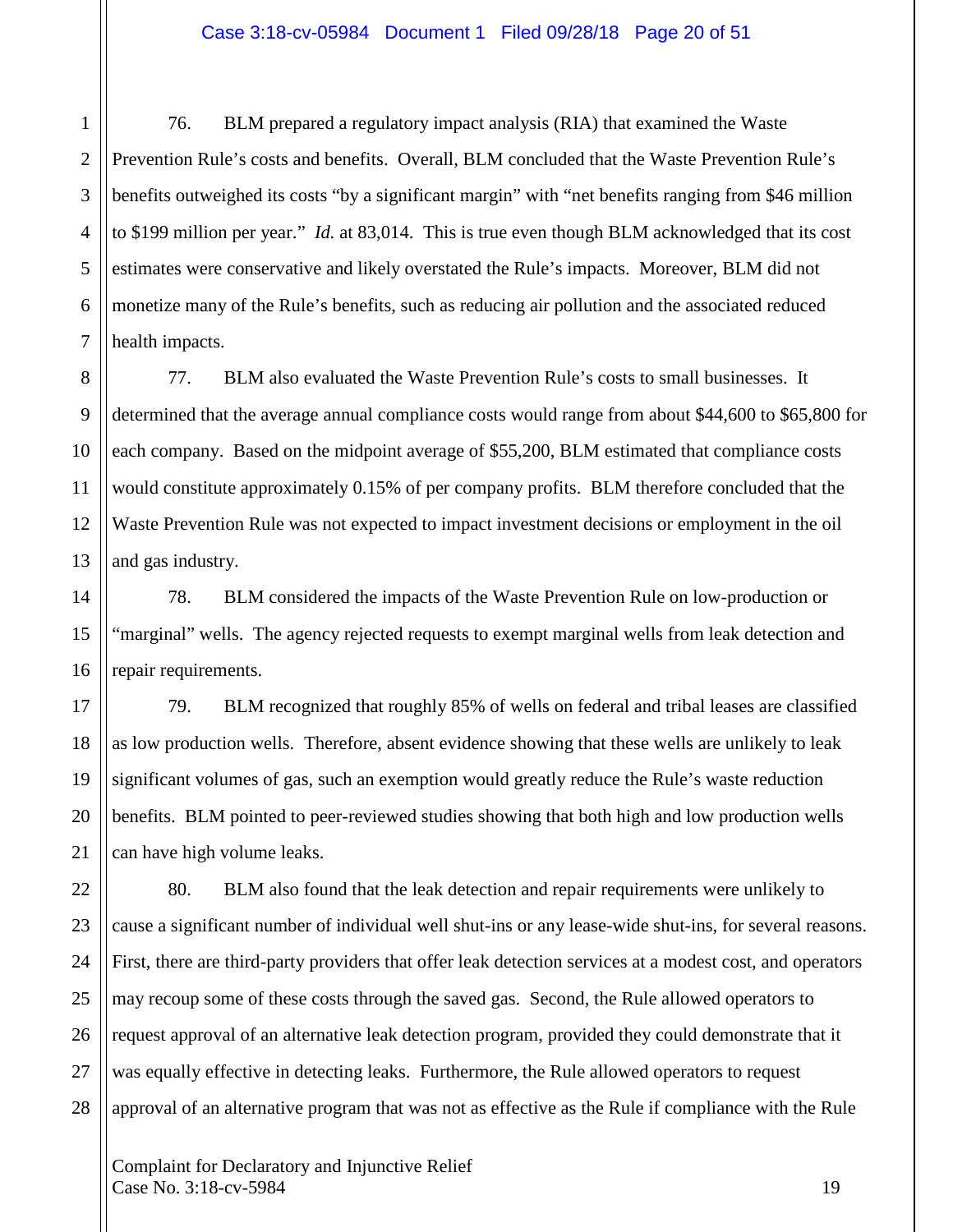1 2 would cause the operator to cease production and abandon significant recoverable oil or gas reserves.

81. BLM analyzed the benefits of the Rule using the social cost of methane. The social cost of methane measures the economic harm to society from climate change, expressed as the dollar value of the total damages from emitting one ton of methane into the atmosphere.

6 7 8 9 82. BLM relied upon an estimate of the social cost of methane published in peerreviewed literature that includes the global economic harm of climate change. This measure was approved by an Interagency Working Group, made up of representatives of twelve agencies, including the Department of the Interior and the White House Office of Management and Budget. This estimate was based on a closely related social cost estimate for carbon dioxide developed by the Interagency Working Group in 2010. It was subject to extensive public comment and peer review, including review by the National Academy of Sciences.

83. While recognizing the limitations of the social cost of methane metric, BLM nonetheless concluded that it represented the best available information about the monetized social benefits of methane reductions to be used in a cost-benefit analysis.

# **II. Industry and the New Administration Made Multiple Unsuccessful Attempts to Avoid Compliance with the Waste Prevention Rule.**

84. The Western Energy Alliance (WEA), Independent Petroleum Association of America, and the states of North Dakota, Wyoming, and Montana challenged the Waste Prevention Rule in the District of Wyoming. The district court denied their request for a preliminary injunction. The Waste Prevention Rule went into effect on January 17, 2017.

85. WEA, the American Petroleum Institute (API), and other industry groups also lobbied Congress to repeal the Rule using the Congressional Review Act. However, a majority of Senators voted against the motion to proceed to debate on the Congressional Review Act resolution on May 10, 2017.

86. Meanwhile, in January 2017, the Trump administration was inaugurated. On March 28, 2017, President Trump issued Executive Order No. 13,783, directing the Secretary of the Interior to consider revising or rescinding the Waste Prevention Rule. Exec. Order No. 13,783, Promoting

Complaint for Declaratory and Injunctive Relief Case No. 3:18-cv-5984 20

3

4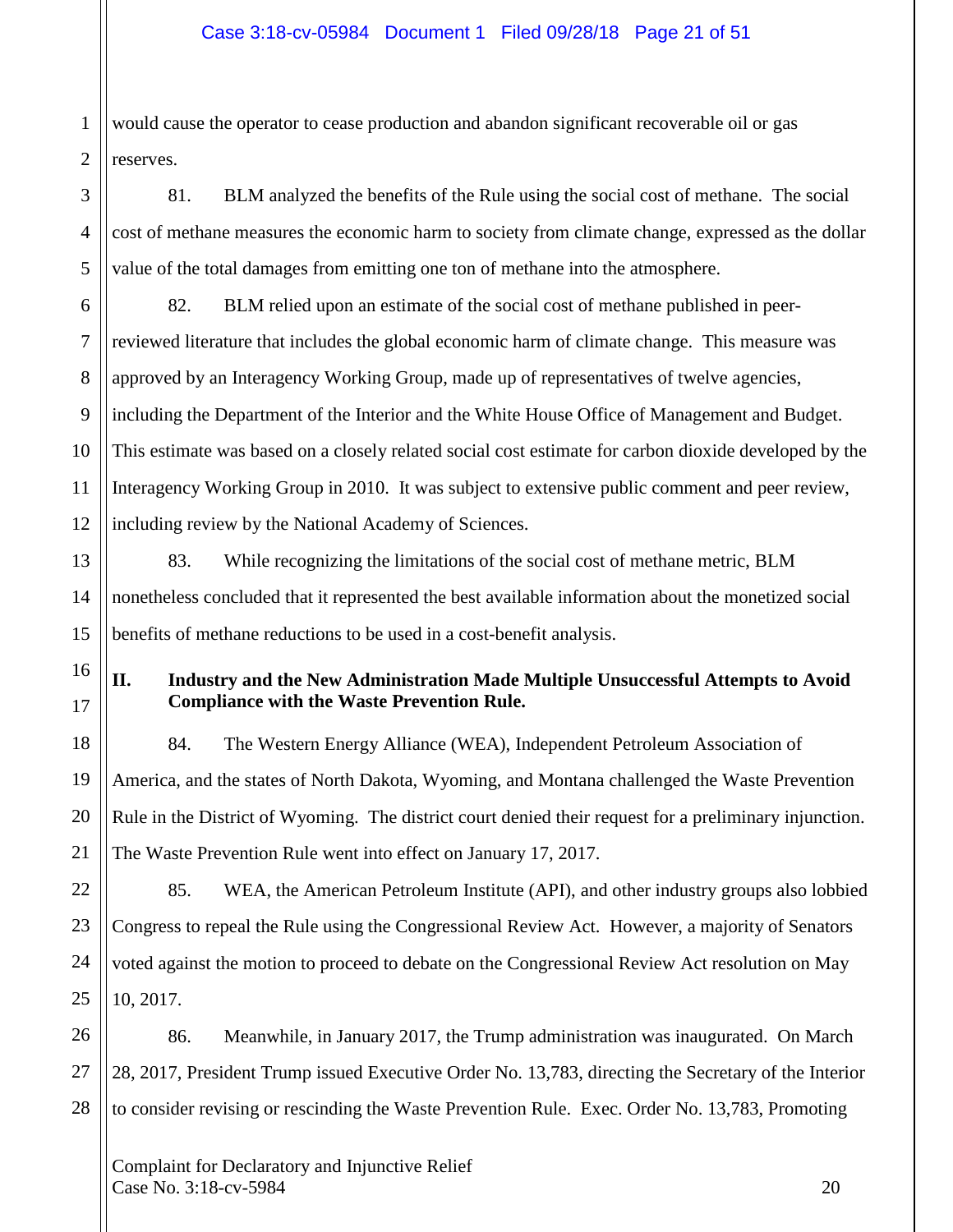1 Energy Independence and Economic Growth, at § 7(b)(iv), 82 Fed. Reg. 16,093, 16,093 (Mar. 28, 2017).

87. The next day, Secretary Zinke issued Secretarial Order No. 3349, directing the BLM Director to review the Waste Prevention Rule and report to the Assistant Secretary of Land and Minerals Management within 21 days on whether the Waste Prevention Rule is fully consistent with the policies set forth in Executive Order No. 13,783. Secretary of the Interior, Order No. 3349, American Energy Independence, at § 5(c)(ii) (Mar. 29, 2017).

88. In response to the Secretarial Order, BLM determined that the Waste Prevention Rule is not consistent with Executive Order No. 13,783's policies. Under Secretary Zinke's leadership, BLM then took numerous, unsuccessful steps to prevent its own Waste Prevention Rule from going into full effect.

89. On June 15, 2017, without notice or an opportunity for public comment, BLM issued a notice under 5 U.S.C. § 705 staying all sections of the Waste Prevention Rule with compliance dates one year or more after the Rule's effective date. 82 Fed. Reg. 27,430 (June 15, 2017).

90. The Conservation and Tribal Citizen Groups, as well as the States of California and New Mexico, filed suit against BLM's stay in the Northern District of California.

91. On October 4, 2017, the court granted the Conservation and Tribal Citizen Groups' and the states' motions for summary judgment, holding that BLM's attempt to stay the Rule's compliance dates violated the APA. *California I*, 2017 WL 4416409, at \*14. The court vacated the stay, and ordered BLM to reinstate the Rule in its entirety. *Id.*

92. One day after the *California I* court reinstated the Waste Prevention Rule, BLM proposed to suspend most of the Rule's compliance obligations for a year. 82 Fed. Reg. 46,458 (Oct. 5, 2017). BLM finalized the Suspension Rule on December 8, 2017. 82 Fed. Reg. 58,050 (Dec. 8, 2017) (Suspension Rule).

93. In the Suspension Rule, BLM indicated that in response to Executive Order 13,783 and Secretarial Order 3349, it found that "some provisions of the [Waste Prevention Rule] add considerable regulatory burdens that unnecessarily encumber energy production, constrain economic

Complaint for Declaratory and Injunctive Relief  $\text{Case No. } 3:18\text{-}c\text{v}-5984$  21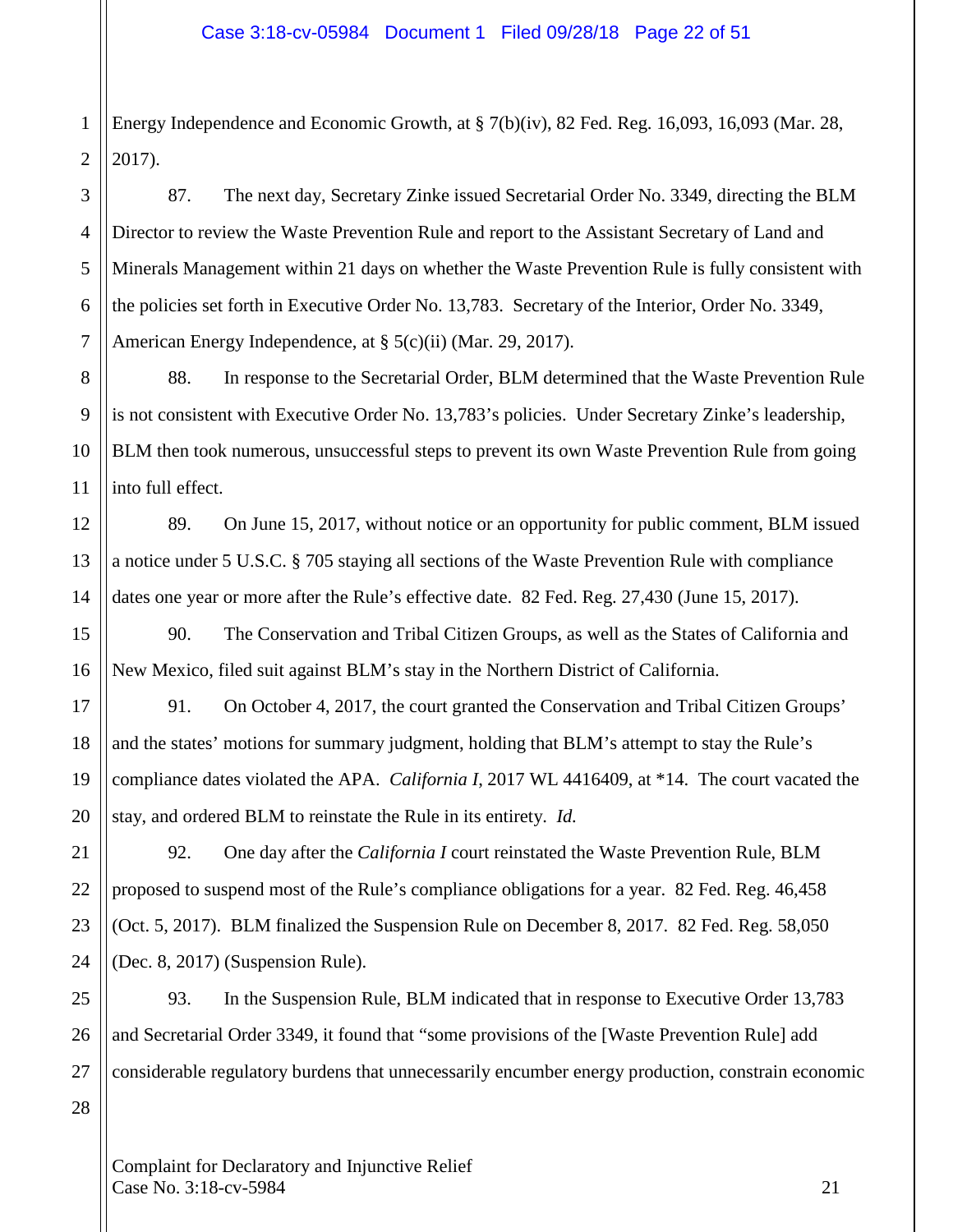1 2 growth, and prevent job creation." 82 Fed. Reg. at 58,050. BLM identified concerns about the Rule's impacts on marginal wells and small operators.

94. The Conservation and Tribal Citizen Groups, as well as the States of California and New Mexico, again filed suit against the Suspension Rule in the Northern District of California.

95. On February 22, 2018, the court granted the Conservation and Tribal Citizen Groups' and the states' motions for a preliminary injunction. *California II*, 286 F. Supp. 3d at 1058.

96. The *California II* court recognized that BLM's newfound concerns about the Waste Prevention Rule's burdens were inconsistent with its prior findings that the Rule was cost-effective and reasonable. *Id.* at 1065. Accordingly, the court held that "BLM must 'provide a more detailed justification than what would suffice for a new policy created on a blank slate.'" *Id.* (quoting *Fox Television*, 556 U.S. at 515). The court then reviewed each of BLM's justifications for the Suspension Rule in turn and found them lacking.

97. For example, the *California II* court held that BLM provided no factual support for its claims that the Rule would encumber energy production, constrain economic growth, and prevent job creation, or that it would be an economic burden for operators of marginal wells. *Id.* Similarly, the court found no support for BLM's claim that the Rule would disproportionately affect small operators, holding that this conclusion was entirely inconsistent with BLM's own finding that the Suspension Rule would not have a significant economic impact on small businesses. *Id.* at 1066.

98. The *California II* court also held that the additional emissions caused by suspending the Waste Prevention Rule for a year "will cause irreparable public health and environmental harm to [members of the public] who live and work on or near public and tribal lands with oil and gas development." *Id.* at 1073. The court recognized the health risks in areas that are violating federal ozone standards, explaining that increasing VOC emissions in "at risk communities" could "lead[] to and exacerbate[e] impaired lung functioning, serious cardiovascular and pulmonary problems, and cancer and neurological damage." *Id.* at 1073–74.

26 27 99. Because the *California II* court enjoined the Suspension Rule, the Waste Prevention Rule went fully into effect, and operators were required to comply with all of its provisions.

28

3

4

5

6

7

8

9

10

11

12

13

14

15

16

17

18

19

20

21

22

23

24

25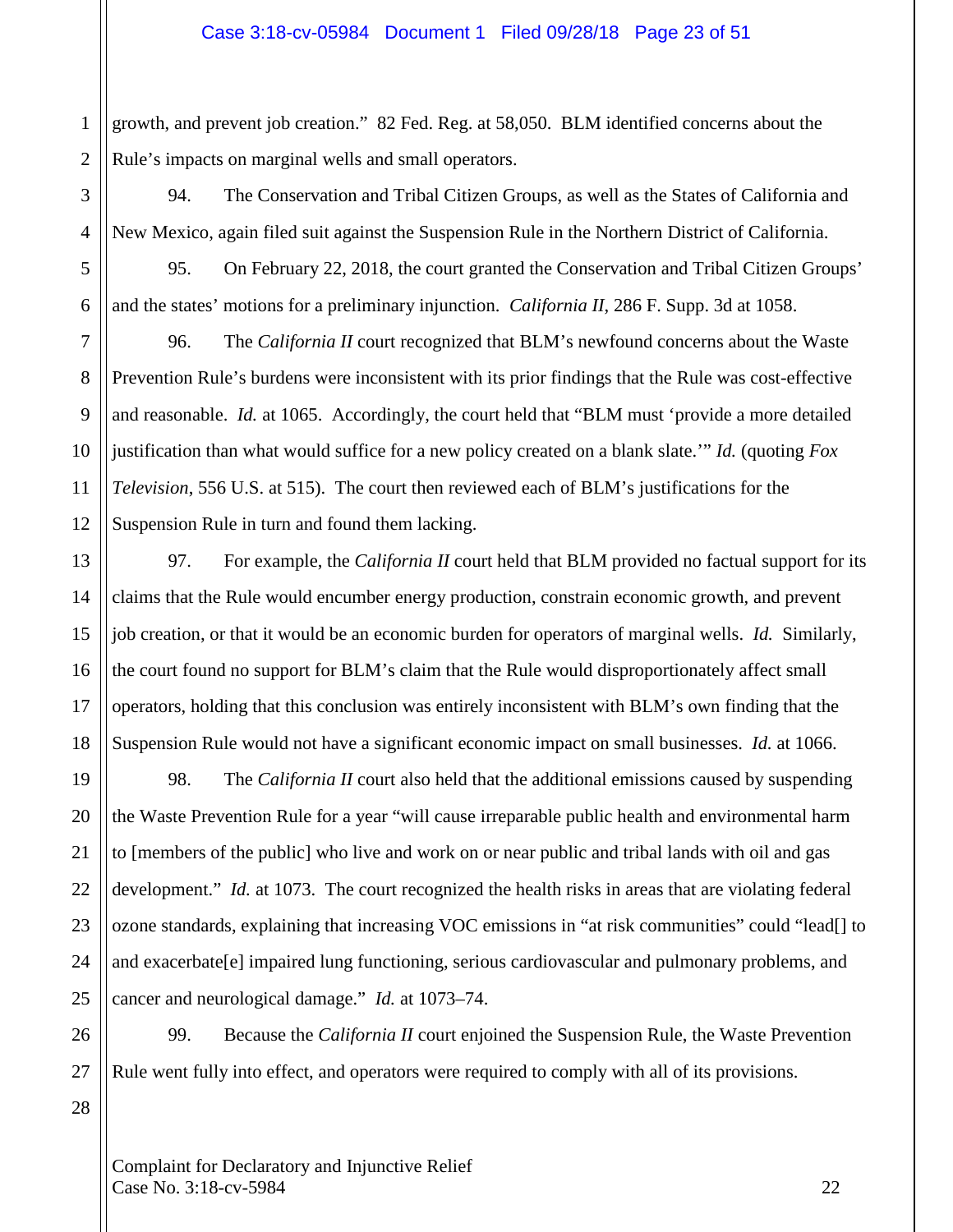1 2 3 100. Faced with these compliance obligations, industry groups and the states who challenged the Waste Prevention Rule in the District of Wyoming sought various forms of relief in that court.

101. On April 4, 2018, the District of Wyoming stayed implementation of the Waste Prevention Rule until BLM finalized the Rescission Rule. Order, *Wyoming v. U.S. Dep't of the Interior*, No. 2:16-cv-00285-SWS (D. Wyo. Apr. 4, 2018), ECF No. 215. Despite having previously found that Petitioners were not entitled to a preliminary injunction, the District of Wyoming issued the stay. In issuing the stay, the District of Wyoming did not consider the four factors requisite for obtaining a preliminary injunction.

102. The Conservation and Tribal Citizen Groups and the states of California and New Mexico appealed that decision to the Tenth Circuit. On June 4, 2018, the Tenth Circuit denied motions to dismiss the appeal. In a split 2-1 decision, the court also denied the appellants' motions for a stay pending appeal. *Wyoming v. U.S. Dep't of the Interior*, Nos. 18-8027, 18-8029, 2018 WL 2727031, at \*1–2 (10th Cir. June 4, 2018). Merits briefing in that appeal is ongoing.

**III. BLM Rescinds the Waste Prevention Rule Based on Unsupported Assertions.**

103. The same day that the *California II* Court preliminarily enjoined the Suspension Rule, Secretary Zinke's BLM proposed to rescind almost all of the requirements in the Waste Prevention Rule that would "generate benefits of gas savings or reductions in methane emissions" on the basis that the provisions "pose a compliance burden to operators." 83 Fed. Reg. 7,924, 7,938 (Feb. 22, 2018) (proposed Rescission Rule).

104. BLM only allowed 60 days for public comments on the proposed Rescission Rule. BLM did not hold any public hearings. BLM did not hold any tribal consultation hearings. BLM did not grant requests to extend the comment period.

105. BLM received over 600,000 public comments. The vast majority of these comments opposed BLM's proposal. The Conservation and Tribal Citizen Groups and thousands of their members submitted comments.

106. BLM published the final Rescission Rule on September 28, 2018. 83 Fed. Reg. at 49,184.

Complaint for Declaratory and Injunctive Relief Case No. 3:18-cv-5984 23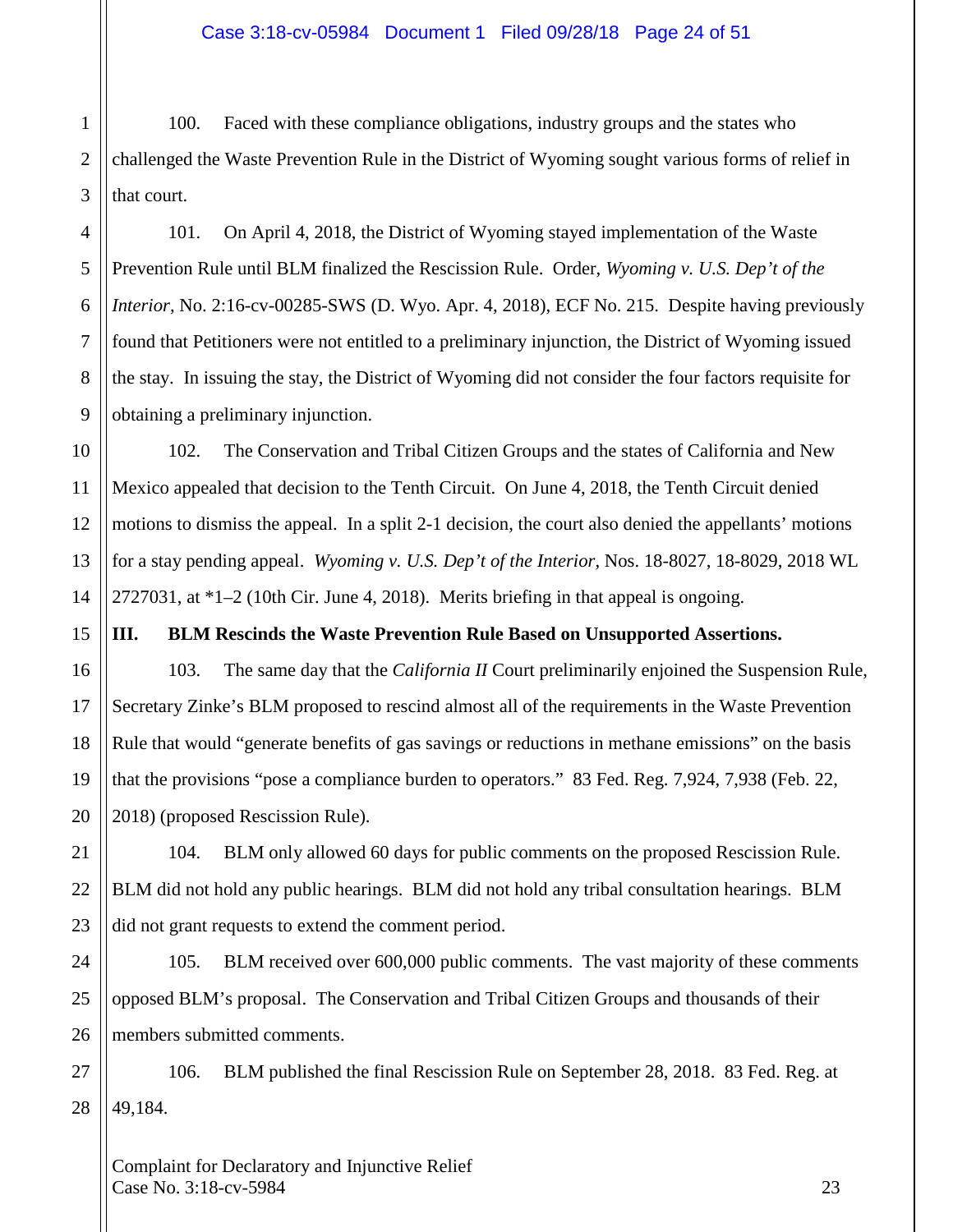107. The Rescission Rule eliminates almost all of the Waste Prevention Rule's provisions responsible for its waste reduction benefits, including requirements that operators submit waste minimization plans, conduct leak detection and repair, and retrofit outdated pneumatic devices and storage vessels.

108. With respect to venting and flaring from oil wells, the Rescission Rule replaces the capture percentage requirement with a provision that allows royalty-free venting or flaring as long as it is consistent with any applicable state or tribal regulations. If no such regulations exist, the Rescission Rule imposes a system similar to NTL-4A, in which BLM must approve all applications to vent or flare gas.

109. BLM first justifies the Rescission Rule by claiming that the Waste Prevention Rule exceeded BLM's statutory authority. BLM attempts to circumscribe its own authority by pointing to its purported "longstanding" practice of interpreting "waste" as delimited by "the economics of capturing and marketing the gas" as perceived by an individual operator. In the Rescission Rule, BLM thus defines "waste of oil or gas" to include only those measures "where compliance costs are not greater than the monetary value of the resources they are expected to conserve." 43 C.F.R. § 3179.3. BLM's new definition of waste focuses exclusively on whether a private operator is making a profit, which depends on each company's individual financial and operational choices.

110. BLM fails to reconcile its new argument that the Waste Prevention Rule exceeds BLM's statutory authority with the arguments that it made in adopting the Waste Prevention Rule and defending it in court. In particular, BLM fails to reconcile its new definition of waste with its previous recognition in 2016 that, when regulating waste, it also must consider the interests of the public and state, tribal, and local governments entitled to royalty payments.

111. In the Rescission Rule, BLM claims that the Waste Prevention Rule usurped the Clean Air Act authority of the EPA, states, and tribes. But BLM provides no legal support for this claim. Nor does BLM reconcile its new legal position with the arguments that it made in adopting the Waste Prevention rule and defending it in court.

112. BLM provides no explanation for how the Rescission Rule is consistent with its statutory duties to protect the interests of the United States and the public welfare under the Mineral

1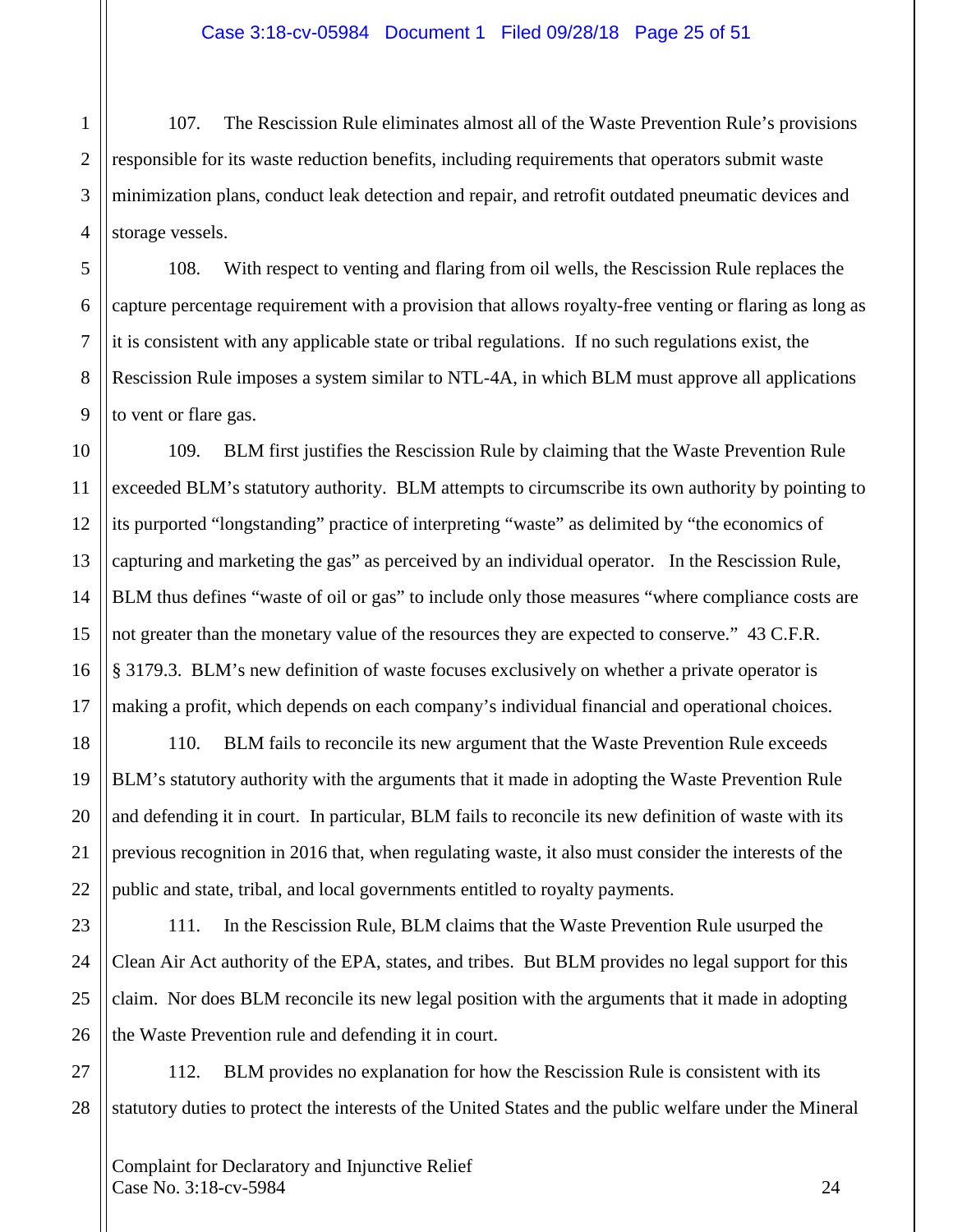1 2 Leasing Act, 30 U.S.C. § 187, or to protect air and atmospheric values under FLPMA, 43 U.S.C. §§ 1701(a)(8), 1732(b). BLM ignores these statutory obligations altogether.

113. Like the Suspension Rule, BLM justifies the Rescission Rule based on the review mandated by Executive Order 13,783 and Secretarial Order 3349. BLM found the Waste Prevention Rule "would have added . . . regulatory burdens that unnecessarily encumber energy production, constrain economic growth, and prevent job creation." 83 Fed. Reg. at 49,184, 49,185. BLM provides no support for these claims, which are contradicted by its conclusion that the Rescission Rule will not affect price, supply or distribution of energy, will not alter investment and employment decisions, and will *decrease* gas production by 299 bcf.

114. BLM analyzes the Rescission Rule's economic impact on small businesses and estimates that the per-entity reduction in compliance costs results in an average increase in profit margin of only 0.19%. BLM concludes that the Rescission Rule will not have a significant effect on a substantial number of small entities.

115. In the Rescission Rule, BLM claims that the compliance costs associated with the pneumatic controller, pneumatic diaphragm pumps, and leak detection and repair requirements would especially burden marginal wells. Although in 2016 BLM recognized that marginal wells could take advantage of the Rule's exemptions, BLM now claims that the exemption process poses "excessive" burdens. BLM also claims that some marginal wells might be prematurely shut-in due to the costs and uncertainties involved in obtaining an exemption.

116. BLM relies entirely on a new, nontransparent analysis of marginal wells that was not available for public comment. In its new Regulatory Impact Analysis for the Rescission Rule (2018 RIA), BLM purports to calculate, for the first time, "the per-well reduction in revenue from the costs imposed by the requirements in the 2016 rule." BLM provides no information on the various cost assumptions for their calculations, including "lifting costs" or the "total" and "annualized" costs of the 2016 rule, nor does BLM even explain for what "select requirements" from the 2016 rule it is assessing costs.

28 117. BLM also fails to meaningfully explain why it discounted contrary evidence that the Waste Prevention Rule would have a limited impact on marginal wells, including but not limited to

Complaint for Declaratory and Injunctive Relief Case No. 3:18-cv-5984 25

3

4

5

6

7

8

9

10

11

12

13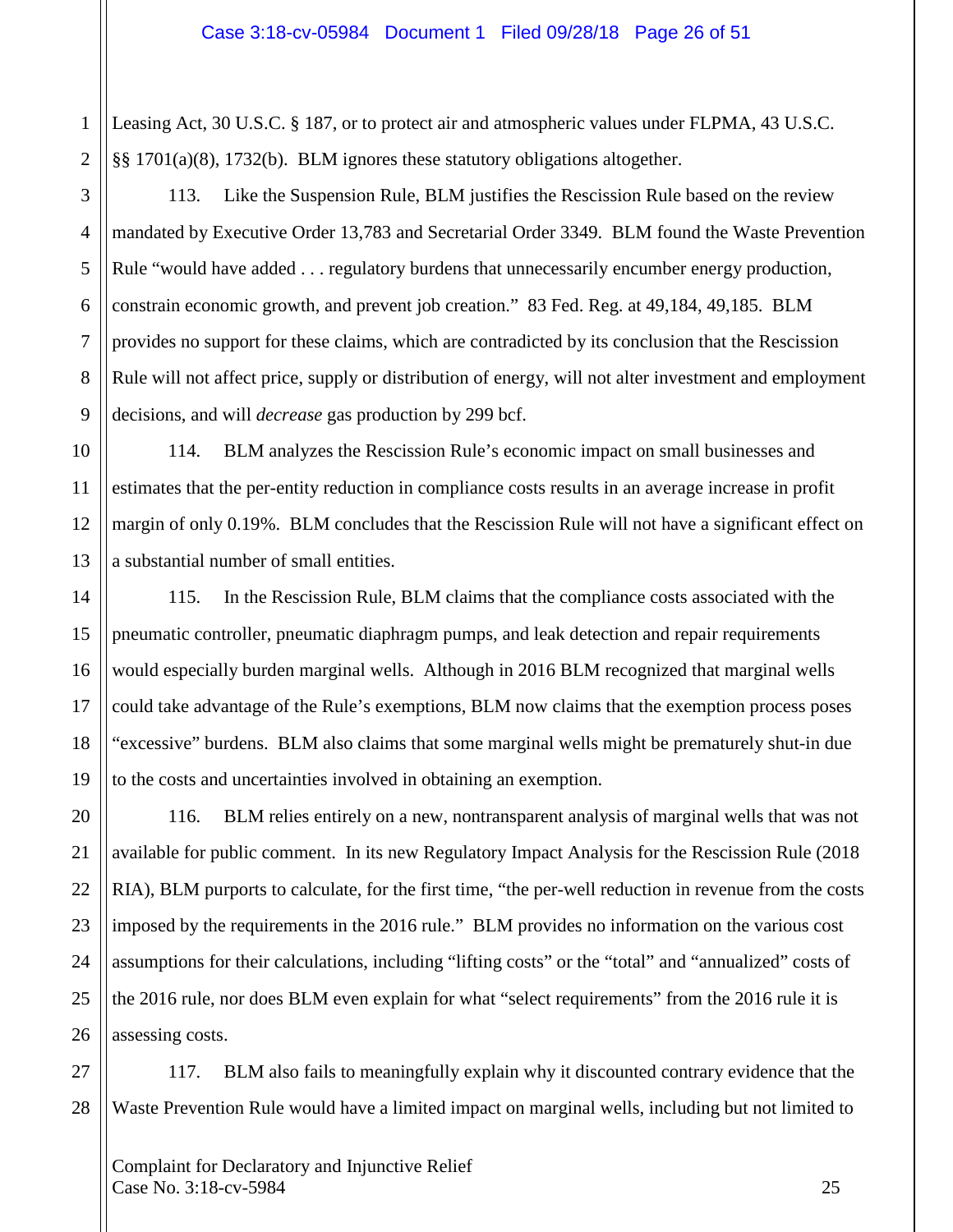#### Case 3:18-cv-05984 Document 1 Filed 09/28/18 Page 27 of 51

two analyses the Conservation and Tribal Citizen Groups provided in their comments. The first, by MJ Bradley and Associates in 2018, showed that the decision as to whether or not to shut-in a well is based not on revenue, but primarily on well production numbers, which are unaffected by compliance costs. The second, by the Conservation Economics Institute in 2016, found that the Waste Prevention Rule would not impose a significant cost burden on marginal wells.

118. Nor does BLM tailor the Rescission Rule to address any specific concerns about marginal wells. Instead, it eliminates the leak detection and repair and pneumatic equipment requirements for all wells.

119. Nor does BLM tailor the Rescission Rule to its own definition of waste. For example, under BLM's new definition, the continued use of high-bleed pneumatics devices constitutes waste. BLM acknowledges that the Waste Prevention Rule's requirement to replace high-bleed pneumatic controllers with low-bleed devices would impose costs of about \$12 to 13 million over 10 years and generate costs savings from product recovery of \$20 to 26 million over the same timeframe. BLM nevertheless rescinds that requirement, in part because it anticipates that operators will voluntarily replace pneumatic controllers where it is profitable to do so.

120. In a 180-degree change in position from its 2016 conclusions, BLM finds that uniform federal standards are not necessary and that existing EPA and state regulations in combination with a backstop similar to NTL-4A are sufficient to prevent waste. But BLM fails to explain how a return to what was essentially the regulatory status quo prior to its adoption of the Waste Prevention Rule will not lead to the same emission levels that it previously deemed "unacceptably high." Nor does it explain how widely different state and tribal rules constitute "*all* reasonable precautions to prevent waste."

121. In the Rescission Rule, BLM claims that the Waste Prevention Rule created unnecessary regulatory overlap with EPA and state regulations. But BLM ignores the fact that EPA and state regulations do not address most oil and gas wells on federal and tribal leases. For example, Conservation and Tribal Citizen Groups provided a recent analysis showing that more than 80% of wells subject to the Waste Prevention Rule are not subject to EPA or state leak detection standards.

Complaint for Declaratory and Injunctive Relief Case No. 3:18-cv-5984 26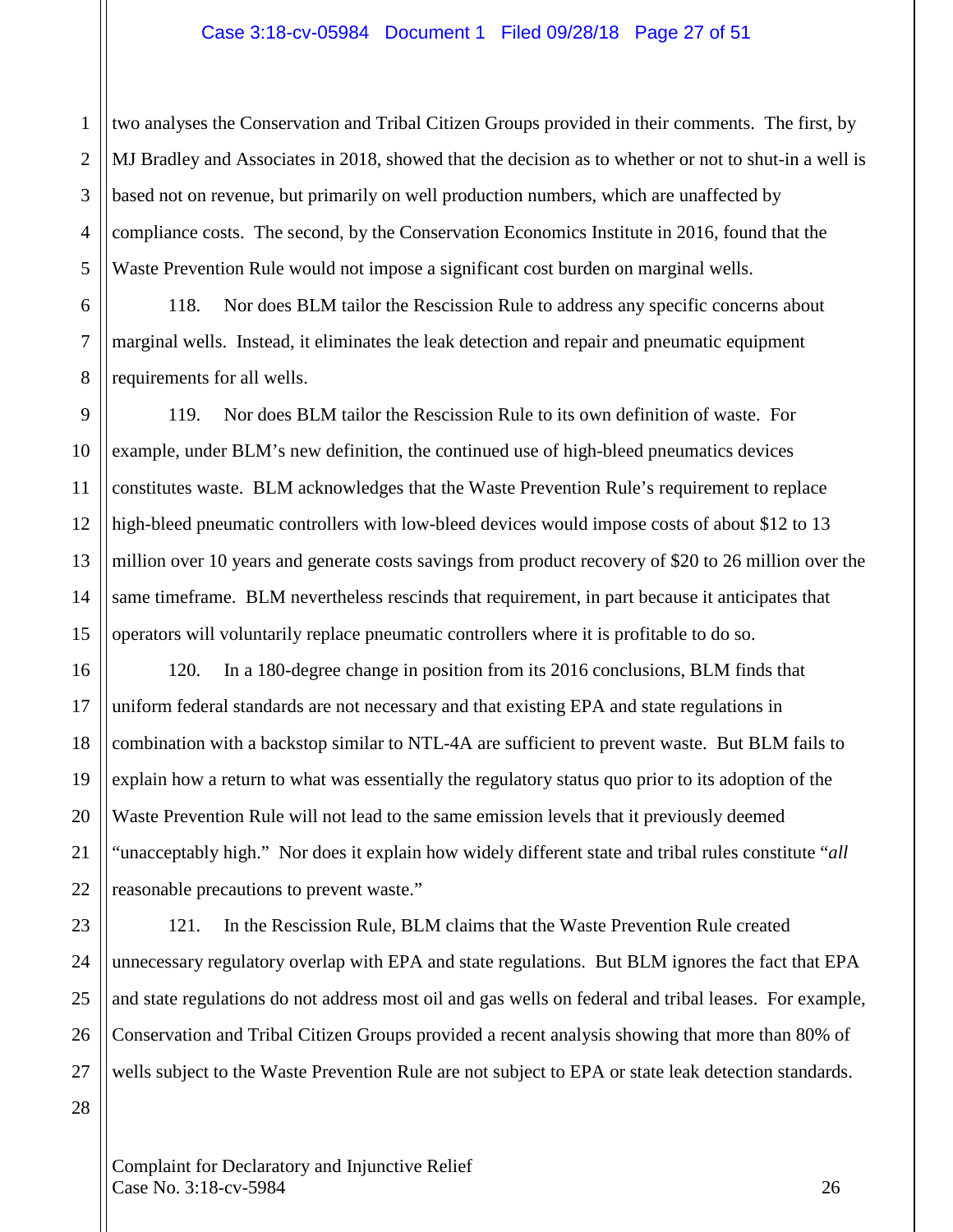#### Case 3:18-cv-05984 Document 1 Filed 09/28/18 Page 28 of 51

122. In the Rescission Rule, BLM claims that operators will eventually replace existing sources with new sources, which will be subject to EPA regulations. But BLM fails to address whether it is consistent with its Mineral Leasing Act obligations to allow waste to continue for seven years (in the case of pneumatic controllers). Nor does BLM acknowledge—much less explain—the significance of EPA's recent proposal to substantially weaken its regulations for new sources.

123. For venting and flaring of gas from oil wells, the Rescission Rule delegates BLM's authority to regulate waste to the states. BLM explains that 43 C.F.R. § 3179.201(a) "establishes State or tribal rules, regulations, and orders as the prevailing regulations for the venting and flaring of oil-well gas on BLM-administered leases." 83 Fed. Reg. at 49,202. BLM maintains no authority to enforce any such applicable state regulations on federal land. BLM also fails to address its previous conclusion in 2016 that such wholesale delegation to the states is impermissible.

124. In the Rescission Rule, BLM analyzes existing regulations in the ten top producing federal oil and gas states, and finds that they have statutory or regulatory provisions addressing venting and flaring that "are expected to constrain the waste of associated gas from oil wells." *Id.*  BLM concedes that the regulations that it analyzed vary from state to state and that many are not as stringent as the Waste Prevention Rule, but still concludes that they constitute "reasonable precautions" to prevent waste. BLM reaches this conclusion without, however, assessing the efficacy of each state's regulations to reduce methane waste. BLM also fails to explain how its conclusion squares with its 2016 conclusion that the same state regulations were inadequate to prevent waste, and the Mineral Leasing Act's mandate that BLM require operators to use "*all* reasonable precautions to prevent waste."

125. Where states or tribes do not have venting or flaring regulations, the Rescission Rule reverts to a system "similar" to NTL-4A. BLM fails to address its own previous findings that NTL-4A was not effective and led to volumes of waste that BLM deemed unacceptably high. Indeed, BLM does not even mention the two GAO reports documenting massive and preventable waste of publicly-owned natural gas that triggered the Waste Prevention Rule in the first place. BLM also ignores other problems with NTL-4A that it identified in 2016, and were identified in the GAO reports. For example, the Rescission Rule does not address the burden imposed on BLM and

Complaint for Declaratory and Injunctive Relief Case No. 3:18-cv-5984 27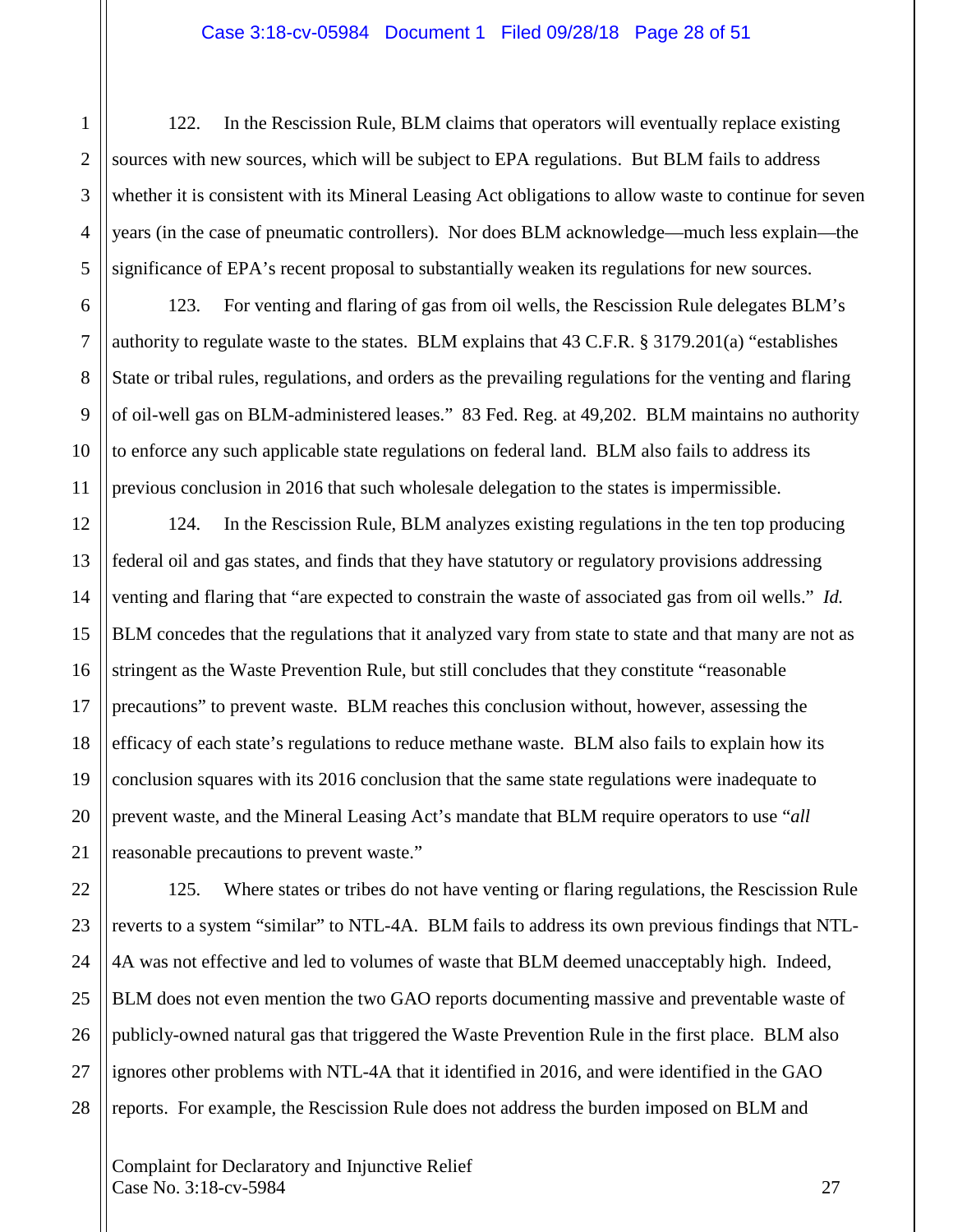1 operators to file and process individualized flaring applications. Nor does it address the problem of inconsistent application by different field offices.

126. BLM relies on a new 2018 RIA to support the Rescission Rule. In contrast with the 2016 RIA, the 2018 RIA concludes that the Waste Prevention Rule's costs outweigh its benefits. However, the 2018 RIA underestimates the Waste Prevention Rule's benefits and overestimates its costs.

127. The primary change to the 2018 RIA is that it relies on a new "interim" estimate of the social cost of methane that diverges sharply from the Interagency Working Group-approved estimate that BLM used to evaluate the Waste Prevention Rule. This interim estimate, which was developed with none of the rigor of the Interagency Working Group-approved estimate, including peer review and public comment, cuts the Waste Prevention Rule's projected social benefits by up to 96%.

128. BLM relies upon the hastily-assembled "interim" estimate it has been using since early 2017 without explaining whether it is undergoing any process to finalize this "interim" estimate, what that process comprises, and when it expects that process to be complete.

129. The new interim social cost of methane rests on two fundamental changes. First, it purports to exclude all costs from harms that occur outside of the United States. BLM does not acknowledge that the National Academies and the Interagency Working Group have concluded that no good methodologies exist for excluding non-domestic harms. BLM also fails to acknowledge that because of the global economy's highly integrated nature, the international impacts of climate change will inevitably spill over into the United States, creating *domestic* harms. BLM has no answer to comments pointing out these domestic harms in its final rule; instead, it simply ignores this important aspect of the problem. BLM fails to explain its disregard for this evidence or its prior reliance on the social cost of methane that was not so limited.

130. Second, the 2018 RIA relies on a higher range of discount rates to calculate lost benefits from reductions of methane emissions than the central estimate discount rate BLM relied upon to calculate the same benefits in the Waste Prevention Rule. In the 2018 RIA, BLM calculated the range of benefits from reductions of methane emissions at discount rates of 7% and 3%, rather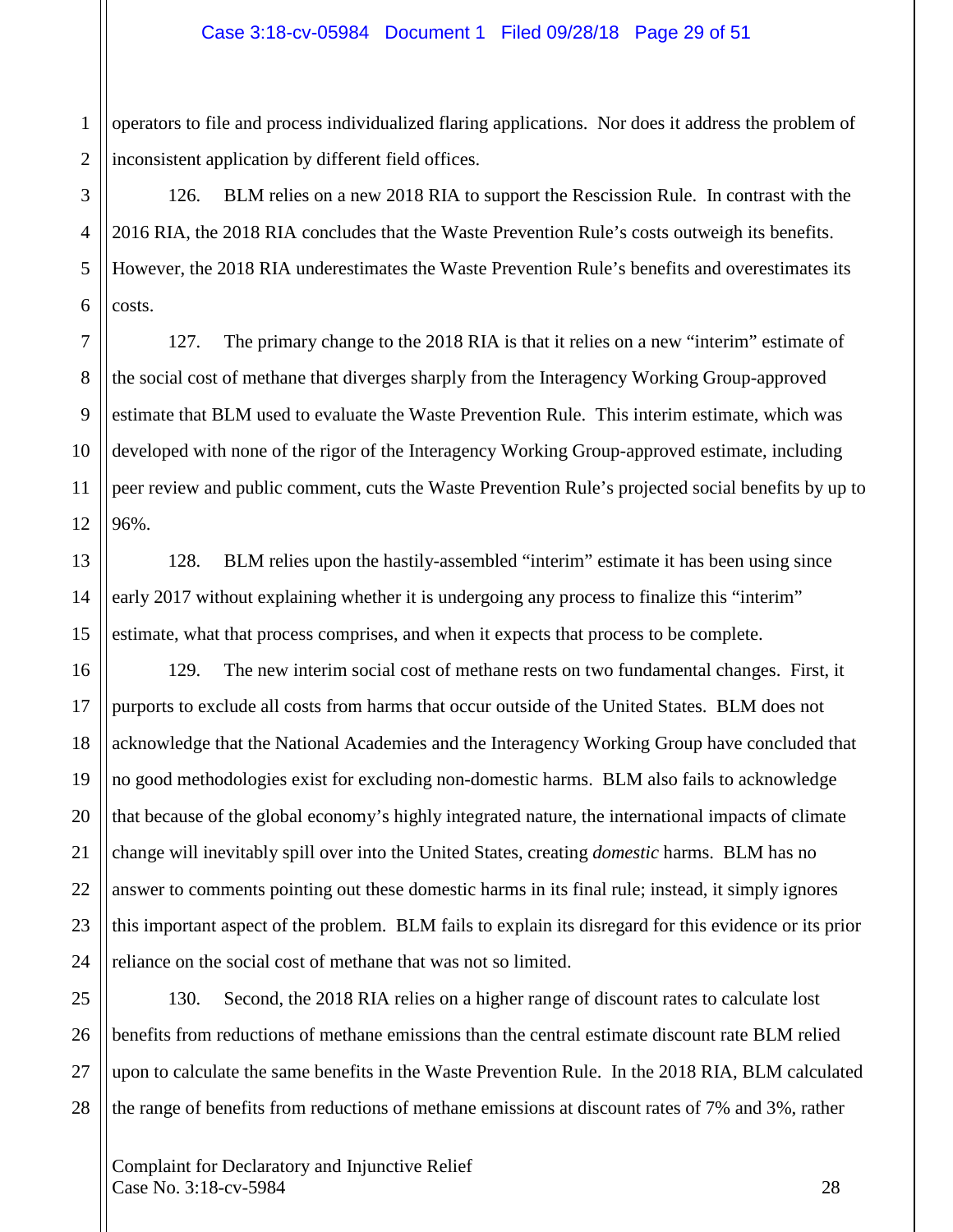#### Case 3:18-cv-05984 Document 1 Filed 09/28/18 Page 30 of 51

1 2 3 4 5 6 7 8 9 10 than relying on the 3% discount rate it used for the calculating the same benefits in the Waste Prevention Rule. BLM explained in the Waste Prevention Rule rulemaking that it used a 3% discount rate because it was the estimate deemed to be "central" by the Interagency Working Group, which evaluated the social cost of methane at model averages using a 2.5%, 3%, and 5% discount rates, along with the 95th percentile of the pooled estimates from all social cost of methane models and scenarios using a 3% discount rate. BLM's change to considering a range of discount rates between 3% and 7% is contrary to expert consensus and Office of Management and Budget guidance on discounting for policies with long-term, intergenerational benefits, which are appropriately evaluated using lower discount rates. BLM does not explain why a 7% discount rate is more appropriate than lower discount rates.

131. In the 2018 RIA, BLM also ignores the Waste Prevention Rule's health and safety benefits, including air quality benefits from reducing VOCs and hazardous air pollutants, reducing noise and light pollution from flaring, and improvements to worker safety. Other agencies routinely monetize public health benefits. BLM does not explain its failure to do so.

132. BLM also overestimates the Rescission Rule's compliance cost reductions in the 2018 RIA by assuming that no operators have taken any steps to comply with the Waste Prevention Rule prior to 2019. The Waste Prevention Rule took effect in January 2017, and all of its requirements have been in effect at some point. Operators have also indicated that they are complying. Many of the Waste Prevention Rule's compliance costs are capital investments in equipment upgrades. BLM does not consider in the 2018 RIA whether companies have already made these capital investments or taken steps to implement leak detection and repair, which would lessen the Rescission Rule's compliance cost reductions.

23 24 25 26 27 133. BLM also makes unexplained and unsupported changes to its estimates of the Waste Prevention Rule's cost and benefits in its new 2018 RIA. The 2018 RIA's cost and benefit estimates differ from those found in the draft RIA from the proposed Rescission Rule, as well as the 2016 RIA. As a result, the public could not comment on either the basis for or appropriateness of these changes.

28

11

12

13

14

15

16

17

18

19

20

21

22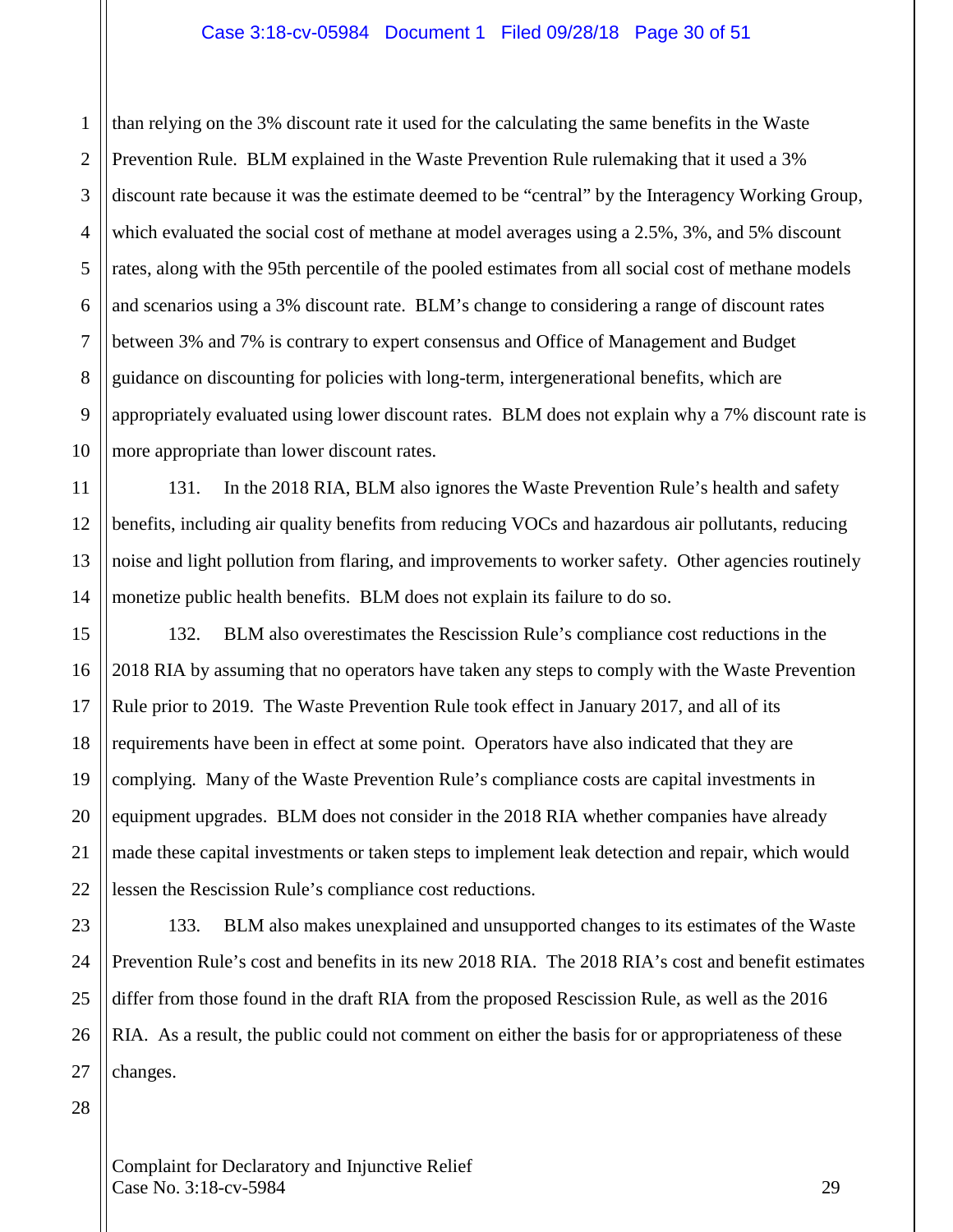134. For example, without any explanation of the basis for the changes, the 2018 RIA nearly doubles the estimates of the Waste Prevention Rule's "administrative burden" to industry.

135. Similarly, in 2016 BLM estimated the Waste Prevention Rule would deliver \$860 million in cost savings from the sale of captured natural gas between 2019 and 2026. But in 2018 RIA, BLM estimates costs savings over that same time period as only \$654 million. BLM does not explain this change.

136. In the 2018 RIA, BLM estimates that the Rescission Rule will result in lost royalties of \$28.3 million (net present value using a 7% discount rate) or \$79.1 million (net present value using a 3% discount rate). In contrast, in the 2016 RIA, BLM estimated that the Waste Prevention Rule would increase royalties by \$65 million (using a 7% discount rate) or \$82 million (using a 3% discount rate). The 2018 RIA fails to fully explain these differences.

# **IV. BLM's Cursory NEPA Analysis Overlooks the Rescission Rule's Significant Climate and Air Quality Impacts.**

137. BLM supports the Rescission Rule with, excluding appendices, a 26-page EA. BLM concludes that the Rescission Rule has no "significant" impacts in a FONSI. It therefore did not prepare an EIS.

138. BLM did not make any substantive changes to the EA in response to public comments.

139. The EA acknowledges that the Rescission Rule will cause additional emissions of 175,000 to 180,000 tons per year of methane, 79,000 to 80,000 tons per year of VOCs, and 1,860 to 2,030 tons per year of hazardous air pollutants over the ten-year evaluation period. Although the EA quantifies these increased emissions, BLM does not analyze how those increased emissions would impact human health and the environment.

140. The EA's entire consideration of the Rescission Rule's public health impacts from increased air pollution is contained in one sentence. "These air pollutants affect the health and welfare of humans, as well as the health of plant and wildlife species."

141. The EA's discussion of the Rescission Rule's noise and light impacts from increased flaring also consists of one sentence. "We would expect additional flaring under the [Rescission

Complaint for Declaratory and Injunctive Relief  $\text{Case No. } 3:18\text{-}ev\text{-}5984$  30

1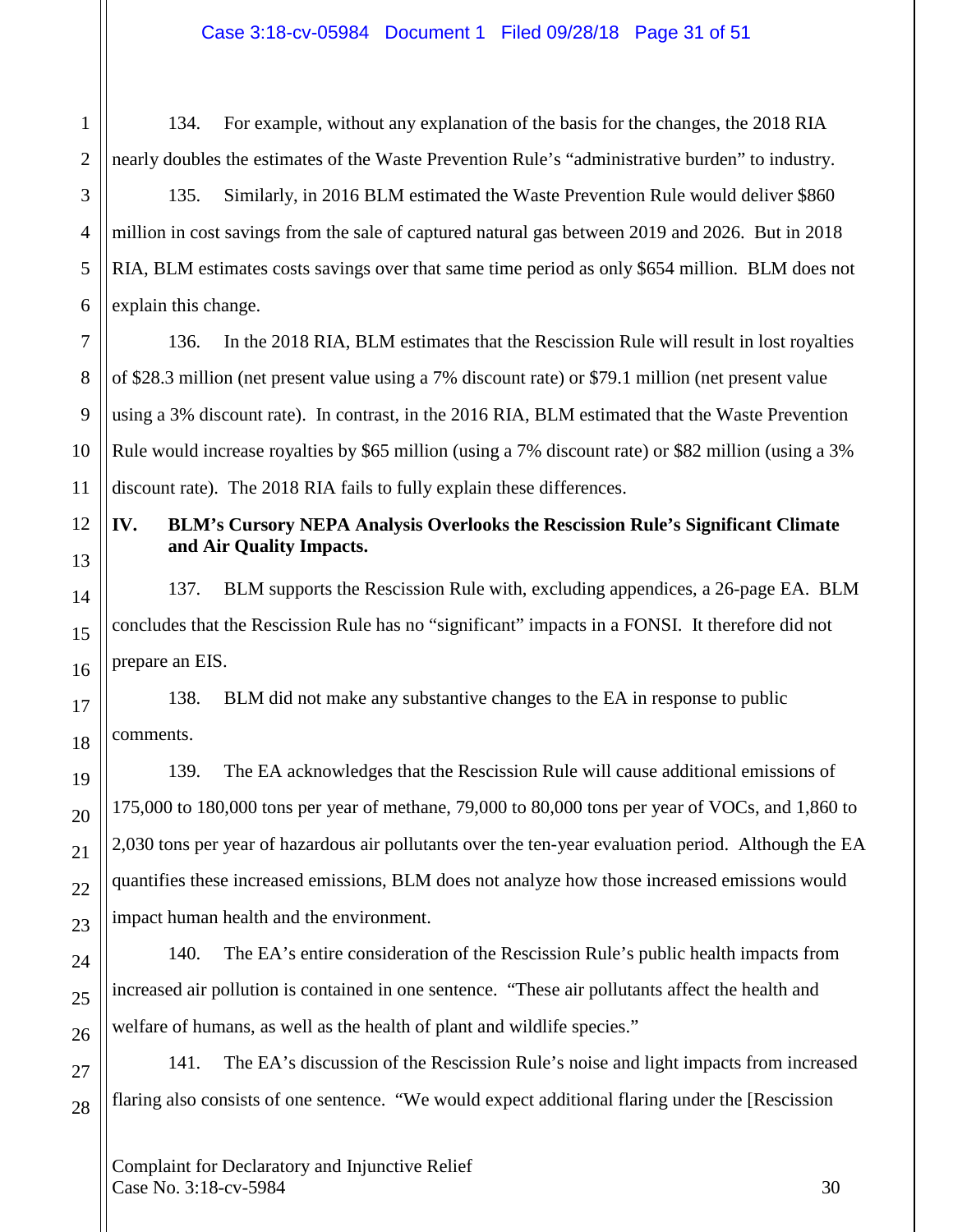1 2 Rule], thereby increasing noise and light pollution and potentially affecting the communities living near oil and gas development, wildlife, night-sky resources, and recreationists."

142. The EA does not discuss the Rule's impacts on low-income and minority populations living near oil and gas operations, including tribal communities. Yet, it concludes that these impacts will not be significant.

143. BLM fails to consider the Rescission Rule's impacts in regions that are already suffering from air quality problems, such as ozone pollution. Ground-level ozone is a dangerous air pollutant that causes or contributes to asthma, cardiovascular disease, and even premature mortality. VOCs and nitrogen oxides emitted by oil and gas development contribute to ozone formation.

144. BLM manages leases in numerous areas of the country that are already suffering from elevated ozone levels, and in some cases areas are already violating public health standards. For example, the Uinta Basin in Utah has a substantial number of BLM-managed leases. EPA has designated this area as out of compliance with federal ozone standards. BLM does not examine the public health impact of the Rescission Rule in areas suffering from ozone pollution.

145. Conservation and Tribal Citizen Groups submitted data indicating that there are currently more than 6,000 BLM-managed wells in areas that are not meeting federal standards for ozone, and which are not subject to EPA or state leak detection requirements. BLM did not evaluate this data in the EA.

146. BLM also fails to consider the Rescission Rule's impacts on people living near BLMmanaged leases, especially in tribal communities. For example, residents of the Fort Berthold Reservation in North Dakota and the Navajo Nation and other tribes in northwestern New Mexico often live in close proximity to oil and gas development. Many tribal communities adversely affected by oil and gas development already suffer disproportionately high levels of negative health effects.

147. The Waste Prevention Rule also would have controlled emissions of hazardous air pollutants, including carcinogens like benzene, that pose significant health threats to these communities. These communities also must grapple with noise and light pollution from flaring.

Complaint for Declaratory and Injunctive Relief  $\text{Case No. } 3:18\text{-}c\text{v}-5984$  31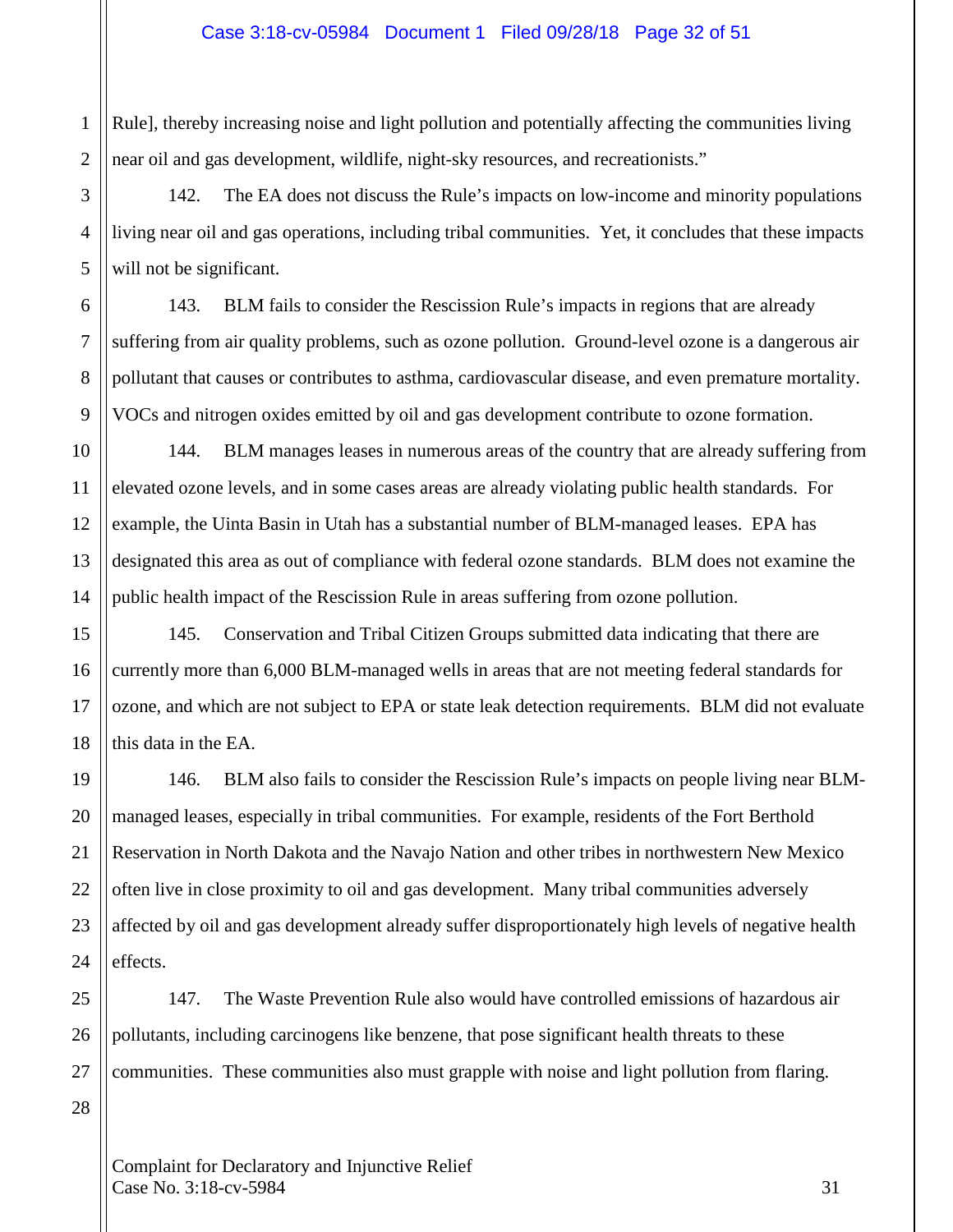1 2 148. The Rescission Rule's impacts on tribal lands will be significant. Tribal lands are subject only to BLM and tribal standards. No tribe has air quality regulations as strong as the Waste Prevention Rule.

149. The EA does not consider the Rescission Rule's impacts in combination with any other past, present, or reasonably foreseeable actions. For example, the EA fails to consider the cumulative public health impacts of the Rescission Rule and other Trump administration efforts to rescind important public health protections, particularly EPA's planned revision of its oil and gas air quality rules. Although BLM acknowledges that EPA has proposed to weaken its new source performance standards for oil and gas sources, the EA's environmental analysis assumes those standards will remain in place.

150. The EA also fails to consider the Rescission Rule's impacts on climate change. For example, the EA fails to consider the localized impact of increased methane emissions in the San Juan Basin, which is a methane "hot spot." Studies have indicated that oil, gas, and coalbed methane emissions in the region are a leading cause of the hot spot.

151. The EA acknowledges the Rescission Rule will increase methane emissions by 175,000 tons in the first year. BLM states that this is 0.61% of total U.S. methane emissions in 2015. However, BLM provides no other context for the foregone emission reductions. In fact, they have the climate impact of nearly 3 million passenger vehicles driving for a year or nearly 1.5 million homes' energy use for one year.

152. BLM further fails to disclose the carbon dioxide equivalent of the foregone emission reductions using the global warming potential of methane over both a 20-year and 100-year timeframe. Global warming potential values allow BLM to estimate how many tons of carbon dioxide would be needed to produce the same amount of global warming as one ton of methane. Based on the Intergovernmental Panel on Climate Change's Fifth Assessment Report, published in 2014, methane has a global warming potential of 36 over a 100-year period and 87 over a 20-year period.

153. In order to determine that foregone emissions are 0.61% of total U.S. methane emissions, BLM had to calculate the carbon dioxide equivalent of foregone emission reductions. In

Complaint for Declaratory and Injunctive Relief  $\text{Case No. } 3:18\text{-}ev\text{-}5984$  32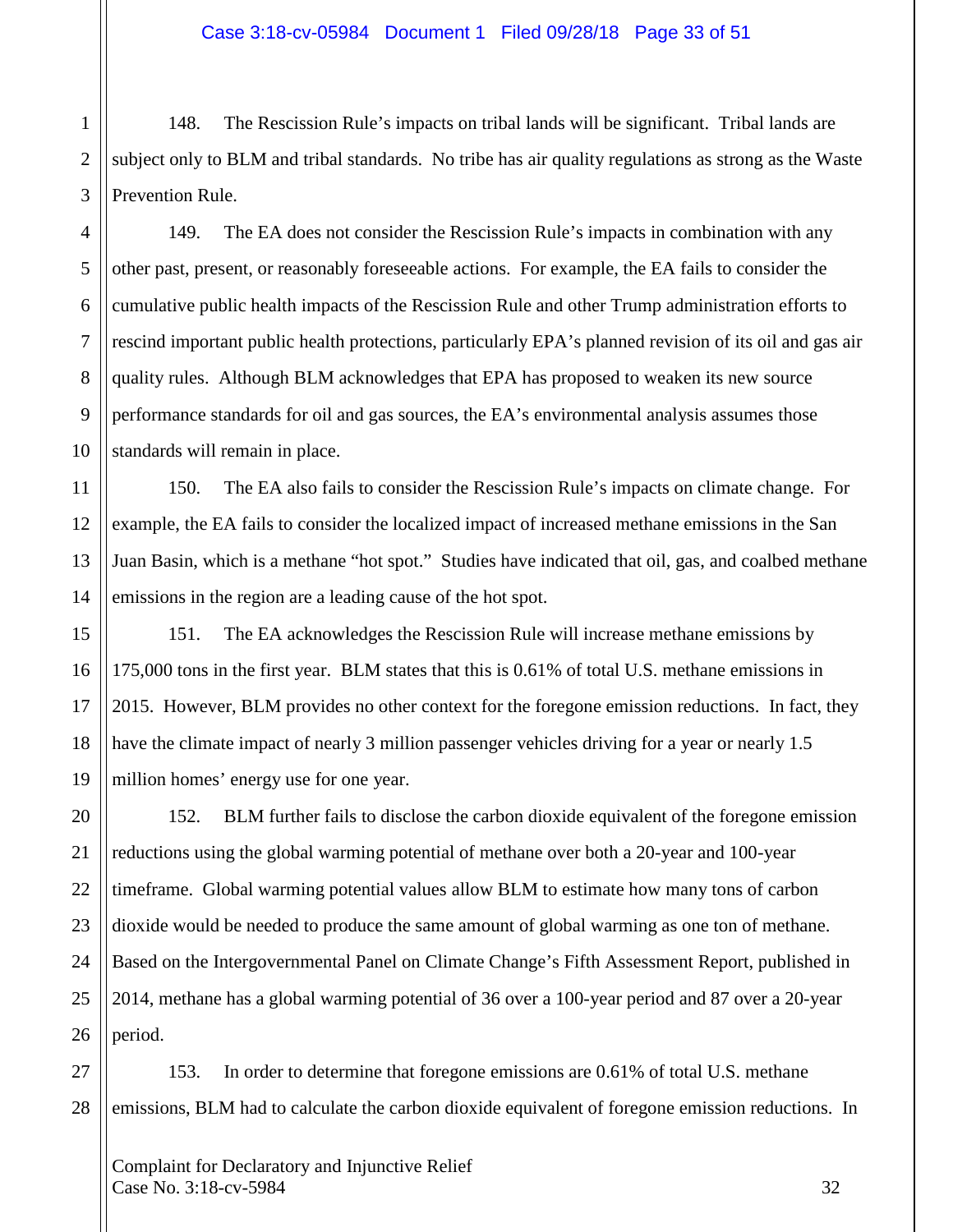#### Case 3:18-cv-05984 Document 1 Filed 09/28/18 Page 34 of 51

doing so, however, BLM used an outdated value from the Intergovernmental Panel on Climate Change's Fourth Assessment Report, published in 2007, and failed to analyze or provide final carbon dioxide equivalent values to inform the public and decisionmakers using both 20-year and 100-year global warming potentials provided by the 2014 Fifth Assessment Report.

154. BLM also fails to assess the cumulative impacts of the Rescission Rule's methane emissions in combination with the direct and indirect emissions of the federal and Indian oil and gas program as a whole. There are more than 100,000 federal onshore oil and gas wells, which account for about 11% of the United States' natural gas supply and about 5% of its oil supply. In Fiscal Year 2015, federal oil and gas wells produced 183.4 million barrels of oil, 2.2 trillion cubic feet of natural gas, and 3.3 billion gallons of natural gas liquids. Between 2003 and 2014, approximately 25% of all U.S. and 3–4% of global fossil fuel greenhouse gas emissions were attributable to federal coal, oil, and gas resources leased and developed by the Department of the Interior.

155. BLM does not quantify the cumulative greenhouse gas emissions caused by the Rescission Rule's increase in methane emissions when combined with the direct emissions caused by oil and gas production on federal and Indian leases as well as indirect, downstream emissions caused by the transportation, processing, and use of oil and natural gas produced from those federal and Indian leases. Nor did BLM evaluate the cumulative impact of those emissions to climate change, despite the availability of tools, such as but not limited to the social cost of carbon and methane, the global warming potential of methane over both 20-year and 100-year time frames, and carbon budgets, to do so.

156. BLM also fails to evaluate the impacts of climate change to public and tribal lands. The EA states that BLM "would anticipate additional [greenhouse gas] emissions, which would have climate impacts and air quality impacts." But the EA contends that the Rescission Rule's "impacts on climate change cannot be reliably assessed and are sufficiently uncertain as to be not reasonably foreseeable." The EA's contention is conclusory and, further, ignores the wealth of available scientific data regarding both the current and reasonably foreseeable future impacts of climate change on Western landscapes, including extreme weather, forest fires, and drought as well as adverse impacts on air quality, public health, public lands, and biodiversity.

Complaint for Declaratory and Injunctive Relief  $\text{Case No. } 3:18\text{-}ev\text{-}5984$  33

1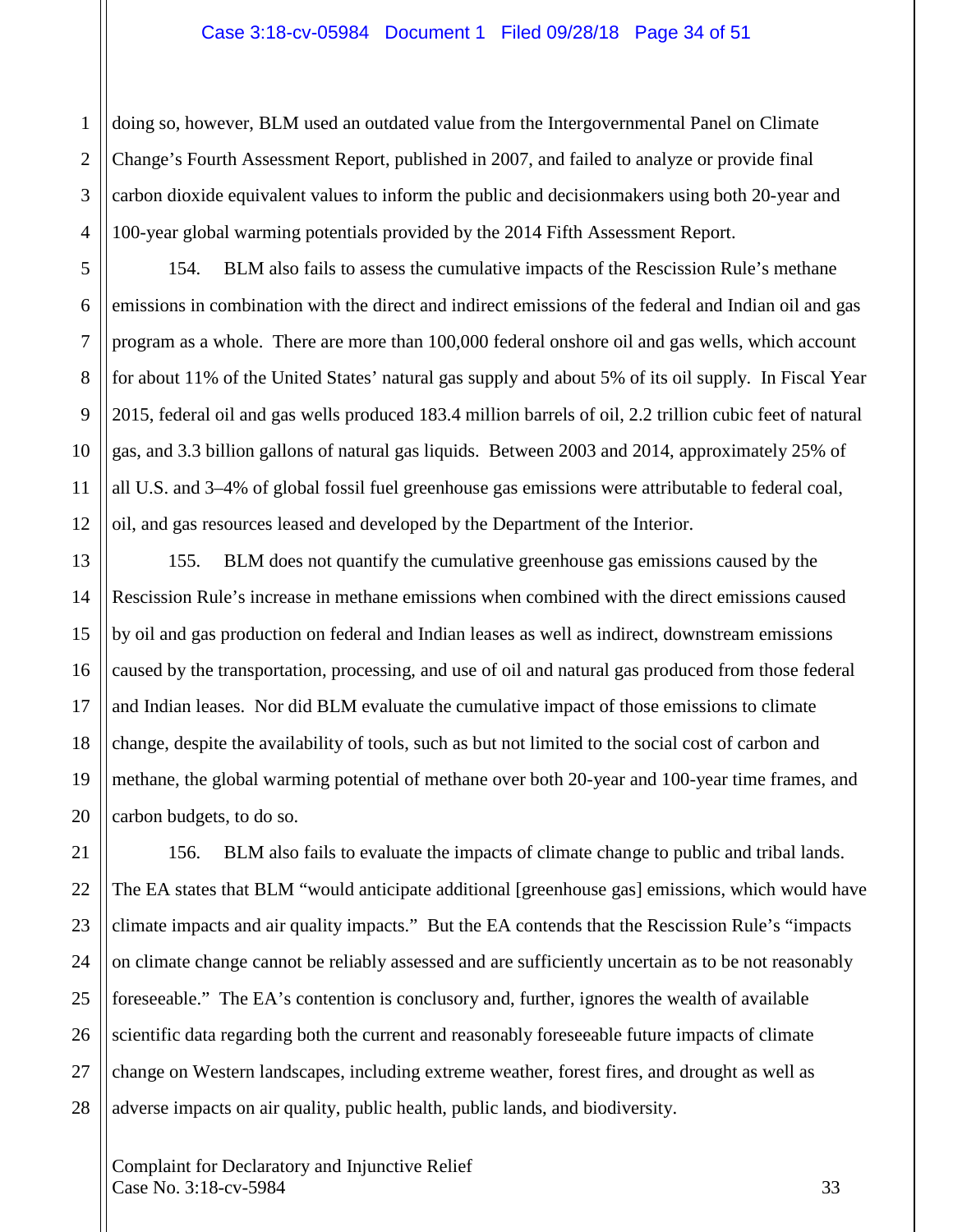157. The EA also fails to consider other available metrics for assessing the impacts of the Rescission Rule with respect to climate change. Despite previously relying on a global value for the social cost of methane, BLM now impermissibly attempts to limit the scope of its analysis to the effects occurring only in the United States, ignoring both global impacts as well as the international impacts of climate change that spill over into the United States, creating *domestic* harms. BLM also arbitrarily discounts the present value of climate impacts by relying on a higher range of discount rates than it did when evaluating the Waste Prevention Rule.

158. Despite BLM's failure to take a hard look at the Rescission Rule's air pollution and climate change impacts, the FONSI concludes that they are not significant.

159. The FONSI admits there will be increased emissions of air pollutants and greenhouse gases, but it concludes the impacts on public health and safety are not significant because the emissions would be geographically dispersed and would occur in sparsely populated areas. As record evidence demonstrates, however, even minor increases of pollution geographically dispersed across sparsely populated areas can cause significant climate, air quality, and public health impacts. BLM ignores the significant health impacts to a large number of people living in areas impacted by oil and gas development on federal and tribal leases.

160. The FONSI also concludes that the Rescission Rule's impacts are not significant because they do not threaten a violation of Federal, State, or local law or requirements imposed for the protection of the environment. Despite its concession that the Rescission Rule will result in foregone air quality benefits, the FONSI claims that the Rescission Rule cannot threaten requirements imposed for the protection of the environment because the purpose of the Waste Prevention Rule was to prevent waste and not to protect the environment. The FONSI ignores that the Rescission Rule will contribute to ozone pollution in areas that are already violating EPA's National Ambient Air Quality Standards for ozone.

161. The FONSI ignores the significant impacts of climate change on public health and the environment, particularly federal public lands and tribal lands, claiming those impacts "cannot be reliably assessed and thus are sufficiently uncertain as to be not reasonably foreseeable."

Complaint for Declaratory and Injunctive Relief  $\text{Case No. } 3:18\text{-}ev\text{-}5984$  34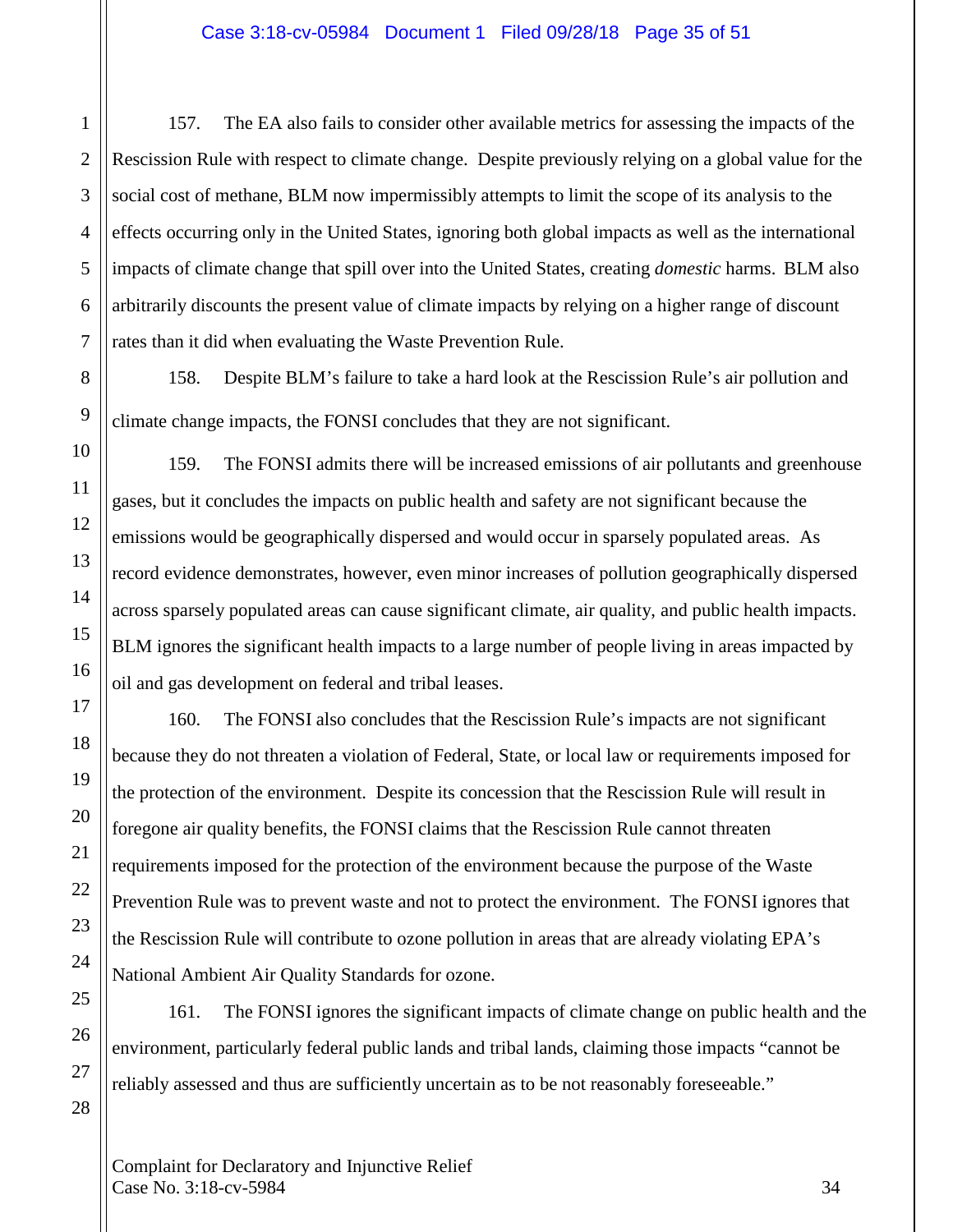162. The FONSI claims that the Rescission Rule "is not related to any other BLM actions with individually insignificant but cumulatively significant impacts." The FONSI ignores the cumulative climate impacts of the Rescission Rule in combination with BLM's oil and gas leasing program. The FONSI also ignores other actions taken by federal agencies that will also increase air pollution and greenhouse gas emissions from oil and gas development, including EPA's plans to weaken its new source performance standards.

163. Despite the overwhelming public comments in support of retaining the Waste Prevention Rule, which included extensive comments on BLM's failure to adequately consider the environmental impacts, the FONSI concludes that "BLM's analysis of the environmental effects of the reversal of the 2016 rule should not be in contention." The FONSI also fails to recognize the considerable dispute about BLM's characterization of the impacts of the Rescission Rule using the new "interim" social cost of carbon rather than the Interagency Working Group-approved estimate that BLM used to evaluate the Waste Prevention Rule, which was subject to peer review and public comment.

164. In the EA, BLM defines the purpose and need for the Rescission Rule based on its unsupported finding that the Waste Prevention Rule would unnecessarily encumber energy production, constrain economic growth, and prevent job creation. The EA defines the purpose and need as "eliminat[ing] unnecessary regulatory requirements in order to more efficiently manage oil and gas operations on Federal and Indian lands."

165. BLM considers three alternatives in detail within the EA: (1) continued implementation of the Waste Prevention Rule (the no action alternative), (2) the Rescission Rule, and (3) retaining the gas capture requirements.

166. BLM identifies three additional middle-ground alternatives, but eliminates them from further discussion without any analysis. These alternatives included: (1) streamlining the waste minimization plan requirement, (2) retaining but adjusting the capture percentage framework for reducing flaring, and (3) retaining the leak detection, pneumatic controller, storage tank and other operational and equipment requirements, but applying them only to specific categories of wells—

Complaint for Declaratory and Injunctive Relief  $Case No. 3:18-cv-5984$  35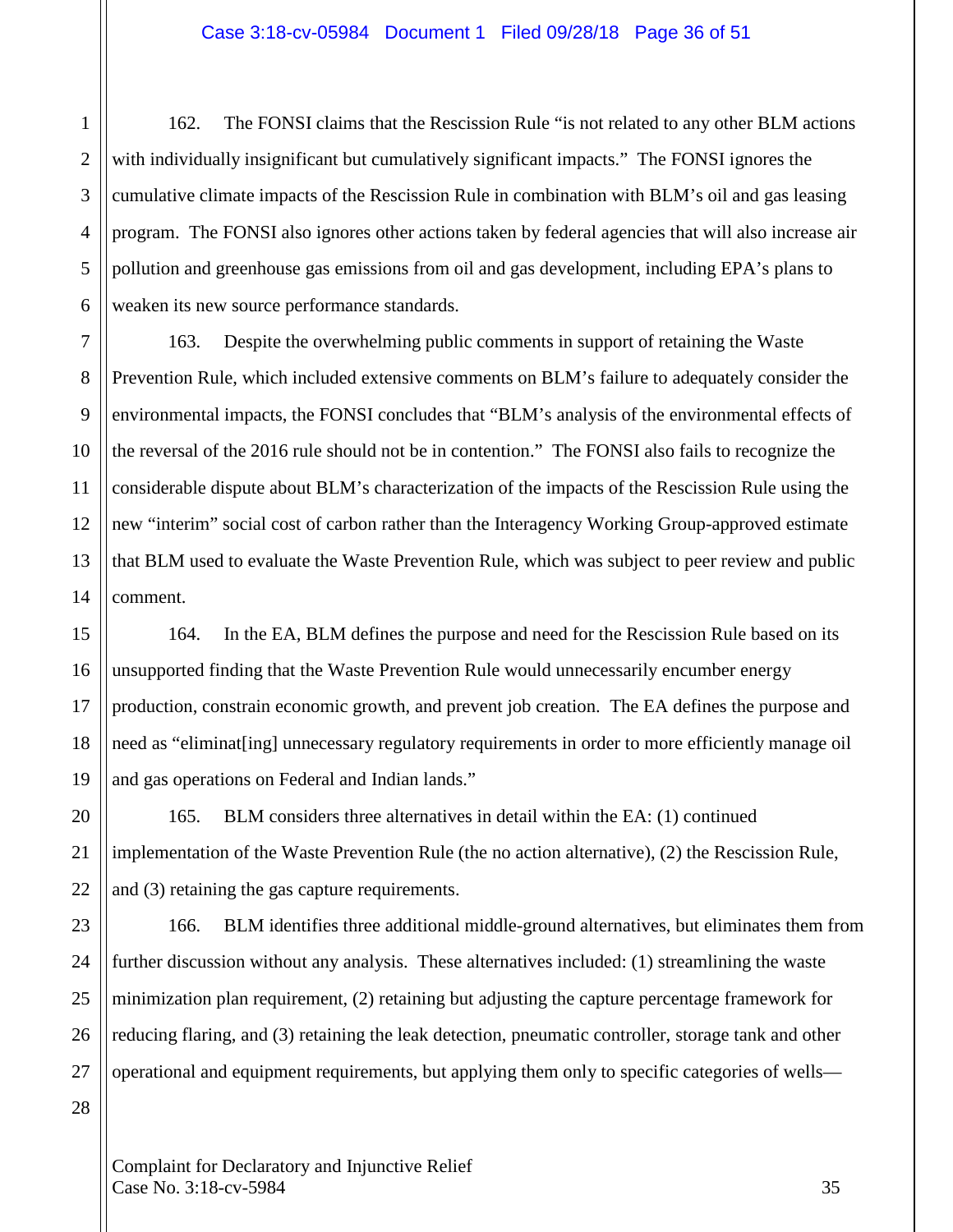1 2 wells that sell gas to market, wells that would receive positive returns from compliance, and wells that are not marginal.

3 4 5 6 7 167. Each of these alternatives would have addressed, to some degree, concerns that BLM identified in the proposed Rescission Rule. But BLM rejected these alternatives from further analysis without sufficient analysis or support. For example, BLM fails to explain how applying the rule only to wells that would receive positive returns from compliance would not eliminate what the agency deems "unnecessary regulatory burdens."

168. BLM also rejected additional reasonable alternatives recommended by the public, such as controls on the timing and location of development, designed to facilitate the reduction of methane waste.

# **FIRST CLAIM FOR RELIEF**

# **(***Failure to Take All Reasonable Precautions to Prevent Waste and Protect Public Welfare and the Environment: Violation of the Mineral Leasing Act, FLPMA, and APA***)**

169. The allegations in paragraphs 1–168 are incorporated herein by reference.

170. Under the Mineral Leasing Act, BLM has a duty to ensure that companies developing publicly owned oil and gas "use all reasonable precautions to prevent waste of oil or gas." 30 U.S.C. § 225. Likewise, the Mineral Leasing Act requires that each federal lease "shall contain provisions for the purpose of insuring the exercise of reasonable diligence, skill, and care in the operation of said property . . . and for the prevention of undue waste." *Id.* § 187.

171. In undertaking its duties under the Mineral Leasing Act, BLM must also provide for the "protection of the interests of the United States . . . and for the safeguarding of the public welfare." *Id.* BLM is empowered to "prescribe necessary rules and regulations" and "do any and all things necessary" to carry out these purposes. *Id.* § 189.

172. BLM adopted the 2016 Waste Prevention Rule to fulfill these legal mandates. Based on an extensive record, BLM required reasonable protective measures that are similar to measures some oil and gas operators have used for years and that some states have required through regulations.

28

27

8

9

10

11

12

13

14

15

16

17

18

19

20

21

22

23

24

25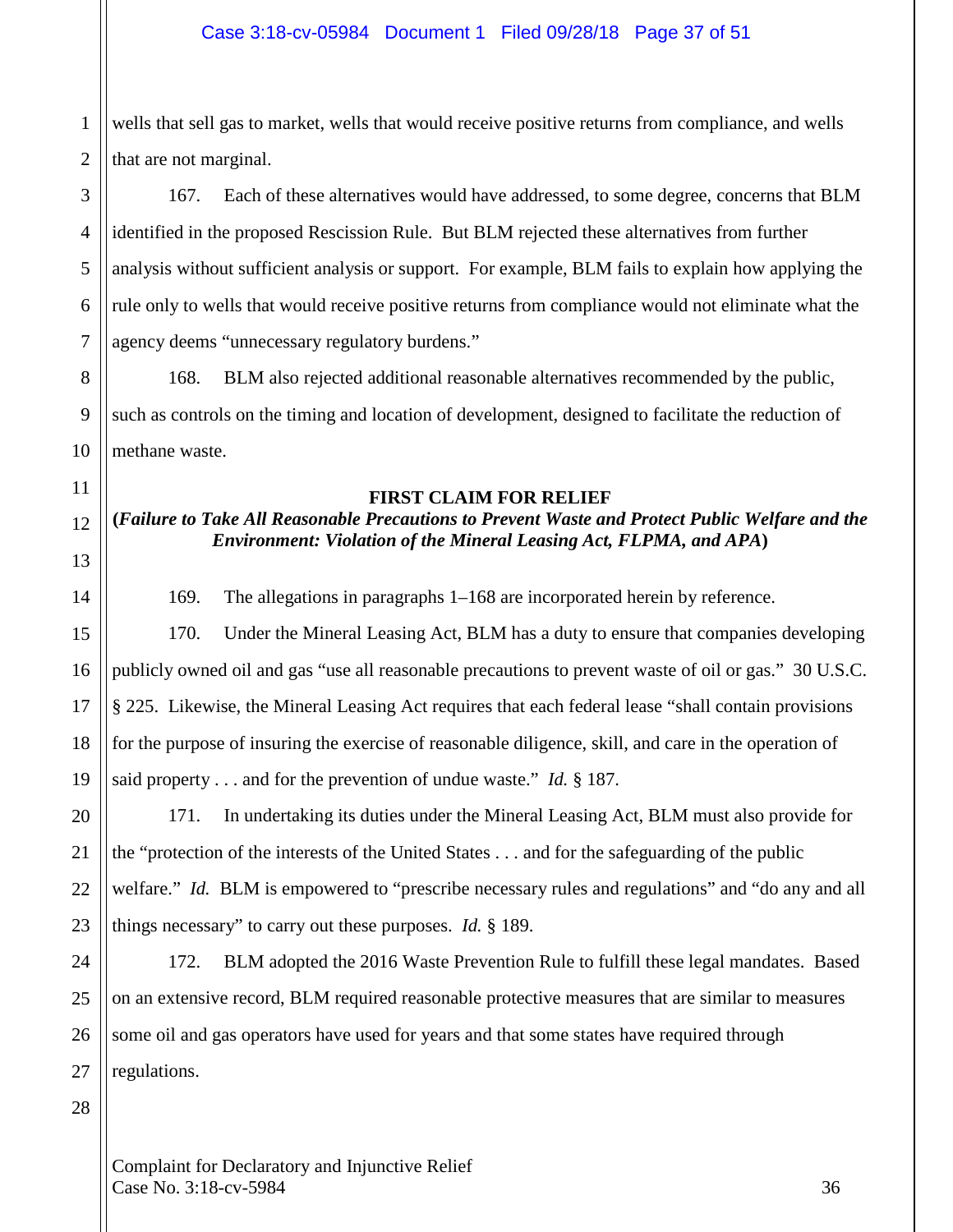173. The 2018 Rescission Rule eliminates many of these reasonable protections. To the extent BLM provides any explanation for why these measures are no longer reasonable, it does so by redefining waste to include only vented, flared, or leaked natural gas that is profitable for industry to capture. The Rescission Rule adds a new definition of "waste of oil or gas" to include only those measures "where compliance costs are not greater than the monetary value of the resources they are expected to conserve." 43 C.F.R. § 3179.3. This definition of waste reads the duty to prevent waste out of the Mineral Leasing Act and focuses exclusively on private interests to the exclusion of "the interests of the United States" and the "public welfare."

174. Furthermore, BLM failed to explain how the Rescission Rule's new definition of waste is permissible under its governing statutes. *Fox Television*, 556 U.S. at 514–16; 5 U.S.C. § 706(2)(A). BLM fails to explain how the Rescission Rule's new definition of waste comports with its statutory duties to protect the interests of the United States and the public welfare under the Mineral Leasing Act, 30 U.S.C. § 187, and to manage the public lands "in a manner that will protect the quality of the . . . scenic . . . environmental, [and] air and atmospheric . . . values" and "prevent unnecessary or undue degradation" under FLPMA, 43 U.S.C. §§ 1701(a)(8), 1732(b). Indeed, BLM ignores its obligations to protect the public welfare and the environment altogether.

175. BLM's exclusive focus on private interests in the Rescission Rule's definition of waste also represents an unexplained and unsupported change in position from BLM's position as contained in the Waste Prevention Rule in violation of the APA. *Fox Television*, 556 U.S. at 514– 16; 5 U.S.C. § 706(2)(A).

176. Alternatively, even if BLM's new definition of waste were permissible, the Rescission Rule violates the Mineral Leasing Act because it allows waste to continue even under its own new definition. 30 U.S.C. §§ 187, 225; 5 U.S.C. § 706(2)(A).

177. Specifically, BLM concedes that the Waste Prevention Rule's requirement to use low-bleed continuous pneumatic controllers "would have imposed costs of about \$12 million to \$13 million and would have generated cost savings from product recovery of \$20 million to \$26 million," and thus was "expected to generate revenue for operators." 83 Fed. Reg. at 49,195. Nonetheless, the Rescission Rule rescinds the requirement because BLM anticipates that operators

Complaint for Declaratory and Injunctive Relief  $\text{Case No. } 3:18\text{-}ev\text{-}5984$  37

1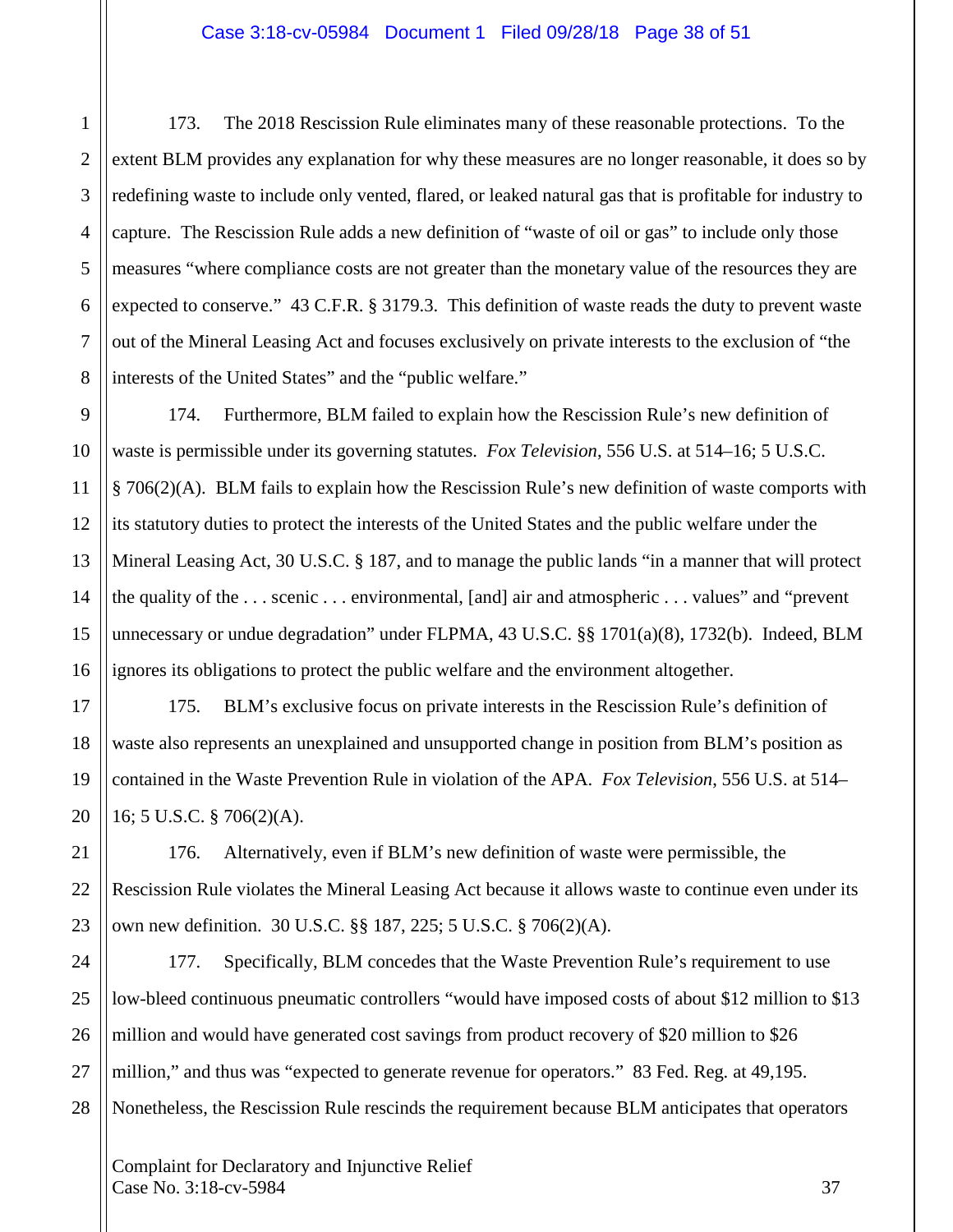1 2 3 4 will voluntarily use low-bleed pneumatic controllers. BLM's treatment of pneumatic controllers demonstrates that its new definition of "waste of oil and gas" is only a pretense, and BLM's true aim is not to impose *any* reasonable precautions to prevent waste (much less "all"), as it will decline to regulate regardless of whether the requirement meets its new definition.

178. The Rescission Rule's new definition of waste, as well as the Rule's allowance for continued waste that conflicts with even that definition, is contrary to the Mineral Leasing Act's plain language and purpose, 30 U.S.C. §§ 187, 225, and is not in accordance with law in violation of the APA, 5 U.S.C. §§ 706(2)(A), (C), (D).

### **SECOND CLAIM FOR RELIEF**

# *(Illegal Reliance on State Standards: Violation of the Mineral Leasing Act, FLPMA, and APA)*

179. The allegations of paragraphs 1–168 are incorporated herein by reference.

180. The Mineral Leasing Act directs the Secretary of the Interior to oversee the leasing and development of publicly owned minerals, including the mandate to ensure operators "use all reasonable precautions to prevent waste of oil or gas." 30 U.S.C. § 225; *see also id.* §§ 181, 187, 189. FLPMA further grants the Secretary exclusive control over the management and protection of public lands. *See* 43 U.S.C. §§ 1701(a)(1), (5), 1702(e), 1731(b), 1732(a), (b), 1740. Neither the Mineral Leasing Act nor FLPMA authorize the Secretary to delegate his authority to state governments, nor is there any evidence that Congress intended to allow such delegation.

181. In the Rescission Rule, BLM abdicates its statutory responsibility, providing that oil wells may vent or flare gas royalty free "if it is vented or flared pursuant to applicable rules, regulations, or orders of the appropriate State regulatory agency or tribe." 43 C.F.R. § 3179.201. BLM states that this provision "establishes State or tribal rules, regulations, and orders as the prevailing regulations for the venting and flaring of oil-well gas on BLM administered leases." 83 Fed. Reg. at 49,202. BLM maintains no authority to enforce any such applicable state or tribal regulations on federal land. Nor is there anything in the regulation to prevent or address the prospect of states from altering or weakening their standards inconsistent with the Mineral Leasing Act or FLPMA.

28

5

6

7

8

9

10

11

12

13

14

15

16

17

18

19

20

21

22

23

24

25

26

27

182. Under § 3179.201, any state regulation or order that applies to venting or flaring is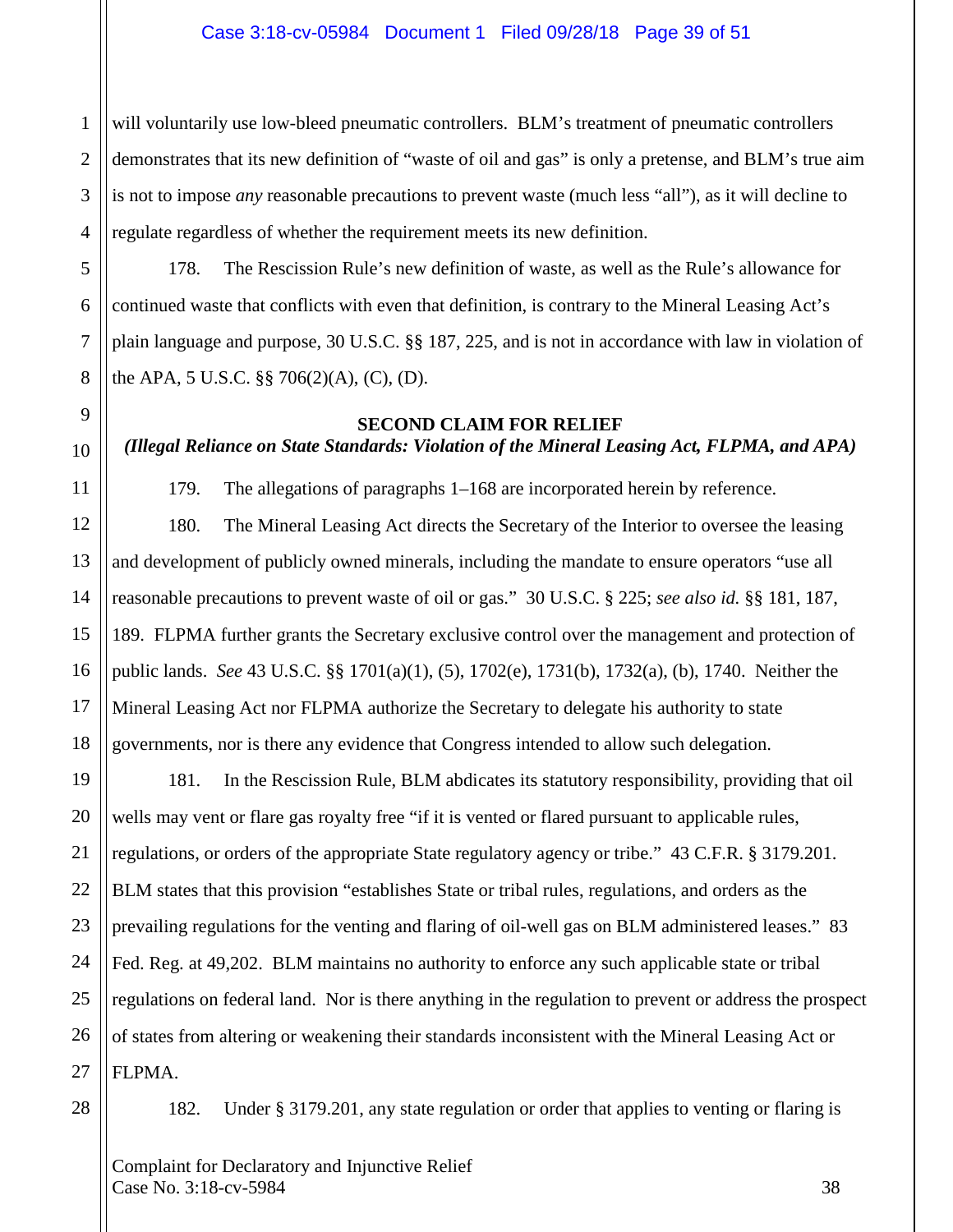#### Case 3:18-cv-05984 Document 1 Filed 09/28/18 Page 40 of 51

1 2 3 4 5 6 7 deemed sufficient to meet BLM's legal obligations under the Mineral Leasing Act and FLPMA. However, BLM has not analyzed whether the relevant state standards conform to BLM's federal statutory obligations, including but not limited to the obligations to ensure operators "use all reasonable precautions to prevent waste of oil or gas," 30 U.S.C. § 225, and to "prevent unnecessary or undue degradation of the [public] lands," 43 U.S.C. § 1732(b). Instead, BLM only prepared a cursory 6-page memorandum that provides a short summary of each state's rules and standards, but does not analyze the effectiveness of these standards.

12 13 14 16 183. BLM recognizes that it has an independent obligation to ensure that operators use all reasonable precautions to prevent waste when it concedes that if a state "were to propose a relaxation of [its] restrictions on flaring, and the BLM judged that it allowed for undue waste of Federal gas, then the BLM would move swiftly to amend § 3179.201 to preclude deference to that State's flaring regulations." 83 Fed. Reg. at 49,203. But BLM does not explain how each of the widely varying current state and tribal standards constitutes "*all* reasonable precautions to prevent waste." Nor does it explain how its conclusion that the current state and tribal standards represent "all reasonable precautions" can be true in light of the GAO reports' and its own prior finding of enormous quantities of preventable gas waste.

184. BLM also fails to explain its change in position from recognizing that it had an independent legal responsibility to ensure compliance with uniform federal standards to deferring completely to varying state standards.

185. BLM also fails to explain and support its change in position with respect to its earlier finding, supported by a factual analysis, that existing state regulations are inadequate to fulfill BLM's independent mandate.

186. BLM's decision to delegate its statutory obligations to states violates the Mineral Leasing Act and FLPMA, and is arbitrary and capricious and in excess of statutory authority in violation of the APA. 5 U.S.C. §§ 706(2)(A), (C), (D). BLM's reliance on state and tribal regulations also represents an unexplained and unsupported change in position in violation of the APA. *Id.* §§ 706(2)(A), (D); *Fox Television*, 556 U.S. at 515–16.

28

8

9

10

11

15

17

18

19

20

21

22

23

24

25

26

27

Complaint for Declaratory and Injunctive Relief  $\text{Case No. } 3:18\text{-}ev\text{-}5984$  39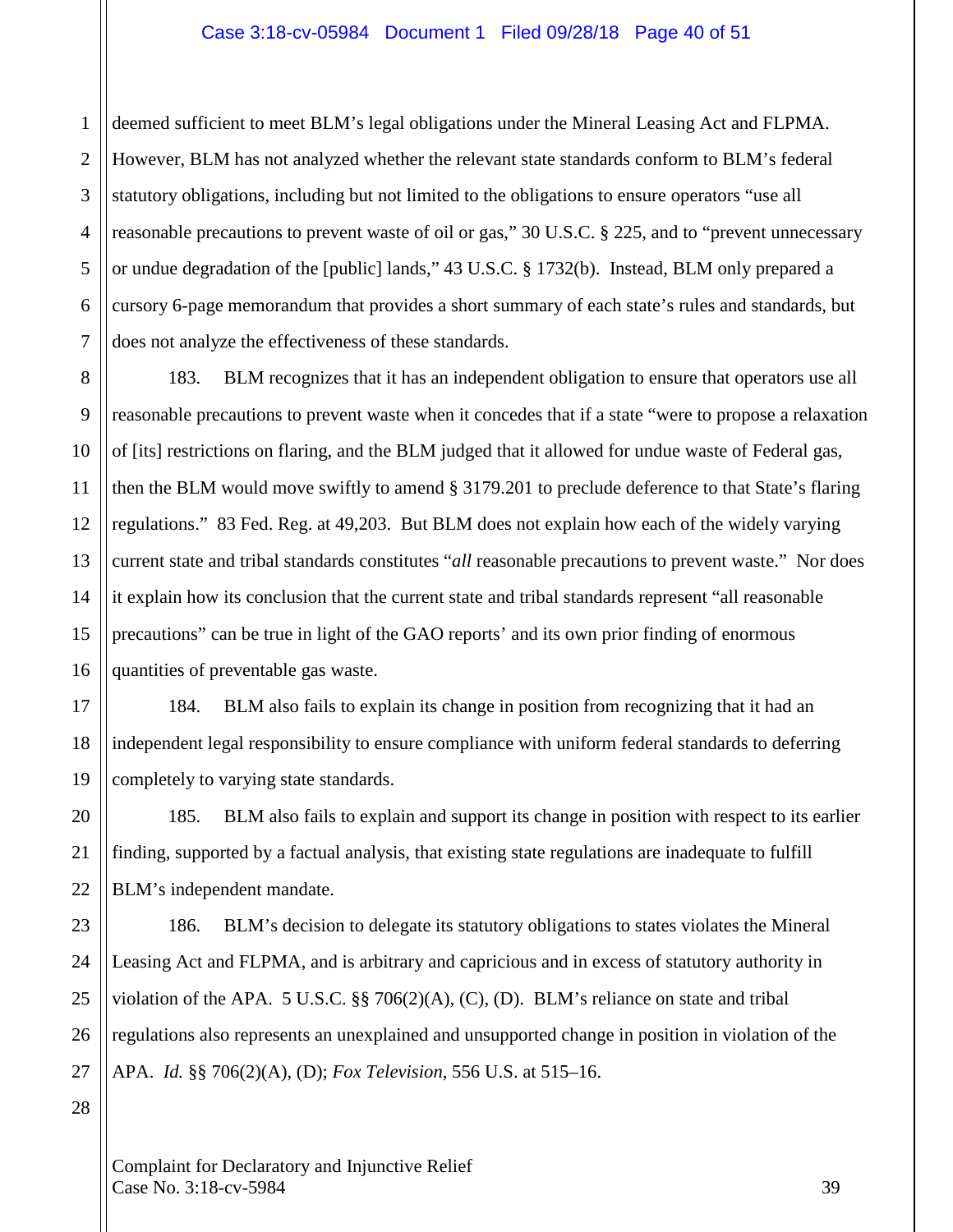#### **THIRD CLAIM FOR RELIEF** *(Arbitrary Revision of the Waste Prevention Rule: Violation of the APA)*

187. The allegations in paragraphs 1–168 are incorporated here by reference.

188. Under the APA, when a federal agency implements substantive revisions to a final, effective regulation, it must show there are "good reasons" for changing the rule and offer a "reasoned explanation" for its changed position. *Fox Television,* 556 U.S. at 514–16. Where a "new policy rests upon factual findings that contradict those which underlay its prior policy," a "more detailed justification" is required. *Id.* at 515

189. BLM's reasons for rescinding or modifying the provisions of the Waste Prevention Rule fail to meet the APA standards. For example, BLM fails to offer a reasoned explanation for changing its finding that the Waste Prevention Rule's requirements were "economical, costeffective, and reasonable." 81 Fed. Reg. at 83,009. Indeed, BLM's claim that the Waste Prevention Rule's provisions "add<sup>[]</sup> regulatory burdens that unnecessarily encumber energy production, constrain economic growth and prevent job creation," 83 Fed. Reg. at 49,184, contradicts BLM's prior conclusions, its own analysis in the Rescission Rule, and other evidence before the agency.

190. BLM further fails to offer any good reasons or a reasoned explanation for changing its findings with respect to the impact of the Waste Prevention Rule on marginal wells. BLM offers no support for its claim that the Waste Prevention Rule's requirements will impose a burden on marginal wells beyond a novel and nontransparent comparison of marginal well revenue to compliance costs, that was not available for public comment (addressed in the Fourth Claim for Relief). Likewise, BLM offers no evidence that the costs and uncertainties involved in obtaining an exemption would cause operators to shut in wells prematurely. *Id.* at 49,187, 49,206. Indeed, BLM ignored evidence submitted by Conservation and Tribal Citizen Groups to the contrary. BLM also arbitrarily failed to tailor the Rescission Rule to address this concern.

191. BLM fails to provide a reasoned explanation for reversing its finding that EPA air quality regulations and state regulations (addressed in Second Claim for Relief) do not obviate the need for BLM waste regulations. BLM fails to explain how its reliance on EPA regulations is permissible to meet its independent statutory obligations to prevent waste, particularly because EPA

Complaint for Declaratory and Injunctive Relief  $\text{Case No. } 3:18\text{-}c\text{v}-5984$  40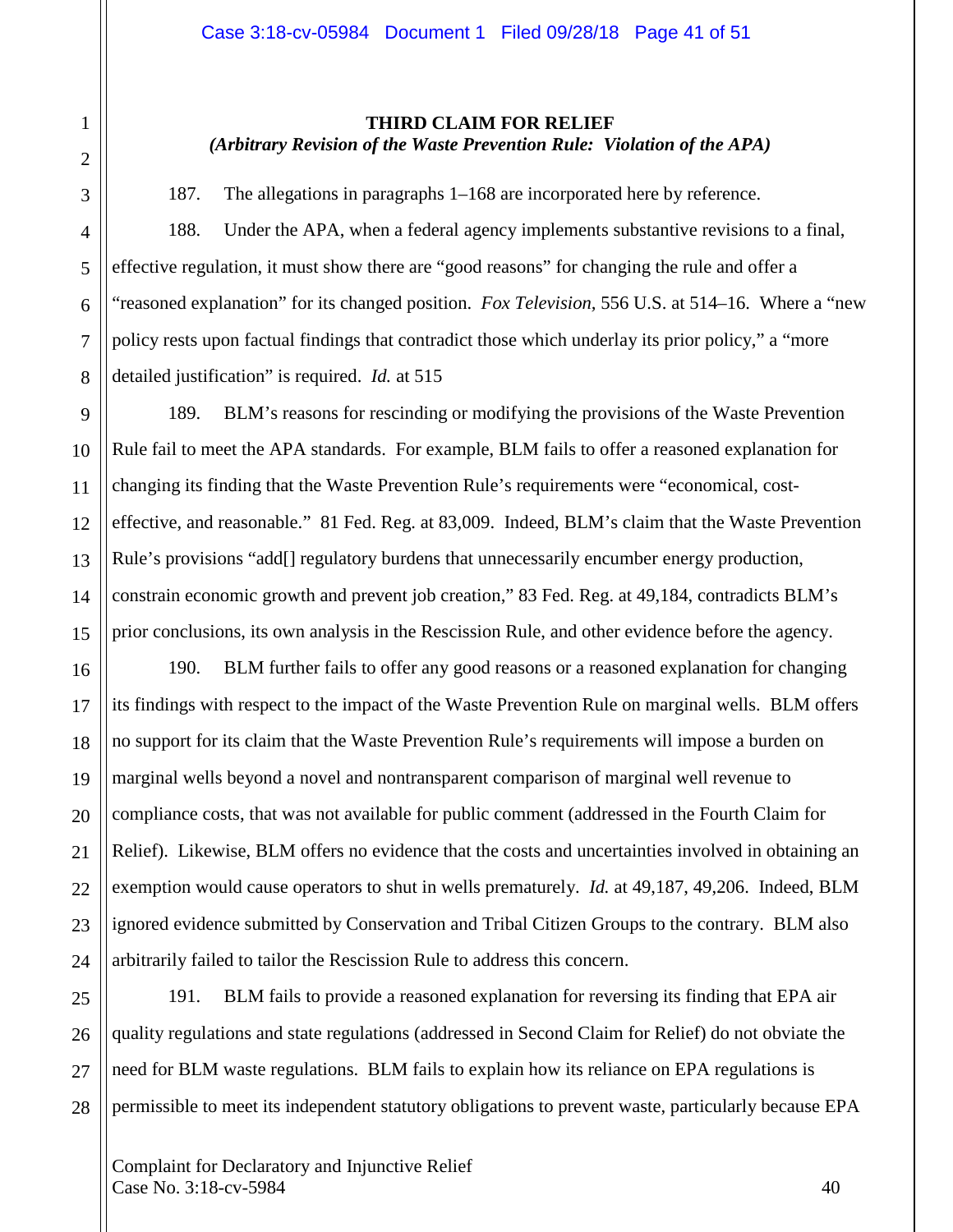## Case 3:18-cv-05984 Document 1 Filed 09/28/18 Page 42 of 51

has announced plans to revise or even rescind its regulations, important factors that BLM ignores. BLM also fails to explain its change in position from previously concluding that BLM regulations are necessary because EPA regulations do not address existing source emissions, and fails to explain how allowing waste to continue from existing sources is permissible under the Mineral Leasing Act.

192. BLM fails to provide a reasoned explanation for reversing its finding that the NTL-4A framework is not effective and led to impermissible waste, and that it was necessary to replace NTL-4A to reduce burdens on BLM and operators, and inconsistent application by various field offices. BLM fails to acknowledge the factual findings underpinning the Waste Prevention Rule including the conclusions of the GAO reports, much less provide a detailed explanation for why these factual findings were erroneous or it should change policy notwithstanding these findings.

193. In adopting the Rescission Rule, BLM also omits consideration of relevant factors and data, relies on factors which Congress did not intend the agency to consider, and offers rationales that are unsupported or run counter to the evidence in the administrative record, lack a rational basis, represent unexplained and unsupported changes in position, and are otherwise arbitrary and capricious in violation of the APA. 5 U.S.C. § 706(2)(A).

#### **FOURTH CLAIM FOR RELIEF**

# *(Arbitrary Assessment of Costs and Benefits: Violation of the APA and Failure to Provide for Meaningful Public Comment)*

194. The allegations in paragraphs 1–168 are incorporated here by reference.

195. BLM relies on its reassessment of the costs and benefits of the Waste Prevention Rule to justify the Rescission Rule, but it arbitrarily underestimates the benefits and overstates the costs of the Waste Prevention Rule.

196. BLM dramatically reduces the benefits of the Waste Prevention Rule by relying on an "interim" social cost of methane that fails to consider significant domestic and global impacts. BLM fails to offer good reasons for relying on this new "interim" estimate, which relies on methodologies that are unsupported in the record and contrary to expert consensus. BLM also fails to explain and support the "interim" changes to the social cost of methane estimate, including its choice to present a

Complaint for Declaratory and Injunctive Relief  $\text{Case No. } 3:18\text{-}c\text{v}-5984$  41

1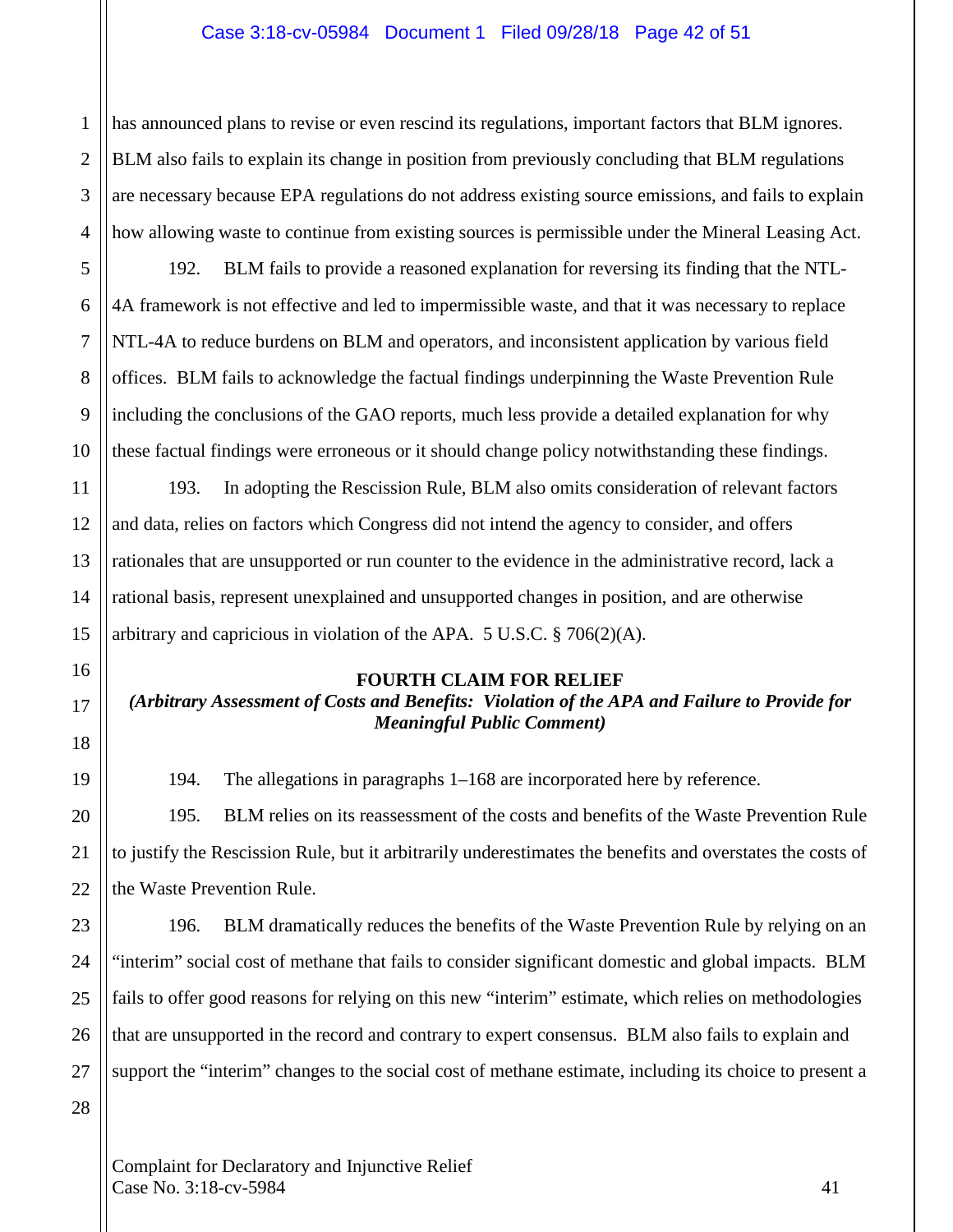1 2 discounted range of estimates of climate impacts that undervalue the future effects of climate change.

197. While BLM focuses on costs of the Waste Prevention Rule, it arbitrarily fails to monetize or adequately consider the public health and worker safety benefits of the Waste Prevention Rule (or, correspondingly, costs of the Rescission Rule).

6 7 8 198. BLM arbitrarily overstates the compliance cost reductions associated with the Rescission Rule by assuming, with no support, that operators have taken no steps to comply with the Waste Prevention Rule.

199. BLM also fails to adequately explain changes to the estimates of cost savings and administrative burdens provided by the Waste Prevention Rule.

200. BLM argues that the Rescission Rule is necessary based on concerns that the requirements of the Waste Prevention Rule would cause operators to prematurely shut-in marginal wells. In the Rescission Rule, BLM relies on a new and nontransparent "additional quantitative analysis" of revenue at marginal wells to support these concerns. This novel analysis was not presented for public comment on the Rescission proposal, and contradicts analysis presented by Conservation and Tribal Citizen Groups, and disregarded by BLM, that shut-ins at marginal wells are not associated with well revenue, but rather well production.

201. BLM's assessment of the costs and benefits of the Waste Prevention Rule and Rescission Rule omits consideration of relevant factors and data, relies on factors which Congress did not intend the agency to consider, and offers rationales that are unsupported or run counter to the evidence in the administrative record, lack a rational basis, represent unexplained and unsupported changes in position, and are otherwise arbitrary and capricious in violation of the APA. 5 U.S.C. §§ 706(2)(A), (C), (D); *Fox Television,* 556 U.S. at 514–16.

202. BLM's failure to explain changes in its assessment methodology for its cost benefit analysis and its inclusion of a novel "analysis" of marginal well revenue also rendered the opportunity for public comment meaningless. *See* 5 U.S.C. § 553.

3

4

5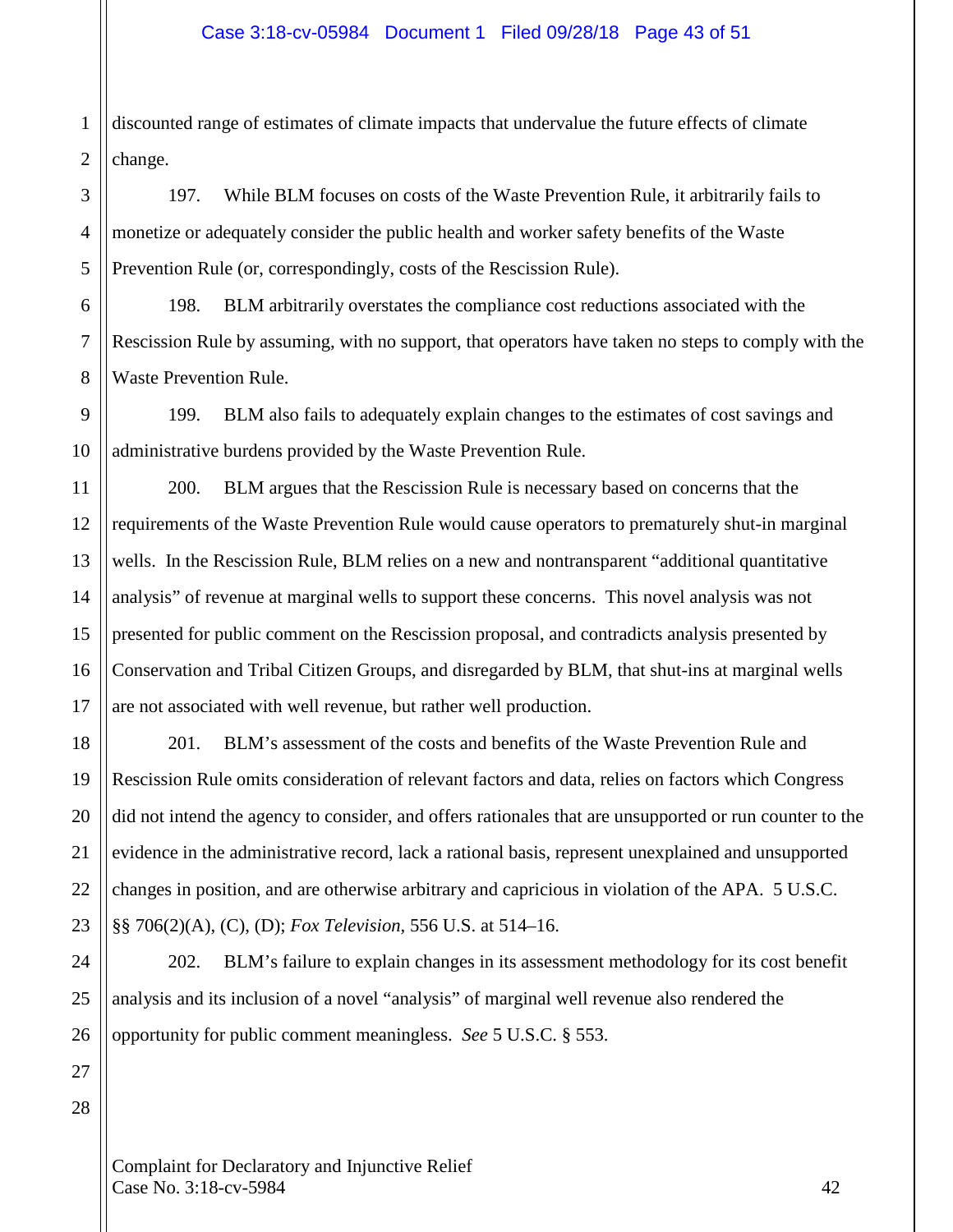#### **FIFTH CLAIM FOR RELIEF**

# *(Failure to Take a "Hard Look" at Environmental Impacts and Environmental Justice Concerns: Violation of NEPA)*

203. The allegations in paragraphs 1–168 are incorporated herein by reference.

204. NEPA is our "basic national charter for protection of the environment." 40 C.F.R. § 1500.1(a). The Act makes environmental protection a part of the mandate of every federal agency. 205. NEPA is intended "to foster excellent action" and "to help public officials make decisions that are based on [an] understanding of environmental consequences, and take actions that protect, restore, and enhance the environment." *Id.* § 1500.1(c).

206. To that end, NEPA requires federal agencies to take a "hard look" at the environmental impacts of proposed actions before the agency makes an irreversible and irretrievable commitment of resources. 42 U.S.C. § 4332; 40 C.F.R. §§ 1500.1, 1508.9. NEPA requires agencies to use high quality, accurate scientific information and to ensure the scientific integrity of the analysis. 40 C.F.R. §§ 1500.1(b), 1502.24.

207. Agencies must consider the direct, indirect, and cumulative impacts of their actions. *Id.* §§ 1502.15, 1508.7, 1508.8, 1508.25(c). Direct impacts are those impacts "caused by the action and [that] occur at the same time and place." *Id.* § 1508.8. Indirect impacts are "caused by the action and are later in time or farther removed in distance, but are still reasonably foreseeable." *Id.*  Cumulative impacts are "the impact[s] on the environment which results from the incremental impact of the action when added to other past, present, and reasonably foreseeable future actions regardless of what agency (Federal or non-Federal) or person undertakes such other actions. Cumulative impacts can result from individually minor but collectively significant actions taking place over a period of time." *Id.* § 1508.7.

208. When an agency has "incomplete or unavailable information" about the reasonably foreseeable impacts of a project, the agency must determine whether it can reasonably obtain the missing information. *Id.* § 1502.22. If not, the agency must acknowledge that information is incomplete or unavailable, discuss its relevance for evaluating the impacts of the action, summarize existing credible information, and apply any "theoretical approaches or research methods generally accepted in the scientific community." *Id.* § 1502.22(b). The agency must analyze "impacts which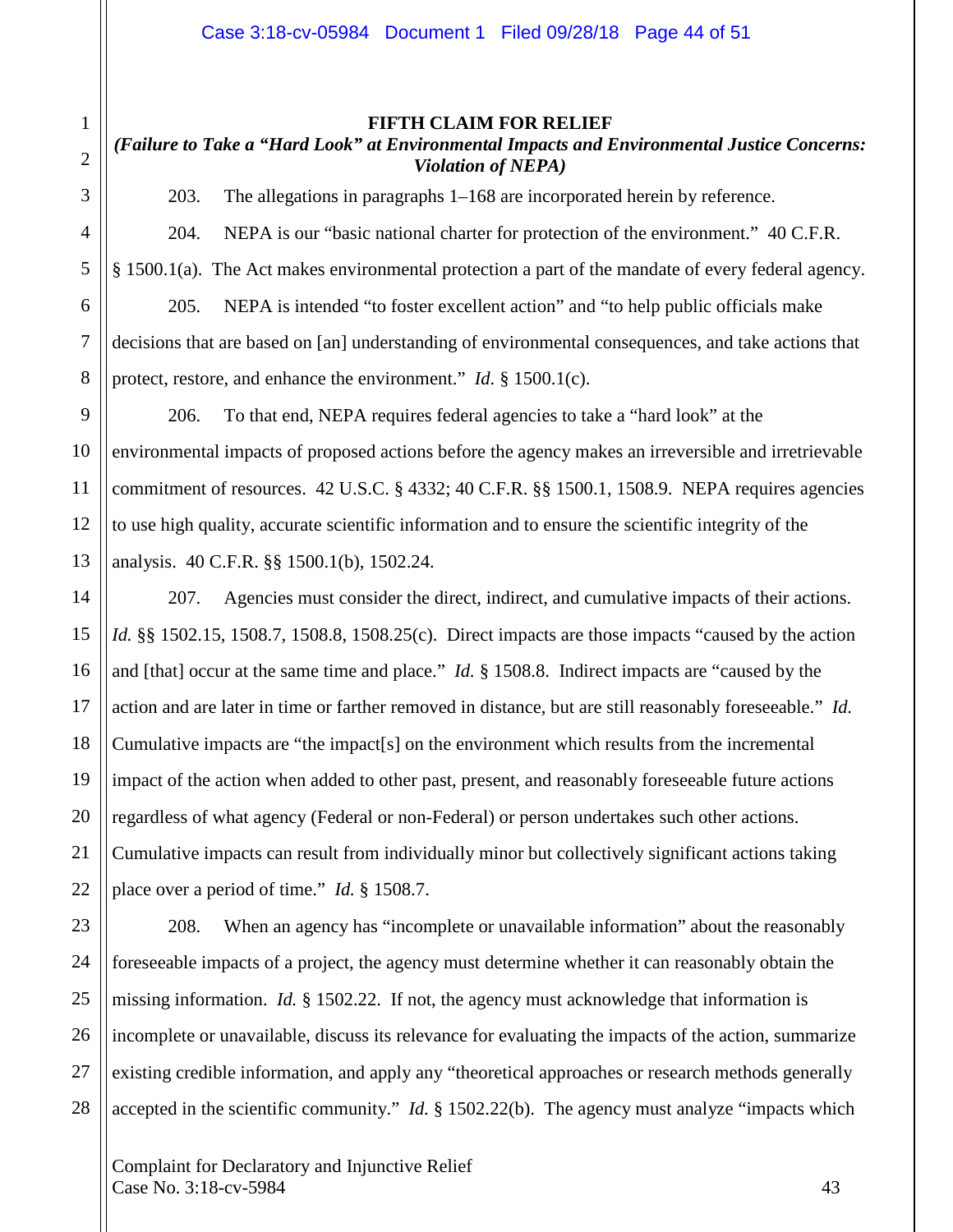# Case 3:18-cv-05984 Document 1 Filed 09/28/18 Page 45 of 51

1 2 3 have catastrophic consequences, even if their probability of occurrence is low, provided that the analysis of the impacts is supported by credible scientific evidence, is not based on pure conjecture, and is within the rule of reason." *Id.*

4 8 9 10 209. NEPA requires federal agencies to prepare an EIS for all "major Federal actions significantly affecting the environment." 42 U.S.C. § 4332(2)(C); 40 C.F.R. § 1501.4. To assess whether impacts are significant, an agency may prepare an EA. If an agency determines through the preparation of an EA that no EIS is required, it must document that finding in a FONSI that supplies a convincing statement of reasons explaining why a proposed action's impacts are insignificant. 40 C.F.R. § 1508.9. An EIS must be prepared if there are substantial questions that the proposed action may cause significant degradation of the environment.

11 12 13 14 15 16 210. To determine whether an action has significant environmental impacts, an agency must consider both the context and intensity. An agency must evaluate the impact of an action in all relevant contexts, including global, national, and local. *Id.* § 1508.27(a); *see also* 42 U.S.C. § 4332(2)(F) (directing agencies to "recognize the worldwide and long-range character of environmental problems"). In evaluating intensity, the agency must consider the following, among other factors:

• "[t]he degree to which the proposed action affects public health or safety," • "[t]he degree to which the effects on the quality of the human environment are likely to be highly controversial,"

- "possible effects on the human environment are highly uncertain or involve unique or unknown risks,"
- "whether the action is related to other actions with individually insignificant but cumulative significant impacts," and
- "[w]hether the action threatens a violation of Federal, State, or local law or requirements imposed for the protection of the environment."

40 C.F.R. § 1508.27.

5

6

7

17

18

19

20

21

22

23

24 25 26 27 28 211. In addition to NEPA's requirements, Executive Order 12,898 (Feb. 16, 1994) requires federal agencies to incorporate environmental justice as part of their missions. The Council on Environmental Quality (CEQ), the agency charged with implementing NEPA, has issued guidance for agencies on implementing Executive Order 12,898 in NEPA analyses. *See* CEQ, Environmental Justice Guidance Under the National Environmental Policy Act (Dec. 10, 1997). The guidance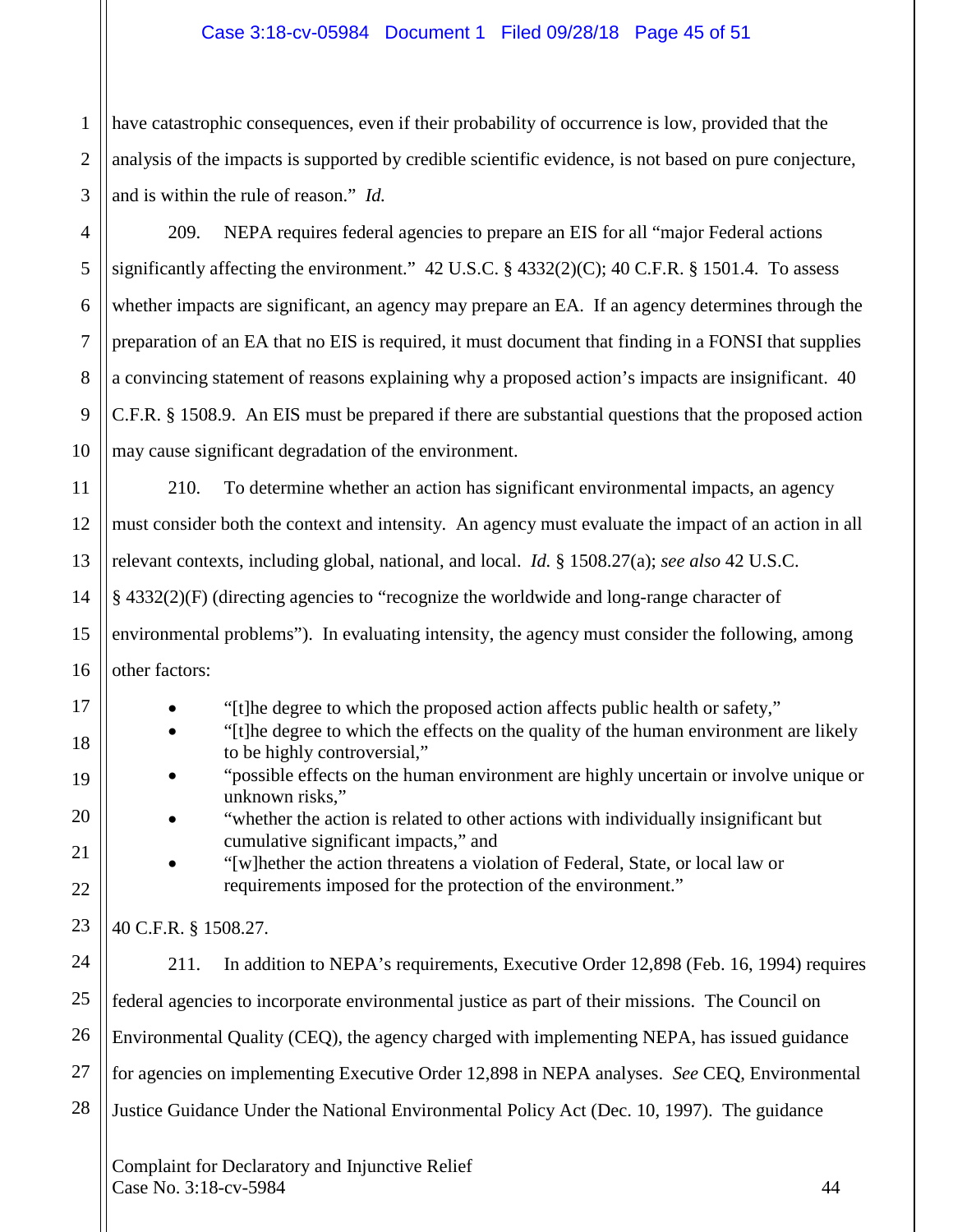2 instructs agencies to consider whether there may be disproportionately high and adverse human health or environmental effects on minority populations, low-income populations, or Indian Tribes.

212. BLM failed to take a hard look at the Rescission Rule's direct, indirect, and cumulative impacts on climate, public health, and local communities, including disproportionately affected tribal communities.

213. The EA ignores the impacts of increasing VOC emissions in areas already suffering from unhealthy ozone pollution or the impacts of increased pollution on local communities. The EA also fails to consider the environmental justice implications of increasing pollution in tribal communities. The EA further fails to consider these public health impacts in combination with other past, present, or reasonably foreseeable actions, including EPA's planned revisions of its oil and gas air quality regulations.

12 13 14 15 16 17 18 19 20 21 22 214. BLM failed to take a hard look at the Rescission Rule's direct, indirect, and cumulative climate impacts from increased methane emissions. The EA fails to consider the Rescission Rule's impacts to specific geographies with existing, high-levels of methane pollution, in particular the San Juan Basin, which underlies a methane "hot spot." The EA also fails to take a hard look at the different short term and long-term warming impacts of methane. BLM fails to evaluate or disclose to the public the carbon dioxide equivalent of the increase in methane emissions under the Rescission Rule using the current, and best available, global warming potential values for methane of 36 (100-year) and 87 (20-year). Additionally, the EA, despite purporting to assess the effects of a nationwide rule, fails to take a hard look at the cumulative effects to the climate of increased methane emissions in combination with the BLM's nationwide federal public lands oil and gas program, including by failing to evaluate the magnitude or severity of the increased emissions and the emissions caused in total by BLM's nationwide federal public lands oil and gas program using existing tools such as the social cost of methane or carbon budgeting.

28

1

3

4

5

6

7

8

9

10

11

215. BLM also violated NEPA by impermissibly claiming, in a conclusory fashion, that BLM cannot consider the effects of climate change on public and tribal lands affected by the Rescission Rule. BLM did so despite the wealth of available qualitative and quantitative scientific data, information, and assessments regarding both current and reasonably foreseeable future impacts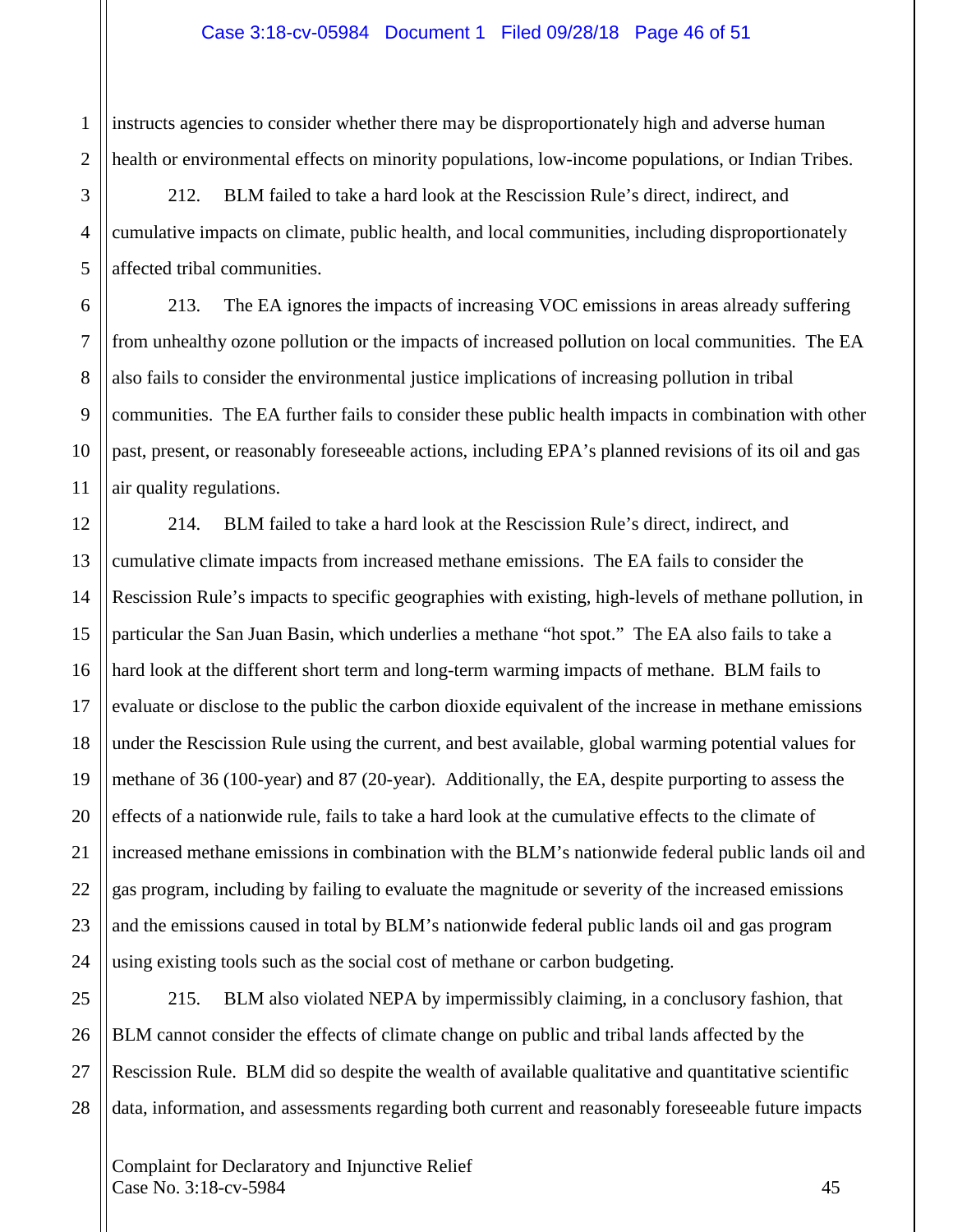#### Case 3:18-cv-05984 Document 1 Filed 09/28/18 Page 47 of 51

in the western United States. Moreover, even if some information is unavailable, BLM failed to identify the relevance of the information, provide a summary of existing credible scientific evidence, or evaluate climate change impacts based upon generally accepted theoretical approaches or research methods. *See* 40 C.F.R. § 1502.22(b).

12 14 216. BLM also failed to take a hard look at the social cost of the Rescission Rule, despite the availability of a metric that allows it to do so: the Interagency Working Group's social cost of methane. BLM's reliance on the "interim" social cost of methane fails to consider significant domestic and global harms, arbitrarily undervalues the future effects of climate change, lacks professional and scientific integrity, ignores information from expert agencies, and underscores the significance, in particular the highly controversial nature, of its proposed action. By failing to consider the Interagency Working Group's social cost of methane, BLM improperly skewed its decision-making process, considering the Rescission Rule's monetized benefits in a vacuum, while discounting, if not entirely ignoring, the Rescission Rule's costs to the global and domestic environment.

217. BLM's failure to take a hard look at the Rescission Rule's environmental impacts fatally undermines the agency's conclusion, in the FONSI, that they will not be significant. The FONSI fails to provide a convincing statement of reasons justifying its decision to forego preparation of an EIS, which would have acknowledged the significance of the Rescission Rule's impacts to the environment while affording the agency the opportunity to prepare a comprehensive environmental review to ensure a reasoned and informed rulemaking. Under NEPA, BLM must prepare an EIS due to the Rescission Rule's significance in the global and national context and the extensive record evidence showing negative public health impacts, high degree of controversy, uncertainty surrounding the use of the social cost of methane, cumulative climate and public health impacts, and potential contribution to violations of federal ozone standards.

25 26 27 218. For these reasons, BLM's Rescission Rule and underlying EA and FONSI violate NEPA and are arbitrary, capricious, an abuse of discretion, otherwise not in accordance with law, and without observance of procedure required by law.  $5 \text{ U.S.C.}$  §§  $706(2)(\text{A})$ , (C), (D).

28

1

2

3

4

5

6

7

8

9

10

11

13

15

16

17

18

19

20

21

22

23

24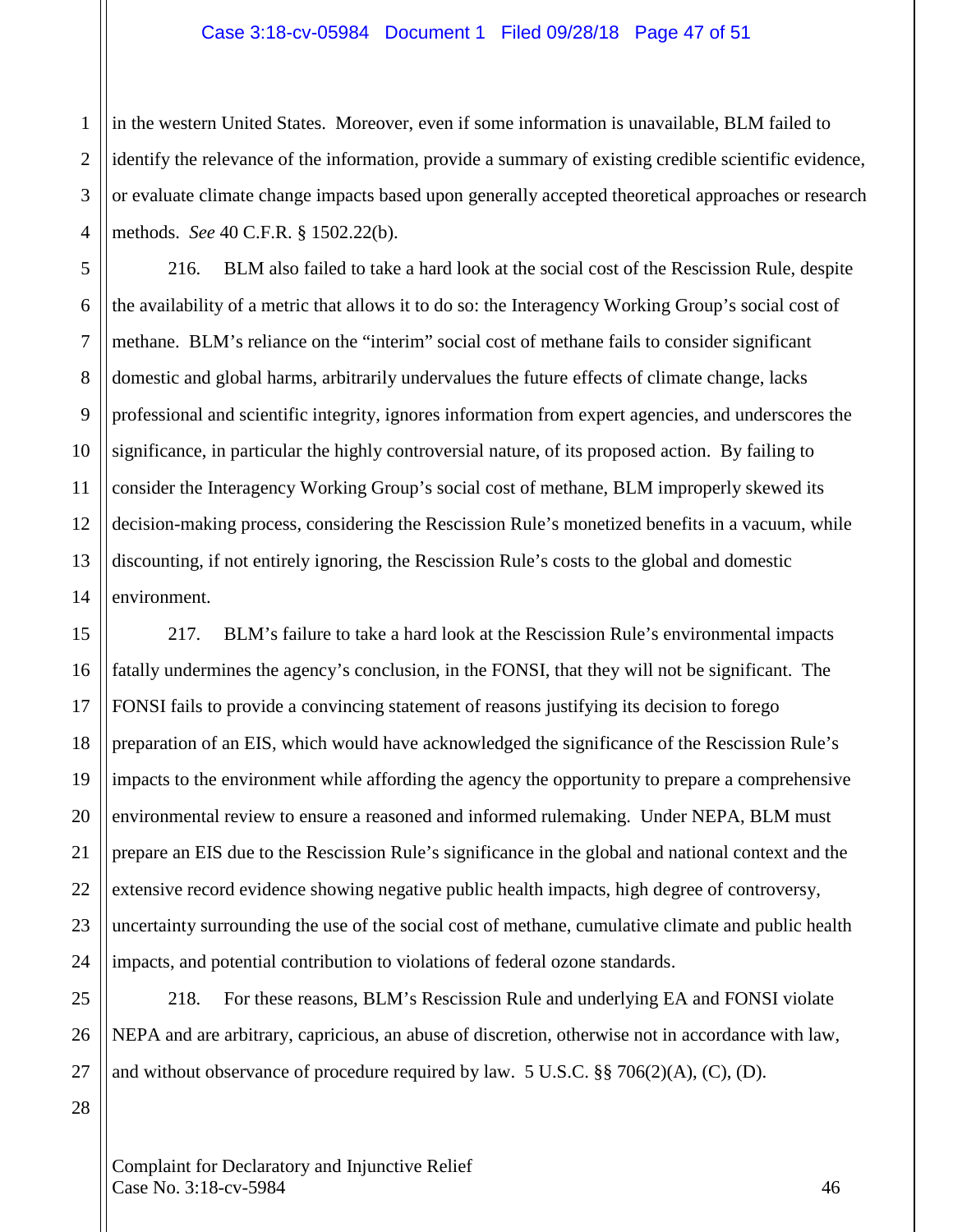# *(Failure to Define a Valid Purpose and Need and Consider a Reasonable Range of Alternatives: Violation of NEPA)*

219. The allegations in paragraphs 1–168 are incorporated herein by reference.

220. NEPA requires that an EIS or EA articulate a valid purpose and need for the proposed action under review. 40 C.F.R. §§ 1508.9(b), 1502.13.

221. Consistent with the purpose and need, the agency must discuss "alternatives to the proposed action." 42 U.S.C. § 4332(2)(C) (EIS); *id.* § 4332(2)(E) (EA). The range of alternatives is the "heart" of the NEPA analysis, "sharply defining the issues and providing a clear basis for choice among options by the decisionmaker and the public." 40 C.F.R. §§ 1502.14, 1508.9(b).

222. Agencies must "[r]igorously explore and objectively evaluate all reasonable alternatives," and adequately explain and support its decision to eliminate consideration of particular alternatives. *Id.* § 1502.14(a).

223. In the Rescission Rule, BLM improperly subordinates its statutory duty to prevent waste beneath an unsupported desire to reduce agency and industry compliance burdens and costs. Indeed, BLM's own analysis shows that there is no need "to eliminate unnecessary regulatory requirements in order to more efficiently manage oil and gas operations on Federal and Indian Lands."

224. Due to BLM's impermissibly narrow purpose and need, the agency failed to consider a range of reasonable alternatives. In particular, BLM specifically failed to seriously consider reasonable alternatives, such as maintaining the Waste Prevention Rule (the no action alternative), action to strengthen the Waste Prevention Rule to provide even greater protections against waste of publicly owned natural resources whether identified independently or as recommended by the public, or to consider in detail certain reasonable (if modest) middle-ground alternatives BLM itself identified. BLM failed to adequately explain or support its rejection of these reasonable and middleground alternatives.

225. For these reasons, BLM's Rescission Rule and underlying EA and FONSI violate NEPA and are arbitrary, capricious, an abuse of discretion, otherwise not in accordance with law, and without observance of procedure required by law. 5 U.S.C. §§ 706(2)(A), (C), (D).

Complaint for Declaratory and Injunctive Relief  $\text{Case No. } 3:18\text{-}c\text{v}-5984$  47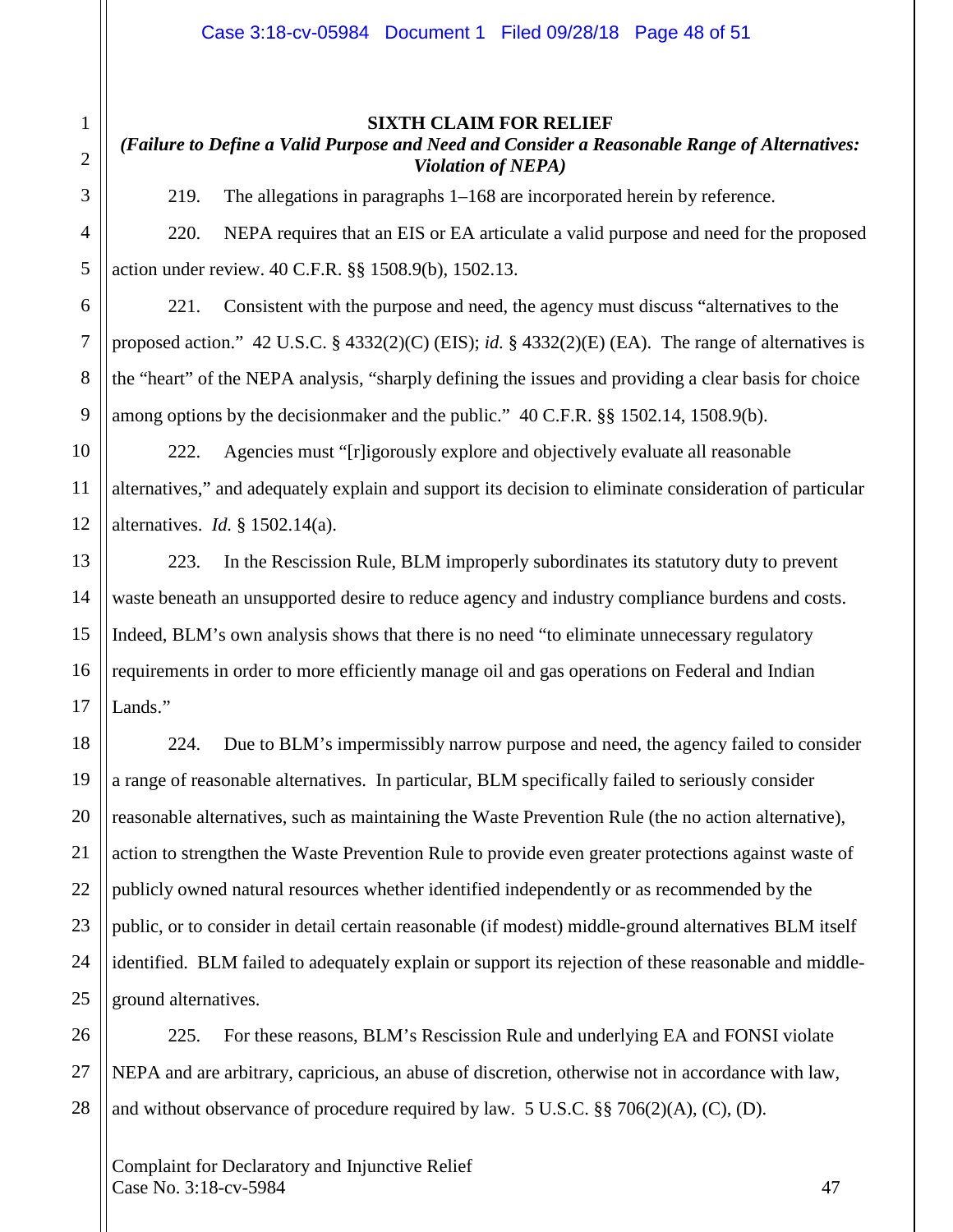| 1              | <b>PRAYER FOR RELIEF</b>                                                                                                                                  |  |  |  |  |
|----------------|-----------------------------------------------------------------------------------------------------------------------------------------------------------|--|--|--|--|
| $\mathbf{2}$   | Plaintiffs respectfully request that this Court:                                                                                                          |  |  |  |  |
| 3              | Issue a declaratory judgment that BLM violated the APA, Mineral Leasing Act,<br>1.                                                                        |  |  |  |  |
| $\overline{4}$ | FLPMA, NEPA, and acted arbitrarily, capriciously, contrary to law, and in excess of statutory                                                             |  |  |  |  |
| 5              | authority by issuing the Rescission Rule;                                                                                                                 |  |  |  |  |
| 6              | Vacate the Rescission Rule and reinstate the Waste Prevention Rule in its entirety;<br>2.                                                                 |  |  |  |  |
| 7              | 3.<br>Award the Conservation and Tribal Citizen Groups their costs, expenses, and                                                                         |  |  |  |  |
| 8              | reasonable attorney fees; and                                                                                                                             |  |  |  |  |
| 9              | Provide such other relief as the Court deems just and proper.<br>4.                                                                                       |  |  |  |  |
| 10             |                                                                                                                                                           |  |  |  |  |
| 11             | Respectfully submitted this 28th day of September, 2018,                                                                                                  |  |  |  |  |
| 12             | /s/ Stacey Geis                                                                                                                                           |  |  |  |  |
| 13             | Stacey Geis, CA Bar #181444                                                                                                                               |  |  |  |  |
| 14             | Earthjustice<br>50 California St., Suite 500,                                                                                                             |  |  |  |  |
| 15             | San Francisco, CA 94111-4608<br>Phone: (415) 217-2000                                                                                                     |  |  |  |  |
| 16             | Fax: (415) 217-2040                                                                                                                                       |  |  |  |  |
|                | sgeis@earthjustice.org                                                                                                                                    |  |  |  |  |
| 17             | Robin Cooley, CO Bar # 31168 (pro hac vice pending)<br>Joel Minor, CO Bar #47822 (pro hac vice pending)                                                   |  |  |  |  |
| 18             | Earthjustice                                                                                                                                              |  |  |  |  |
| 19             | 633 17th Street, Suite 1600<br>Denver, CO 80202                                                                                                           |  |  |  |  |
| 20             | Phone: (303) 623-9466                                                                                                                                     |  |  |  |  |
| 21             | rcooley@earthjustice.org<br>jminor@earthjustice.org                                                                                                       |  |  |  |  |
| 22             |                                                                                                                                                           |  |  |  |  |
| 23             | Attorneys for Plaintiffs Sierra Club, Fort Berthold Protectors of Water and<br>Earth Rights, The Wilderness Society, and Western Organization of Resource |  |  |  |  |
| 24             | Councils                                                                                                                                                  |  |  |  |  |
| 25             | Susannah L. Weaver, DC Bar # 1023021 (pro hac vice pending)                                                                                               |  |  |  |  |
| 26             | Donahue, Goldberg, & Weaver LLP<br>1111 14th Street, NW, Suite 510A                                                                                       |  |  |  |  |
| 27             | Washington, DC 20005                                                                                                                                      |  |  |  |  |
| 28             | Phone: (202) 569-3818<br>susannah@donahuegoldberg.com                                                                                                     |  |  |  |  |
|                |                                                                                                                                                           |  |  |  |  |
|                | Complaint for Declaratory and Injunctive Relief<br>Case No. 3:18-cv-5984<br>48                                                                            |  |  |  |  |
|                |                                                                                                                                                           |  |  |  |  |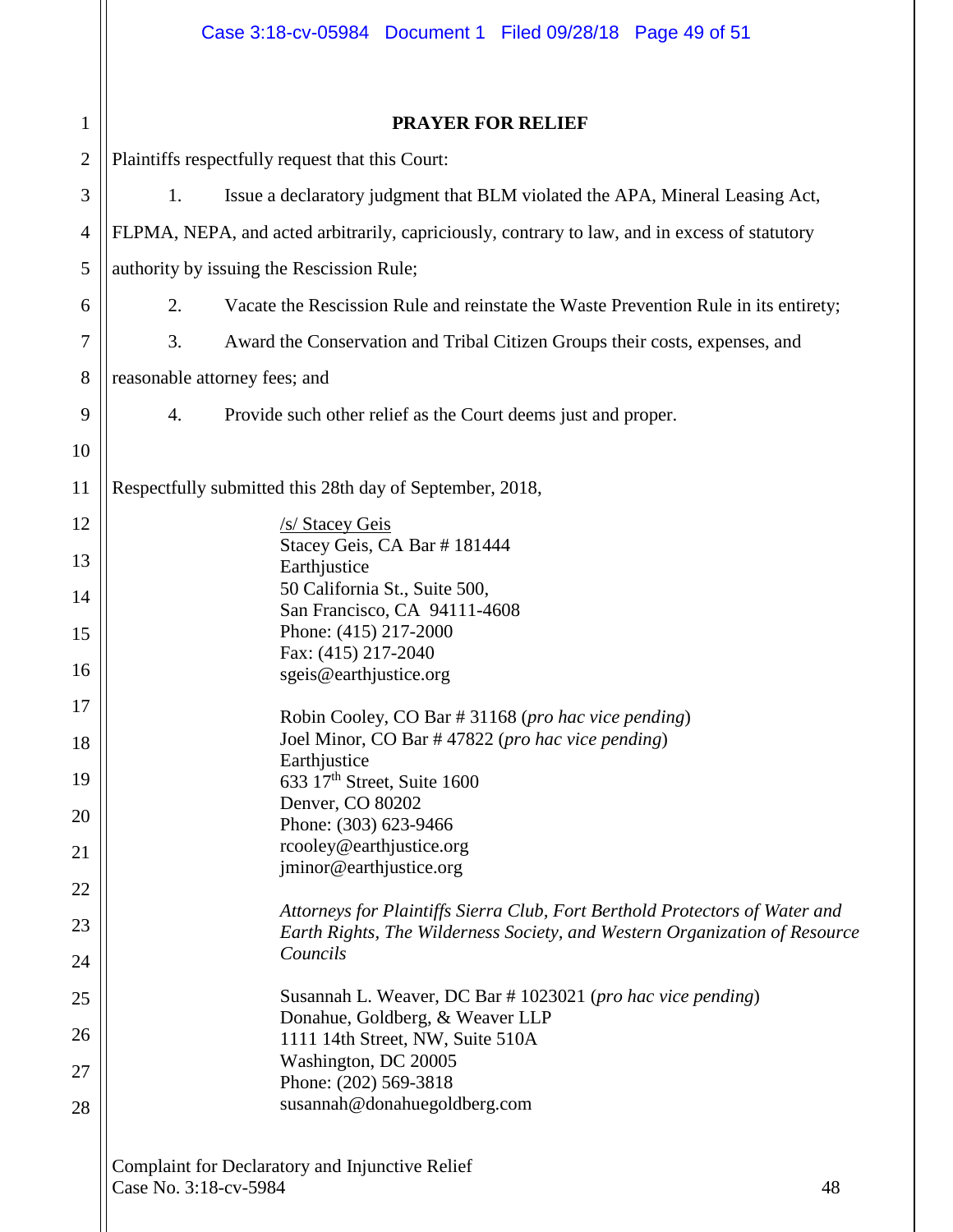| Case 3:18-cv-05984 Document 1 Filed 09/28/18 Page 50 of 51                                                                                                                                                                                                                                                                                                           |
|----------------------------------------------------------------------------------------------------------------------------------------------------------------------------------------------------------------------------------------------------------------------------------------------------------------------------------------------------------------------|
| Peter Zalzal, CO Bar #42164 (pro hac vice pending)<br>Rosalie Winn, CA Bar # 305616<br><b>Environmental Defense Fund</b><br>2060 Broadway, Suite 300<br>Boulder, CO 80302<br>Phone: (303) 447-7214 (Mr. Zalzal)<br>Phone: (303) 447-7212 (Ms. Winn)<br>pzalzal@edf.org<br>rwinn@edf.org                                                                              |
| Tomás Carbonell, DC Bar #989797 (pro hac vice pending)<br><b>Environmental Defense Fund</b><br>1875 Connecticut Avenue, 6th Floor<br>Washington, D.C. 20009<br>Phone: (202) 572-3610<br>tcarbonell@edf.org                                                                                                                                                           |
| Attorneys for Plaintiff Environmental Defense Fund                                                                                                                                                                                                                                                                                                                   |
| Laura King, MT Bar #13574 ( <i>pro hac vice pending</i> )<br><b>Western Environmental Law Center</b><br>103 Reeder's Alley<br>Helena, MT 59601<br>Phone: (406) 204-4852<br>king@westernlaw.org                                                                                                                                                                       |
| Erik Schlenker-Goodrich, NM Bar #17875 (pro hac vice pending)<br><b>Western Environmental Law Center</b><br>208 Paseo del Pueblo Sur, #602<br>Taos, NM 87571<br>Phone: (575) 613-4197<br>eriksg@westernlaw.org                                                                                                                                                       |
| Attorneys for Plaintiffs Los Padres ForestWatch, Center for Biological<br>Diversity, Citizens for a Healthy Community, Diné Citizens Against Ruining<br>Our Environment, Earthworks, Montana Environmental Information Center,<br>National Wildlife Federation, San Juan Citizens Alliance, WildEarth<br>Guardians, Wilderness Workshop, and Wyoming Outdoor Council |
| Darin Schroeder, KY Bar #93828 (pro hac vice pending)<br>Ann Brewster Weeks, MA Bar # 567998 (pro hac vice pending)<br><b>Clean Air Task Force</b><br>114 State Street, 6th Floor<br><b>Boston, MA 02109</b><br>Phone: (617) 624-0234<br>dschroeder@catf.us<br>aweeks@catf.us                                                                                        |

1

2

3

4

5

6

7

8

9

10

11

12

13

14

15

16

17

18

19

20

21

22

23

24

25

26

27